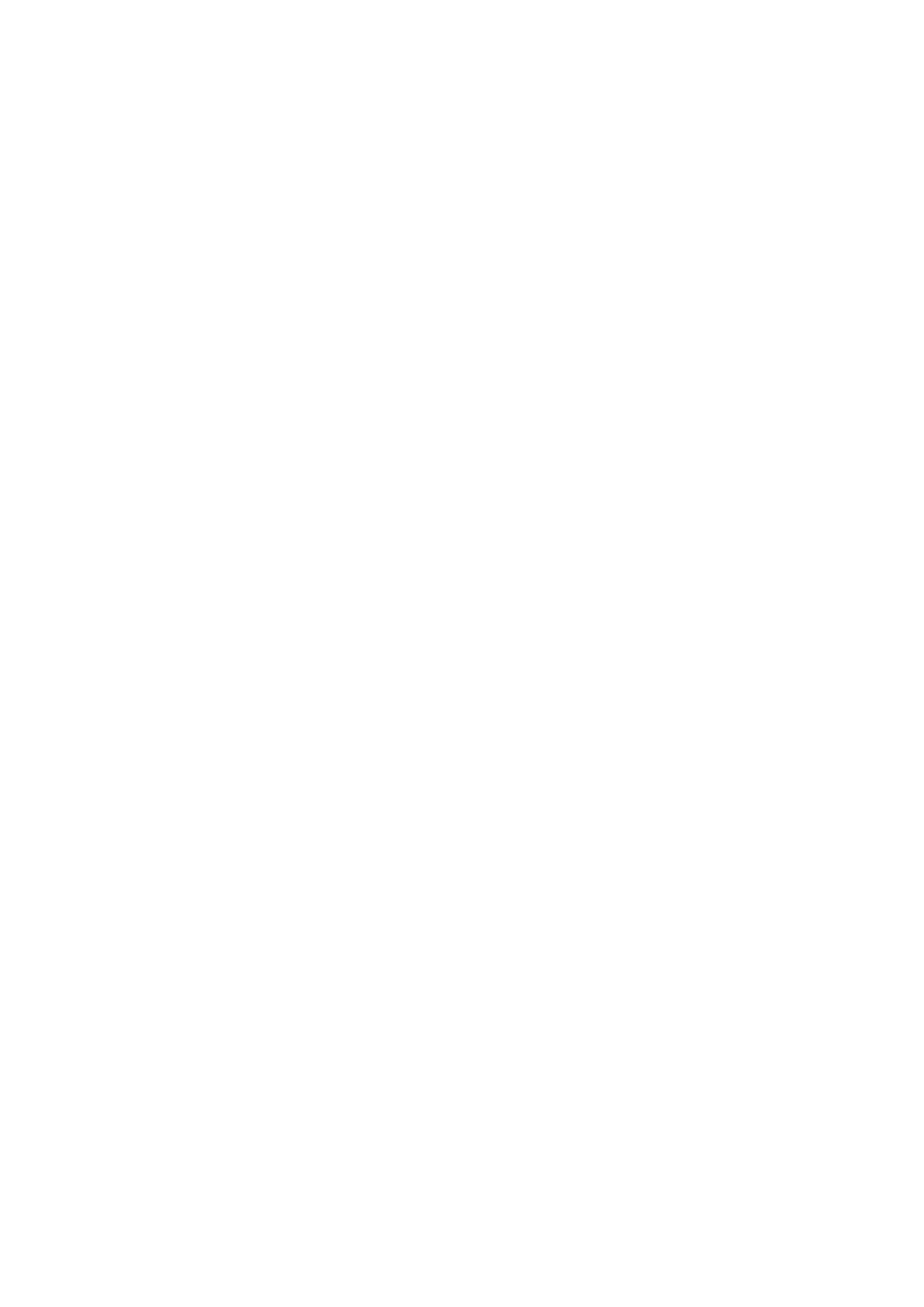## **Foreword**

It is with great pleasure that we present the report of the Presidency Conference on the Multiannual Financial Framework (MFF). The conference, which took place on 28 January 2016 in Amsterdam, brought together experts, practitioners and representatives of the parliaments and highest levels of government from all 28 Member States, the European Commission, the European Parliament and several other European organisations.

Focusing on the next MFF, those who attended reflected on and explored the possibilities for improving the system as we know it. The need to reform the MFF is obvious yet challenging. It is obvious given the multiple crises besetting Europe. It is challenging because of the delicate balance of interests cemented in the budget. The goal of the conference, therefore, was to facilitate an inclusive and interactive discussion to explore solutions to this puzzle, and to do so through an open and frank exchange of ideas.

In four parallel working groups participants discussed the main issues underpinning the MFF: What is an ideal budget? How can we finance the budget? How do we respond to new priorities? How do we negotiate the budget? The working method used in these sessions helped foster an active search for principles – old and new – and ideas to guide future thinking on these questions.

Throughout the discussions three principles took centre stage: flexibility, European Added Value (EAV) and subsidiarity. In an ever-changing world we need more flexibility: changing circumstances demand changed policies, and different policies demand different funding. EAV is a principle everyone can support, but it is notoriously difficult to define. Its prominence in the discussions underlines, however, the broadly shared wish to have a clear starting point or overarching framework for our European budget. The cherished principle of subsidiarity may provide the basis for such a framework. It may also be possible to define value in other than numerical terms, giving heed to the idea that 'our budget should be a reflection of our common values and aspirations'. Finally, the conference also served to support the notion that changes on the income side of the budget are closely linked to changes on the expenditure side.

The ideas shared and the discussions held during the conference will provide ample food for thought for the months to come. During the Presidency Conference, all those involved took an important first step in shifting our focus to the future. The Netherlands Council Presidency will follow up discussions during the informal meetings of the General Affairs Council (GAC) and the Economic and Financial Affairs Council (Ecofin) in April, with a view to continuing exploring possible ways forward. We do so with a real sense of purpose, a healthy dose of idealism, and with the conviction that in the end, any reform, no matter how small, will benefit all of us and the EU as a whole.

We thank all the speakers for their thought-provoking contributions and we thank all the participants for their active input during the working groups. Special thanks go to Vice-President Kristalina Georgieva for her stimulating keynote speech and to Jorge Núñez Ferrer for providing everyone with a well-written preparatory discussion paper.

Bert Koenders J.R.V.A. Dijsselbloem Minister of Foreign Affairs Minister of Finance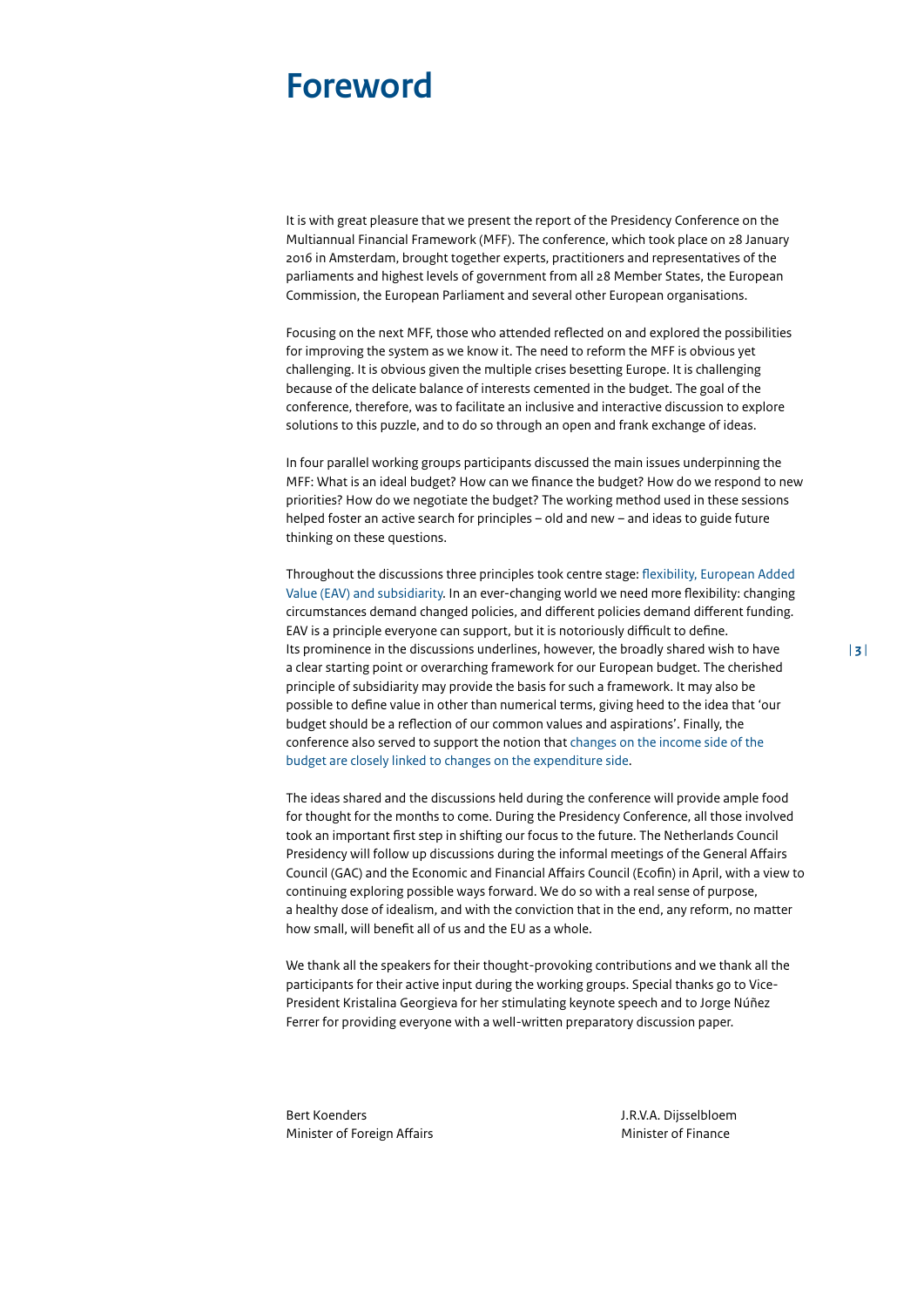| **4** |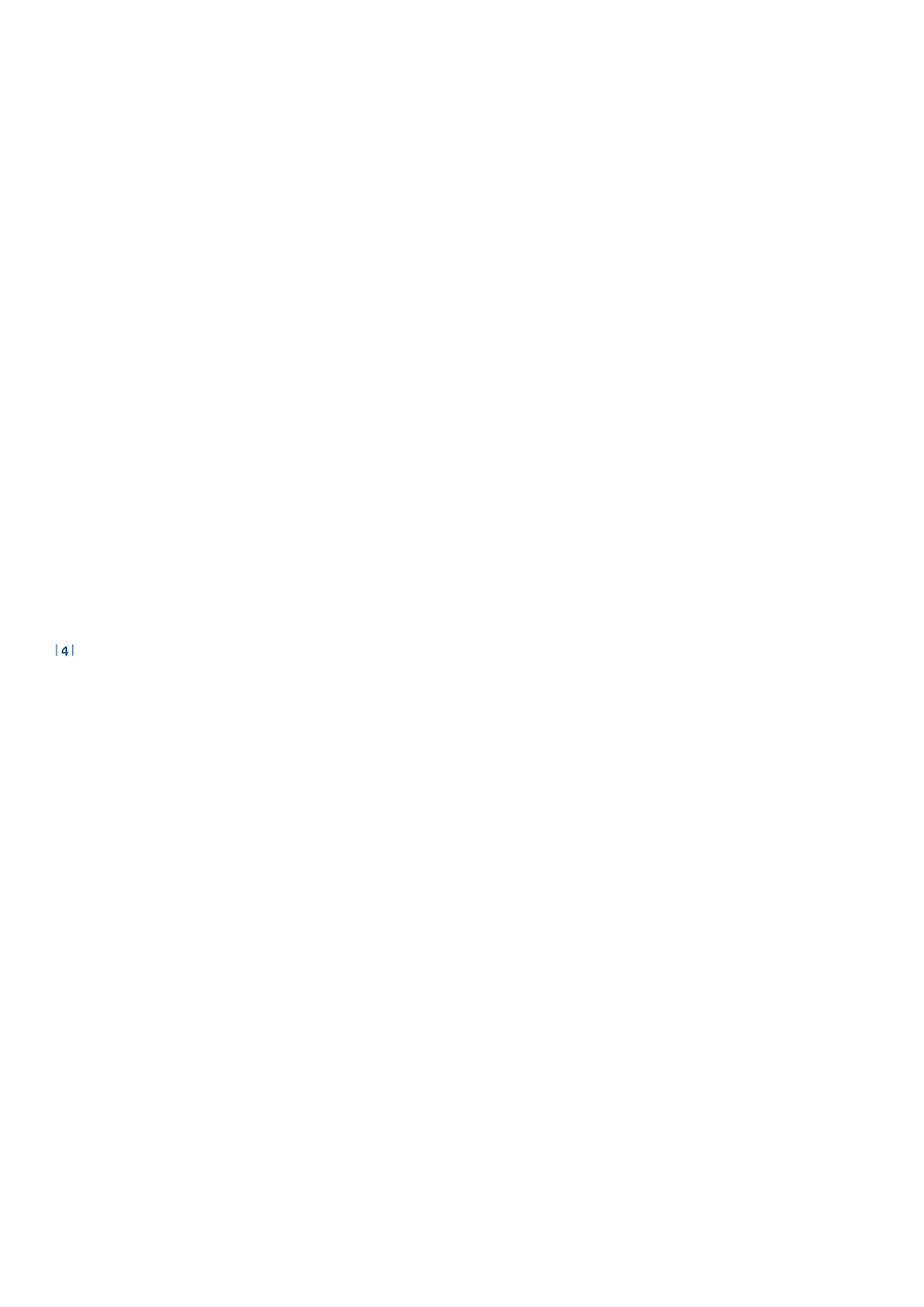## **Executive summary**

Following the plenary opening speeches by Minister of Foreign Affairs Bert Koenders and Commission Vice-President Kristalina Georgieva, participants split up into four groups to take part in a separate session. Each session had the same set-up: after an introduction by the chair, the speakers kicked off with a short pitch focusing on possible principles for the MFF - a general rule that can guide future thinking on the MFF. Participants or principles during the ensuing discussion. The goal of these sessions was not to reach consensus but to have an open and frank exchange of ideas as a basis for future decision-making.

From the first session, the idea of European Added Value turned out to have broad support. Yet, the question remains how it can be defined. Many participants also underlined the need for a stronger link to the EU's citizens and for more flexibility to cope with new challenges.

In the second session a large part of the debate focused on the question where changes need to be made first: the expenditure side or in the system of own resources. During the plenary it was suggested that both could be altered at the same time. This session also discussed the effect of financial instruments on the current concept of net balances.

In the third session the discussion focused on different aspects of flexibility. One idea was to create a substantial general (crisis) margin with clear rules on how it can be accessed. The suggestion that the principle of entitlement be abandoned prompted a lively debate. Other ways of creating more flexibility included enlarging the budget, making greater use of financial instruments, and crowding in resources from the private sector.

Finally, in the fourth session the negotiation process itself was discussed. Ideas included a permanent Council chair for the MFF negotiations and aligning the duration of the MFF with the terms of the European Commission and European Parliament. Participants also discussed the adverse effect that the *juste retour* focus has on the negotiations.

During the final plenary discussion, the results of the morning sessions were discussed. There was a call to use an integrated approach to the budget in which the technical perspective, political perspective and also the concerns of citizens (values) are addressed. Many panellists talked about EAV and mentioned examples of European public goods such as Erasmus research and the EU's external borders. To tackle the question on how to measure EAV, it was suggested that EAV could be defined in other than numerical terms, by focusing on common values and political goals, for example.

Next to EAV, the idea to change expenditure and revenue at the same time was reiterated. The panel also discussed various aspects of flexibility. One idea specifically mentioned in this respect was to allocate substantially less of the budget to ensure a greater margin for contingencies. Finally, the discussion on the negotiation process centred on duration, repetition, and transparency. Shortening the duration of the MFF was flagged as a means of allowing more room for adapting the budget.

The panel concluded that all the participants had shown a high level of engagement during the conference and that the EU budget had proven to be not merely a technical matter, but also one shaped by politics and common values. The conference was closed by Minister of Finance Jeroen Dijsselbloem.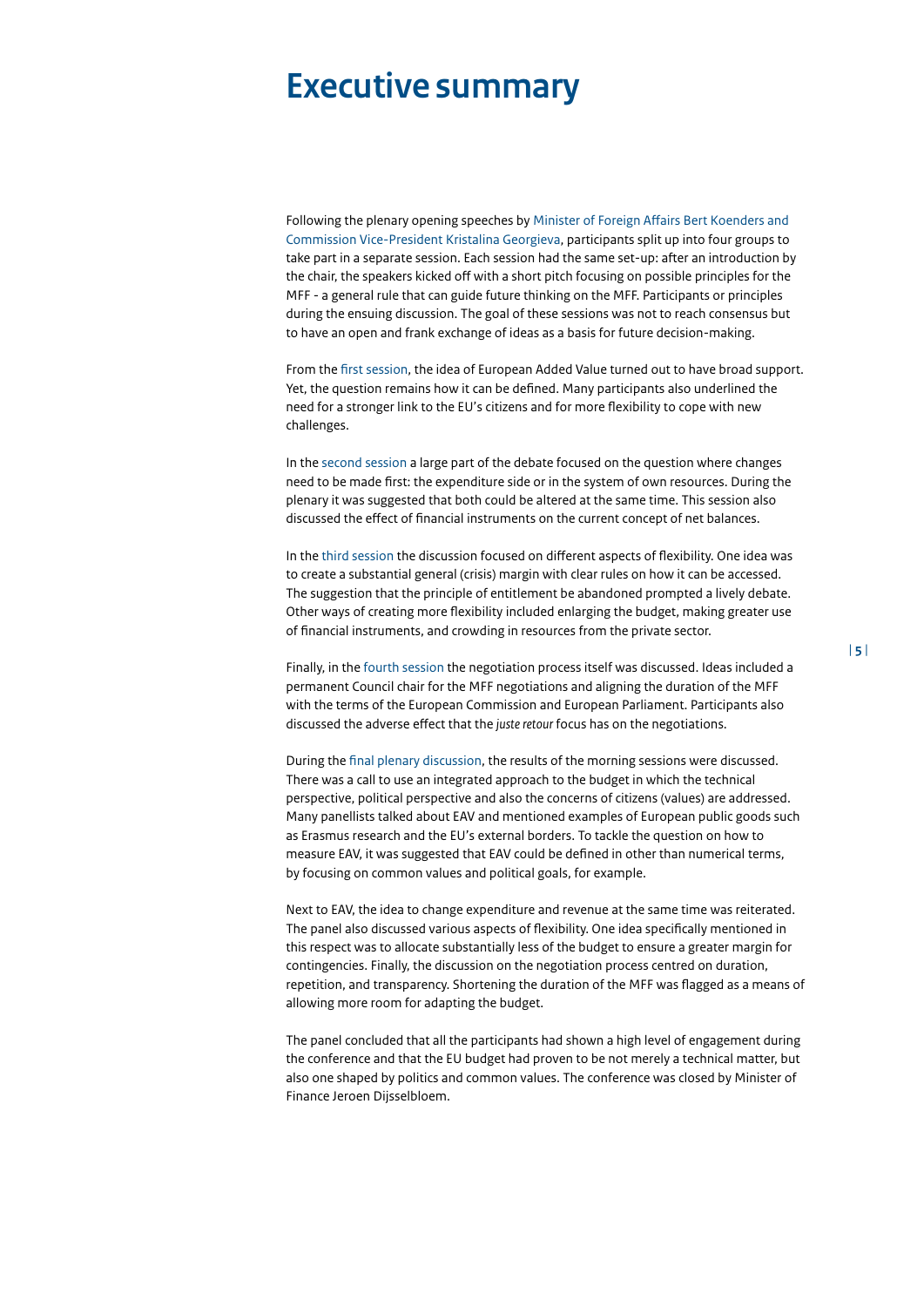## **Contents**

| <b>Foreword</b>                                                                                         | 3              |
|---------------------------------------------------------------------------------------------------------|----------------|
| <b>Executive summary</b>                                                                                | 5              |
| <b>Contents</b>                                                                                         | 6              |
| Programme                                                                                               | $\overline{7}$ |
| <b>Opening speech Bert Koenders</b>                                                                     | 8              |
| Key note by Commission Vice-President Kristalina Georgieva                                              | 12             |
| <b>Morning sessions</b>                                                                                 | 18             |
| <b>Amsterdam Map</b>                                                                                    | 23             |
| <b>Plenary panel discussion</b>                                                                         | 24             |
| <b>Closing statement by Minister Jeroen Dijsselbloem</b>                                                | 26             |
| <b>Annex A - Visual impression</b>                                                                      | 29             |
| Annex B - Briefing paper for the Presidency Conference on the Multiannual Financial<br><b>Framework</b> | 30             |
| <b>Annex C - Principles per session</b>                                                                 | 37             |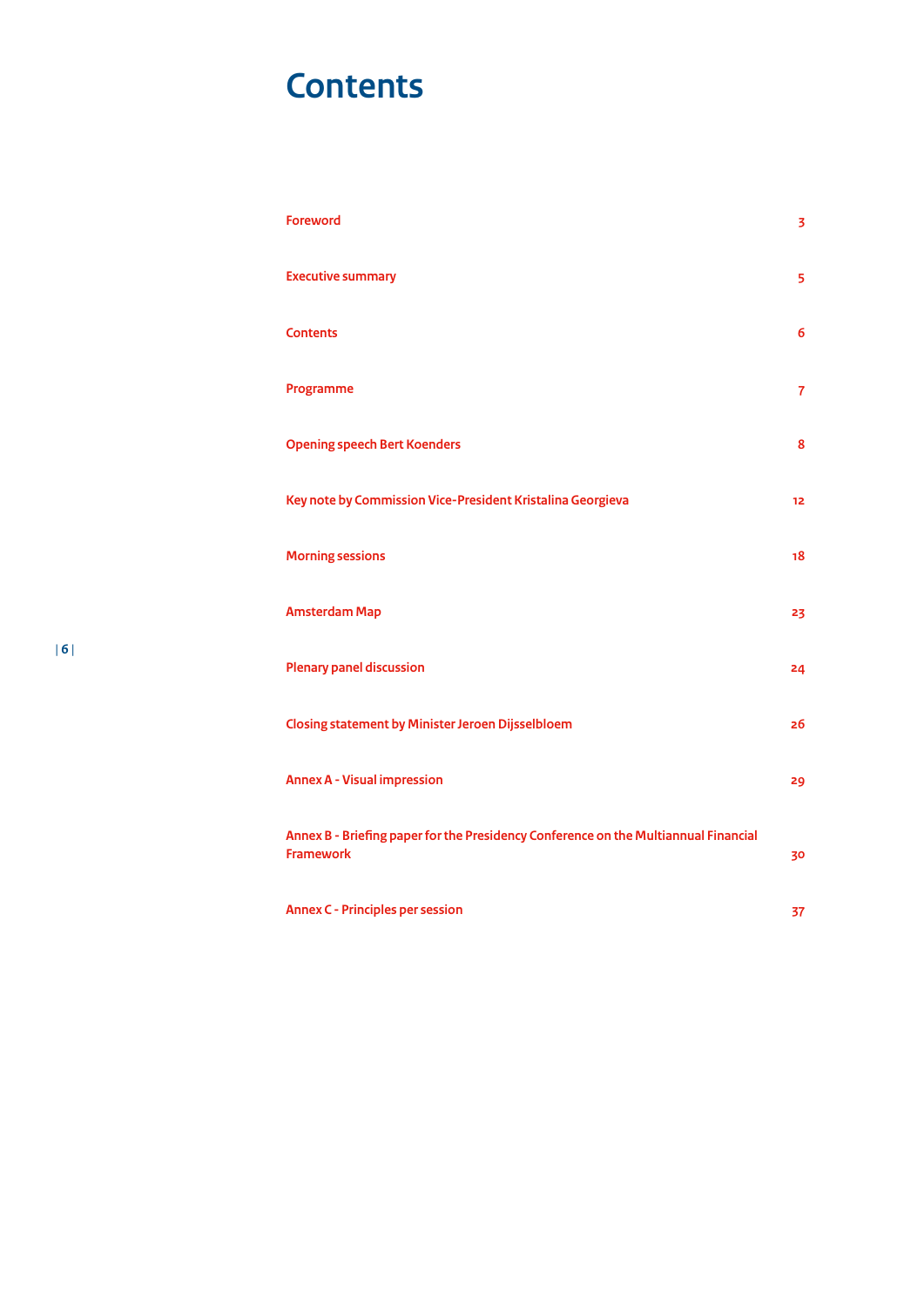## **Programme**

#### **Presidency Conference on the MFF - 28 January 2016**

*Location: Marine Etablissement Amsterdam (official venue of the Netherlands EU Presidency), Kattenburgerstraat 7, Amsterdam*

| 8:30  | Coffee and registration                          |                                                                                                                                              |  |  |  |
|-------|--------------------------------------------------|----------------------------------------------------------------------------------------------------------------------------------------------|--|--|--|
| 9:30  |                                                  | Opening statement by the Minister of Foreign Affairs, Bert Koenders                                                                          |  |  |  |
| 9:45  |                                                  | Keynote address by Commission Vice-President <b>Kristalina Georgieva</b>                                                                     |  |  |  |
| 10:15 |                                                  | Morning sessions (4 parallel workshops)                                                                                                      |  |  |  |
|       | 1.<br>Chair:<br>Speakers:                        | The 'Ideal' Budget<br>Peter Javorčik (SLK)<br>- Jens Spahn (GER)<br>- Alexander Pechtold (NL)<br>- Kristalina Georgieva (VP CION)            |  |  |  |
|       | $\overline{2}$ .<br>Chair:<br>Speakers:          | Financing the EU budget<br>Robert de Groot (NL)<br>- Mario Monti (HLGOR)<br>- Janusz Lewandowski (EP)<br>- Jorge Núñez Ferrer (CEPS)         |  |  |  |
|       | 3.<br>Chair:<br>Speakers:                        | <b>Responding to New Priorities</b><br>George Ciamba (RO)<br>- Alex Brenninkmeijer (ECA)<br>- Jyrki Katainen (VP CION)<br>- David Gauke (UK) |  |  |  |
|       | 4.<br>Chair:<br>Speakers:                        | The Negotiation Process<br>Johan Krafft (SWE)<br>- Jan Gregor (CZ)<br>- Ben Knapen (NL)<br>- Jean Arthuis (EP)                               |  |  |  |
| 12:45 | Lunch                                            |                                                                                                                                              |  |  |  |
| 13:45 | Plenary panel discussion<br>Moderator:<br>Panel: | <b>Bert Koenders</b><br>Kristalina Georgieva, Jens Spahn, Mario Monti, Jean Arthuis,<br>David Gauke, Alex Brenninkmeijer, Janusz Lewandowski |  |  |  |
| 15:00 |                                                  | Closing statement by the Minister of Finance Jeroen Dijsselbloem                                                                             |  |  |  |
| 15:15 | Reception                                        |                                                                                                                                              |  |  |  |

| **7** |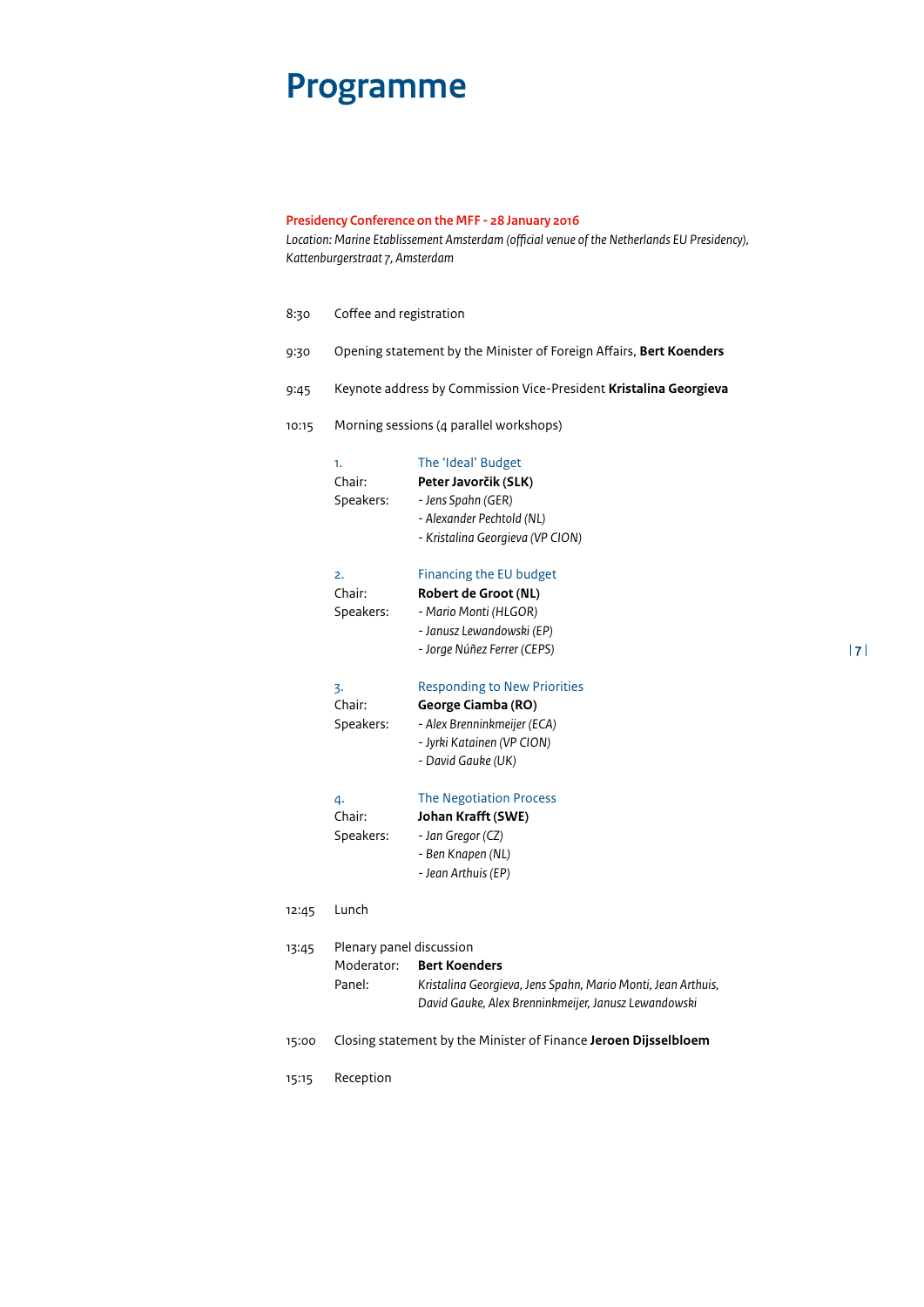## **Opening speech Bert Koenders**

Your Excellencies, ladies and gentlemen,

Welcome to Amsterdam. And a special welcome to our keynote speaker today, European Commission Vice-President Kristalina Georgieva. I'd like to thank all of you for being part of today's Presidency Conference on the Multiannual Financial Framework – or 'MFF' for short.

This is a crucial time to discuss the topic, as our citizens and parliaments rightly ask for change. This event has come about because of the need to reform the MFF – a need which is obvious and challenging in equal measure. It is obvious given the multiple crises besetting Europe. During the deepest recession since the 1930s, the European Union struggled to make its budget more flexible in order to stabilise the economy. Europe is slowly emerging from the economic crisis, but now migration is forcing us to reconsider our priorities again. A European response is essential to safeguard our borders, to address the instability surrounding our continent and to provide refugees with the protection they need. Exposed to such great pressures, the limitations of the current framework are starting to show. The need for reform is also challenging, because of the delicate balance of interests reflected in the budget. Ill-conceived changes may undermine the entire structure. Instead of building trust between Member States, they could foment mutual distrust.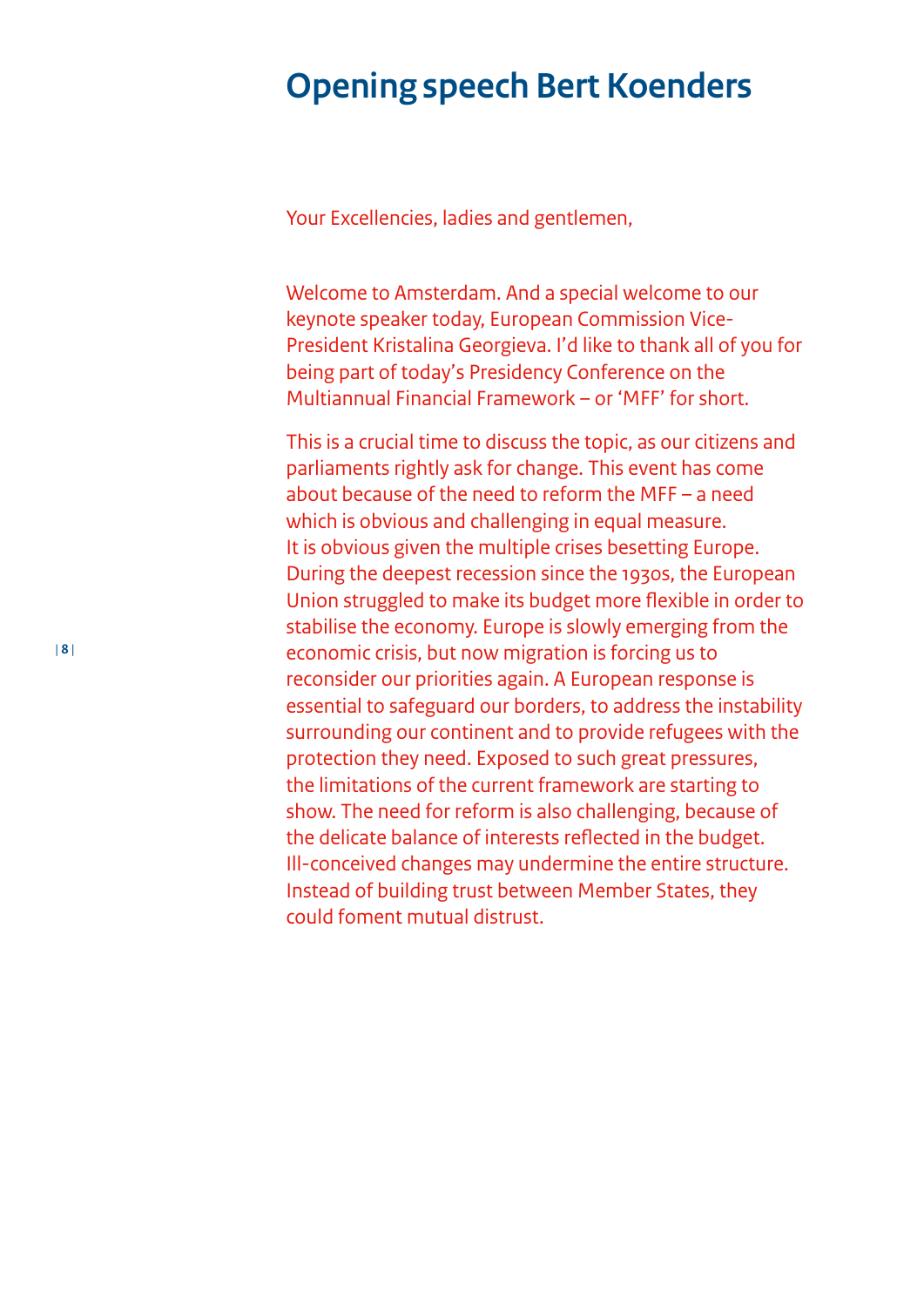Today, I want us to explore how we can begin to solve that puzzle. Because maintaining the status quo simply isn't is an option. Our citizens have the right to expect more than that. Some of you have only just arrived here in Amsterdam, but I'd like to invite you right away to join me on a new journey. I want you to fast-forward to the year 2020. Imagine a meeting room in Brussels, early one Friday morning in February. After 28 caffeine-fuelled hours, we all look at each other, red-eyed, and breathe a sigh of relief. The new budget has been agreed. The first deadline passed a couple of days ago, and negotiations started two years ago. But we finally have a deal. The structure of the MFF has barely changed during those years of negotiations, but that doesn't really matter anymore. At least we have a deal – let's not think about this issue for another four years!

As soon as the agreement is announced to the waiting press, the pundits pounce on the numbers. They don't check whether we've really got the best possible budget for our citizens and businesses.

They only want to know which Member States got the largest allocations, and which are the biggest contributors. Who are the winners and who are the losers? For them, straight away, the budget is a scoreboard. The negotiations are seen as a zero-sum game in which one country's gain is another country's loss. When the amounts are more important than the activities they finance, the budget becomes an end in itself, instead of a means to achieve our plans for the future.

Of course, I'm exaggerating – but only a little. During the previous negotiations, the MFF was improved, but only on a number of points. There is more flexibility in the current budget for example, and spending has become more coherent with longer term policies like 'Europe 2020'. But the scenario I described to you is at least plausible, because it resonates with previous experience. During lengthy, difficult and sometimes frustrating negotiations, we manage mostly to maintain the status quo. In his excellent briefing paper, Jorge Núñez Ferrer of the Centre for European Policy Studies hits the nail on the head when he observes that 'the actual effectiveness of the budget has often been secondary in the negotiations'.

A budget that does not put effectiveness first should be cause for great concern. After all, our budget is – and I quote – 'not just a collection of numbers, but an expression of our values and aspirations'. These are the words of Jack Lew, the current United States Secretary of the Treasury. They hold as much truth for Europeans as they do for Americans. Treating the European Union budget as a scoreboard means neglecting our common European

values and aspirations. It means ignoring the perspectives of our citizens.

European solidarity is already being put to the test. Trust in national institutions, trust in European institutions, and trust between Member States have all taken a knock in recent times. We can't afford the scoreboard approach, because it weakens the European Union's response to the grave challenges confronting us. Just look at some of the key issues today and in the years ahead:

- An arc of instability has emerged around the European Union, threatening our security and triggering record migration flows. Europe needs a stable and secure neighbourhood, and that requires partnerships with the countries around us.
- Our countries are only slowly recovering from the biggest economic crisis since the Great Depression. Europeans need decent jobs, which require investment and innovation.
- Our environment needs sustainable energy and climate policies. Just look at outcomes of the climate negotiations in Paris, which were a victory for diplomacy.

Our citizens deserve an EU budget that enables us to meet these challenges head-on. We urgently need to reconsider our budget and goals. The economic crisis and the migration crisis have laid bare the limitations of the Multiannual Financial Framework. This budget is not fit for purpose. It is not futureproof.

We shouldn't view the budget as if it were a scoreboard. Instead, we need to treat it as a storyboard. As any film director can confirm, a storyboard makes it possible to translate a vision into a specific plan of action. And that's exactly what the MFF should accomplish: it should help us translate our European values and aspirations into policies and programmes that allow us to reach our common objectives. Like a storyboard, a budget should turn visions and ideas into tangible results.

If we want to achieve a more satisfactory outcome in four years' time, we need to start thinking aloud and exchanging ideas. Now is the right time to do so. There is still a while to go before the next round of negotiations.

The top concern for all of us should be building a flexible and modern budget that is strongly linked to our common political priorities, and that takes the perspectives of our citizens much more seriously. We won't produce that budget today, but we can make a start.

I will identify a number of pressing dilemmas and I will also offer a few preliminary ideas, with the aim of kicking off a frank and open discussion.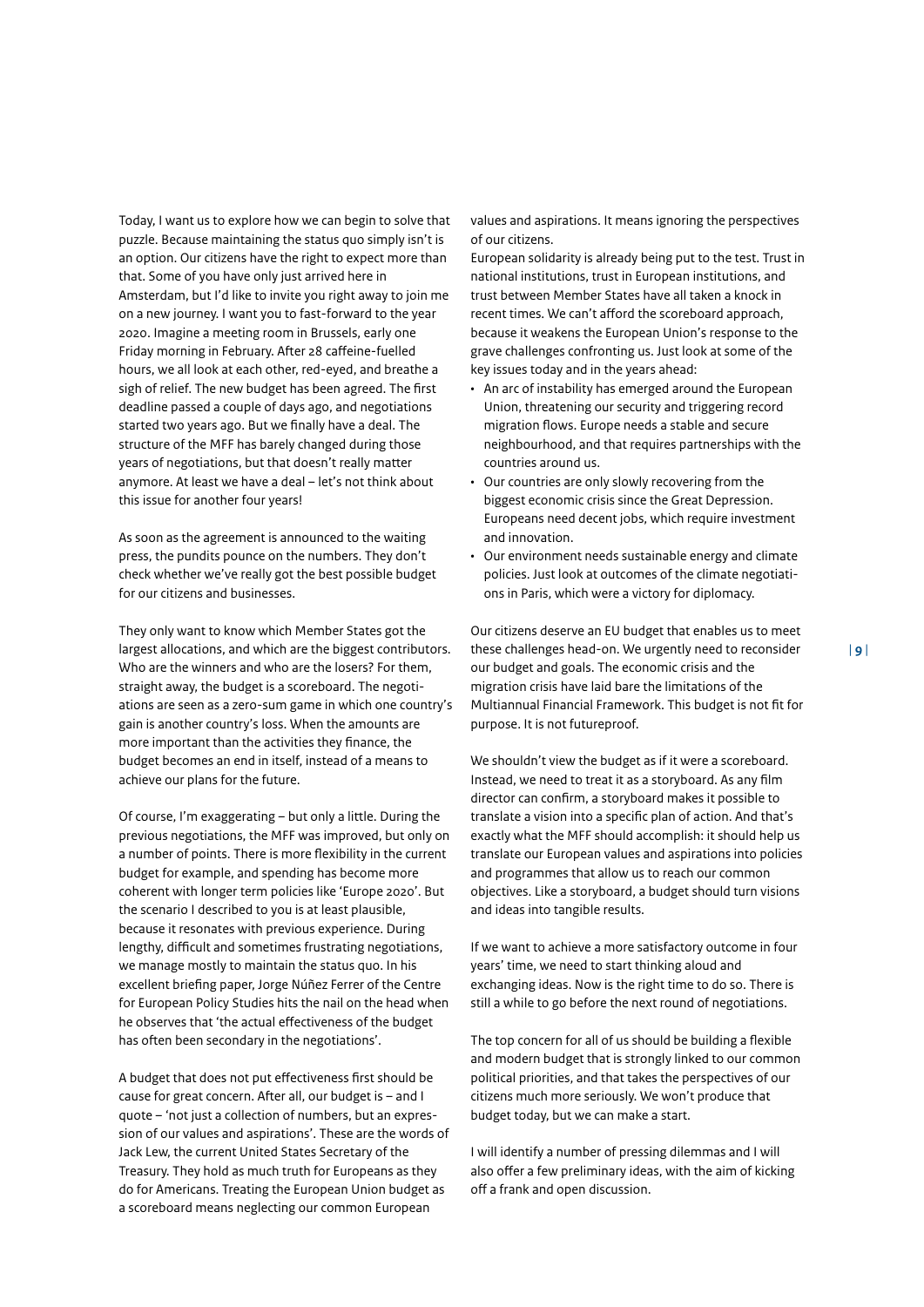The dilemmas are related to the four key themes for discussion in the workshops later on. First, we need to identify the main principles that should govern the Multiannual Financial Framework. In other words, what constitutes an 'ideal' budget? It needs to provide an effective response to short-term crises, but we also want a degree of predictable funding in the medium term. And should the budget enforce desirable behaviour at national level, fulfil needs that Member States can't meet, or encourage promising developments?

Second, we need to talk about how the budget is financed. In the current system, Member States essentially provide the resources. Has the time come to introduce genuine 'own resources'? In the course of this year, we can expect to see the final report from the High Level Group on Own Resources –I'm very honoured that its chairman, Mr Mario Monti, is here today. Is it possible to create a set of own resources that allows for fairness, stability and transparency?

The third dilemma relates to new priorities and flexibility. Inevitably, priorities and circumstances change over the years. As I mentioned, the current EU budget allows for some flexibility. Is more flexibility only possible by expanding these existing facilities? How can we ensure that we get fundamental reform instead of simply cosmetic changes?

Fourth, and finally, the negotiation process itself poses a special kind of challenge, which has to do with the focus on national net positions. Can we move beyond the scoreboard mentality I mentioned earlier, or would that pose too big a risk for nationally accountable politicians? Proceeding from our common European goals, we need to assess the degree of success in these negotiations using a different yardstick. What would that yardstick be? And



what are our incentives to make this choice? Today's conference presents a unique opportunity to explore these questions, as we rarely discuss the negotiation process as such. The negotiations also need to be subject to proper democratic control.

Let's exchange ideas about how to make sure that parliaments are well-informed. Involvement starts with information, but it doesn't end there: it's also about participation. It's about national parliaments and the European Parliament providing direction. That's why I'm delighted to see so many elected representatives here today with us.

Tremendous variation exists concerning the ways national governments involve their parliaments. In the Netherlands, our parliament set the mandate before the start of the negotiations over the current MFF. During the negotiations, several updates about the state of play enabled the House of Representatives to make adjustments. And this time, our parliament is on top of the process even sooner; in fact, today's conference is the brainchild of Mr Alexander Pechtold of the Dutch House of Representatives, who is with us today as well.

As we hold the Council Presidency, I consider it our responsibility to take the initiative. The Presidency is not a Miss Universe contest – it's not enough simply to wish for peace and harmony and an end to all the world's problems. I want to actively help engineer solutions instead.

The Dutch Presidency wants to be an honest broker when it comes to existing positions, but it also wants to create room for new positions. To explore possible ways forward, with a real sense of purpose and a healthy dose of idealism, but without being naïve. In its Presidency role, the Netherlands is expected to come up with suggestions, to test the waters and to get a 'sense of the house'. We want to enable you all to reflect on these questions and to work together to see if we can generate some new ideas.

So let me share a couple of thoughts with you. And I stress that these are simply ideas at this stage. They have no formal status and are meant to elicit a response. I am thinking aloud, and I encourage you to do the same. I want to know what does and does not resonate. At this stage, let's not be afraid of challenging received wisdom. We are still charting the options, and the wider our horizon, the better.

Let's start with the cherished principle of subsidiarity. Say we apply the subsidiarity principle to the existing Multiannual Financial Framework, budget line by budget line. Let's subject all expenditures to a very strict and simple test: whether or not they offer 'European value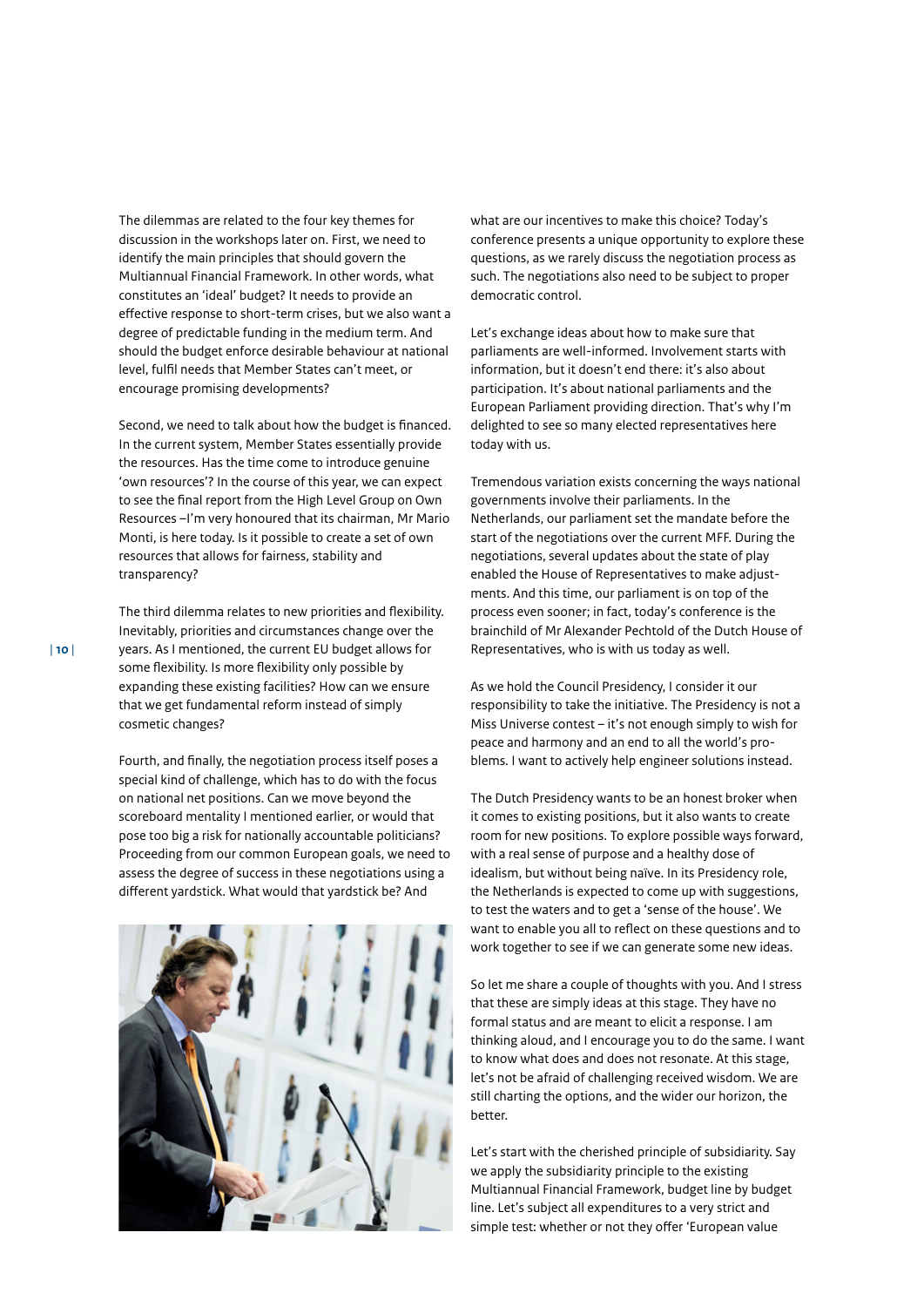added' to the maximum extent possible. Would we end up with the same budget, or with something radically different? For example, maybe we can improve the return on taxpayers' euros if we merged all current investment subsidies into a single, pan-European investment fund to foster economic growth.

Simplicity and quality go hand in hand. Mathematicians take great pride in elegance: solutions should be as succinct as possible. I think we can learn something from that ambition. Budgets that are complicated and muddled are usually lacking in effectiveness as well. So let's strive for a lean and mean MFF, because it will get us better results.

We also need to look at absorption capacity. A budget should never result in funds in search of projects. We can't spend resources if there is no capacity to absorb them. If we do, inevitably standards will fall. Perhaps an emphasis on performance-based budgeting could help to improve how EU funds are spent. But implementation is key. In theory, it makes sense to cut funding for ineffective policies. But in practice, the incentives are completely different: when results are lacking, there is often pressure to spend more money to make a policy work, not less. To avoid that pitfall, we need a proper feedback system. It should determine what happens when the results differ from our expectations.

Finally, I want to raise a fundamental issue about the MFF. I believe in the principle that in an ideal EU, the political priorities of the Union should come first, taking precedence over the exact financial outcomes. The budget needs to reflect the European Union's Strategic Agenda. It must be coherent with new political priorities: innovation, migration, external partnerships, to name a few. And the budget must show enough flexibility to accommodate future priorities that result from challenges we can't yet predict. It is a matter of urgency, as we can see every day.

#### **Ladies and gentlemen,**

We need an open and frank exchange of ideas, which we can only have if everyone is willing to commit to exploring new possibilities. I realise that what we're asking of you today is not easy. But we are in the right setting, at the right time, with the right participants, to start thinking about the next MFF. You only need to look at the many experts, practitioners, parliamentarians and high-level representatives from all over the EU to realise that.

The success of this event should not be measured only in terms of specific proposals or negotiating positions. After all, the formal process won't start until the Commission's midterm evaluation later this year, although VicePresident Georgieva might offer us a sneak preview in her keynote speech.

Instead, today's conference is intended to help shape mindsets and set the scene for further discussions in the months to follow. Its success will become apparent once the negotiations have been concluded.

So I invite you to share your ideas:

- Let's look at ways to make sure that the budget is not a zero-sum game, but a positive-sum game. Let's view the budget not as a scoreboard but as Europe's storyboard.
- Let's end the budget's path-dependency, with its rigid structure resulting from decisions made in a different age. Let's instead make sure that the budget is realitydependent and future-proof.
- And finally, let's prevent the Multiannual Financial Framework from becoming an end in itself. Let's instead ensure the budget helps realise European citizens' collective values and aspirations.

I look forward to a day of fruitful discussions. Thank you.

#### **Bert Koenders**

Minister of Foreign Affairs Ministry of Foreign Affairs, the Netherlands

*Amsterdam, 28 January 2016, Presidency Conference on the Multiannual Financial Framework*

http://english.eu2016.nl/documents/publications/2016 /01/28/speech-bert-koenders-multiannual-financialframework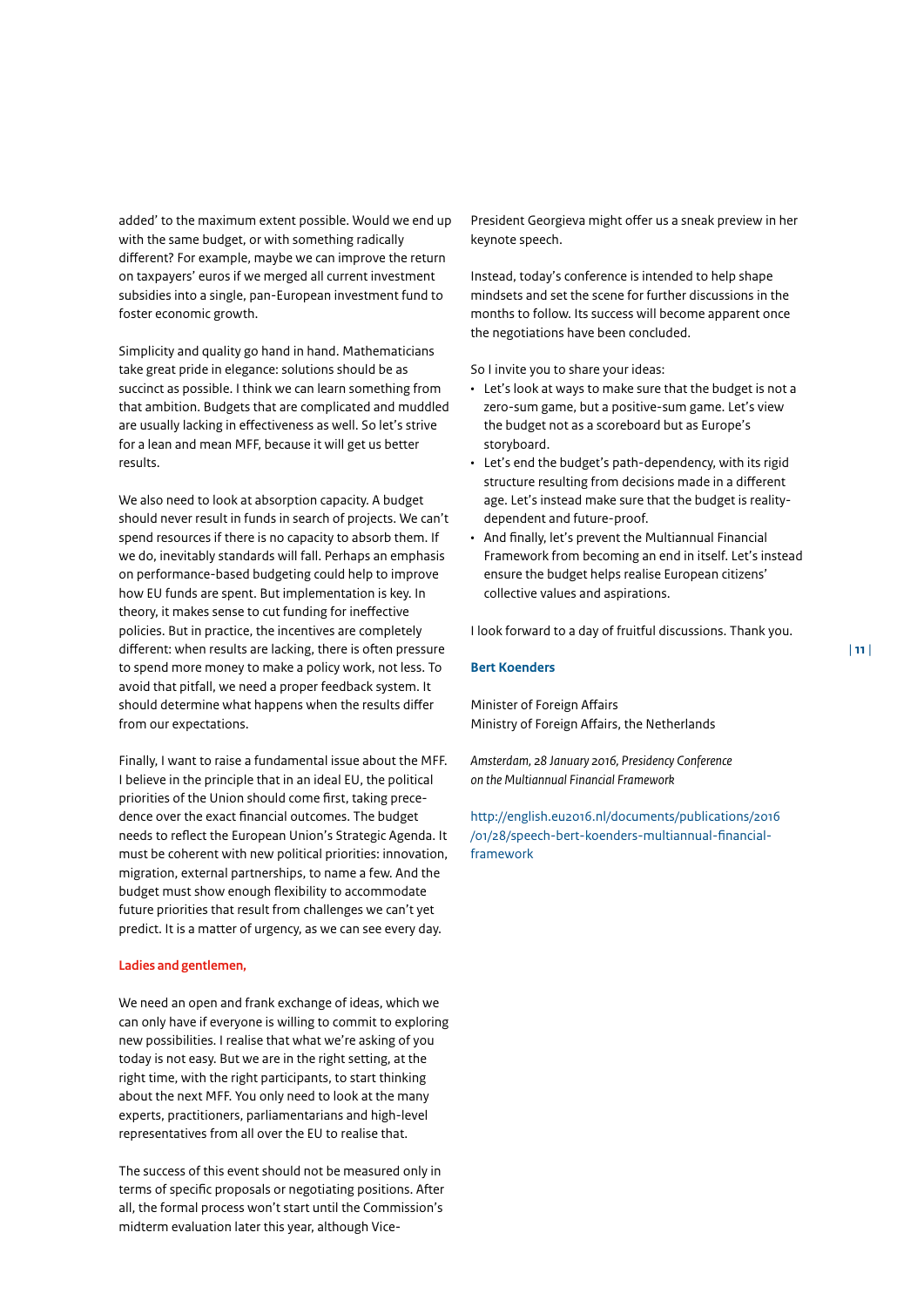## **Key note by Commission Vice-President Kristalina Georgieva**

### **Amsterdam - 28 January 2016**

Dear Minister Koenders, Honourable Members of the European Parliament, Dear Ministers, Dear colleagues, Ladies and Gentlemen,

I want to thank the Netherlands Presidency for bringing us together for this discussion of the European Union's budget and multiannual financial framework (MFF). It is the first post 2020 MFF conference that I am aware of. In fact, your conference marks the beginning of a 2-year process that should lead, by the end of 2017, to a proposal of the Commission for a new financial framework. So, this is a very welcome and timely initiative!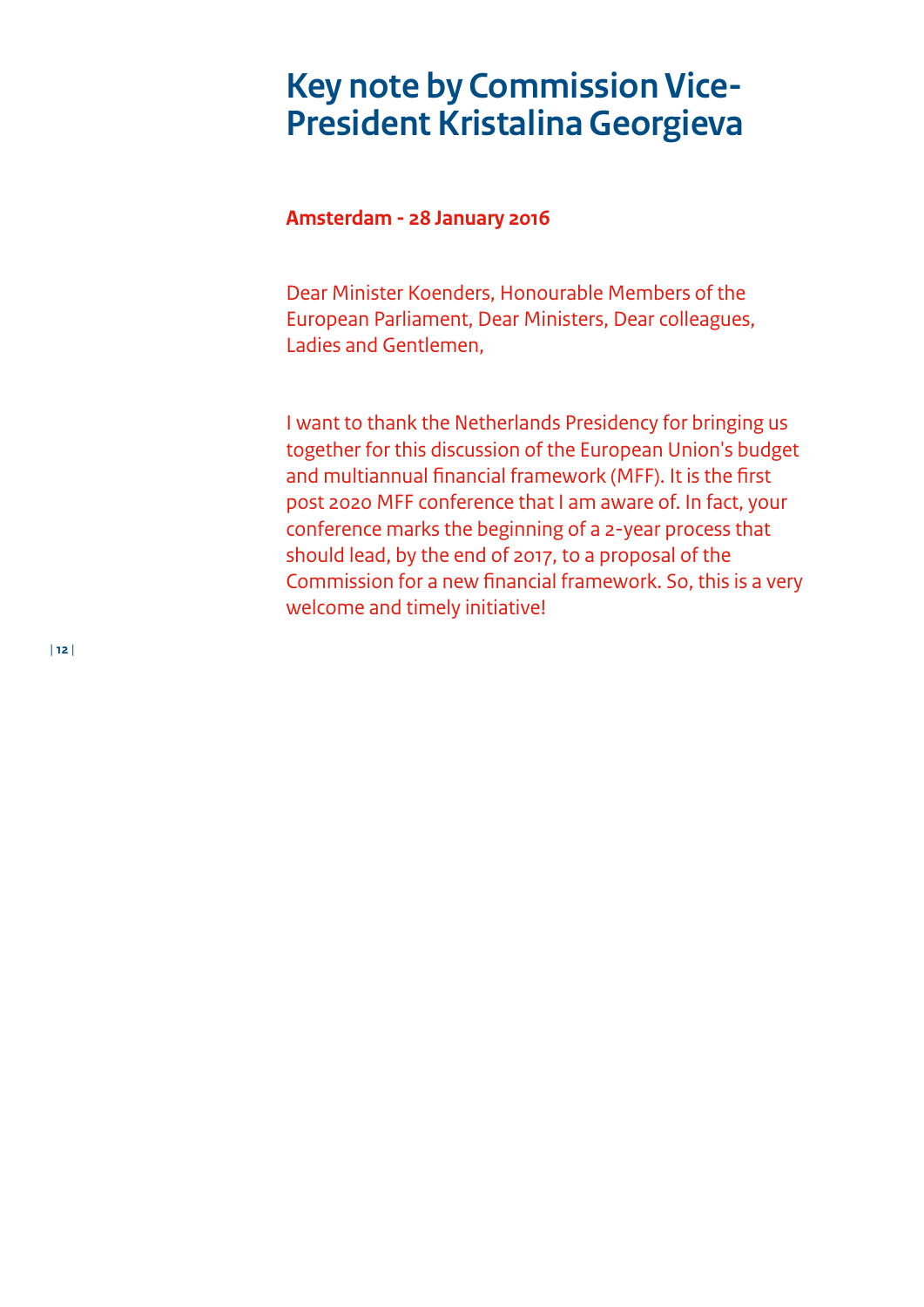We're here today to talk about one percent.

One percent of the gross national income of the 28 EU Member States. Or expressed differently, 2% of public spending in the EU. Or differently again, 144 billion euro in payments in 2016.

That is the EU budget, in numbers.

We sometimes say that this is not a lot of money in the big scheme of things – EU GDP is around 14 trillion euro, global GDP is 78 trillion dollars. But it is not a small number either – 144 billion euro is roughly half all government spending in the Netherlands and EU transfers to some of our poorer Member States represent several percentage points of their GDP.

I know that you know this, but it's worth reminding ourselves again that we are talking about a sizeable amount of taxpayers' money here. So it is important that we use these funds in the best possible way, with the biggest possible impact for our people.

For me, that is what we are here to talk about today. That is what we should always talk about when we discuss the EU budget.

But before getting deeply into the EU budget, let's take a step back.

The world is changing. We all know it, we can see it every day. We see progress, we see how science improves our lives in terms of longer life expectancy, communication and travel possibilities. Even during the financial crisis the world's global wealth kept increasing. In the same vein, one billion people have been lifted out of poverty over the last 20 years and this is all for the better.

At the same time, the world has become more fragile. It is more prone to shocks, be economic ones, natural disasters or conflicts, often compounded by the fact that the fastest population growth has taken place in the areas the least able to cope with these shocks. This transformation has been accelerated by an interconnected world. Shortly after a visit to refugees camps a few years ago, as Commissioner for Humanitarian Aid, I wrote a blog titled "Trouble travels", reflecting on the need to do more for host countries to avoid troubles at home: most challenges are now global in nature, as we are seeing it with the financial and refugees crises, and with the impact of climate change.

The truth is that the political system has not changed as fast the world it tries to deal with. The nation-based political system show some strains in dealing with global challenges, and the different levels of governance have not

managed to solve this conundrum yet. As one of the key levels of governance, the European Union is adjusting, but it is far from being easy.

We, in the European Union, we have had many years of success in bringing more and more integration: the creation of the Single Market was followed by the creation of the euro and of the Schengen regime, and marked by successful expansion rounds.

More recently, however, we have been limping from one crisis to another, starting with the financial crisis, which became an economic crisis, with tremendous impact on Greece, and now we have a refugee crisis and a serious threat to Schengen. All this has led some decision-makers and observers to state that the European Union is "looking into the abyss", with even its very survival being at stake. At a time when UK citizens' will is set to decide on their membership of this Union, populists across Europe are spreading the illusion that each country can protect itself from the effects of globalisation by building fences and disengaging from international cooperation.

So, there is gloom about Europe everywhere. This makes us forget how good and stable Europe is for our citizens. I think we sometimes lose sight of our strengths as we limp from one crisis to another.

We forget that our European Union has lifted up countries, through the process of enlargement, in a way that has no comparison in history. Among the countries worldwide that have jumped from middle-income to high income in the past 20 years, half are EU Member States.

The World Bank has published a report that defines Europe as a lifestyle superpower and the most equitable region in the world. We have one of the best Gini coefficients, which even went slightly down during the seven years of the crisis. Yet, countries that have suffered greatly from the crisis have seen inequality grow. Our welfare systems are being tested, and we realise that reform is needed to make them more sustainable.

We forget how good the EU is because the EU is actually still a young Union. Europe is older than the USA, but the EU is only 65 years old. Where was the USA 65 years after its independence? It did not have all its States: California and Texas were not part of the US. The US Dollar was not a single currency in all the US, and the civil war was still ahead. But times were different, people travelled on horses and developments were much slower then. In short, the EU has to overcome fragmentations much faster than other Unions in the world.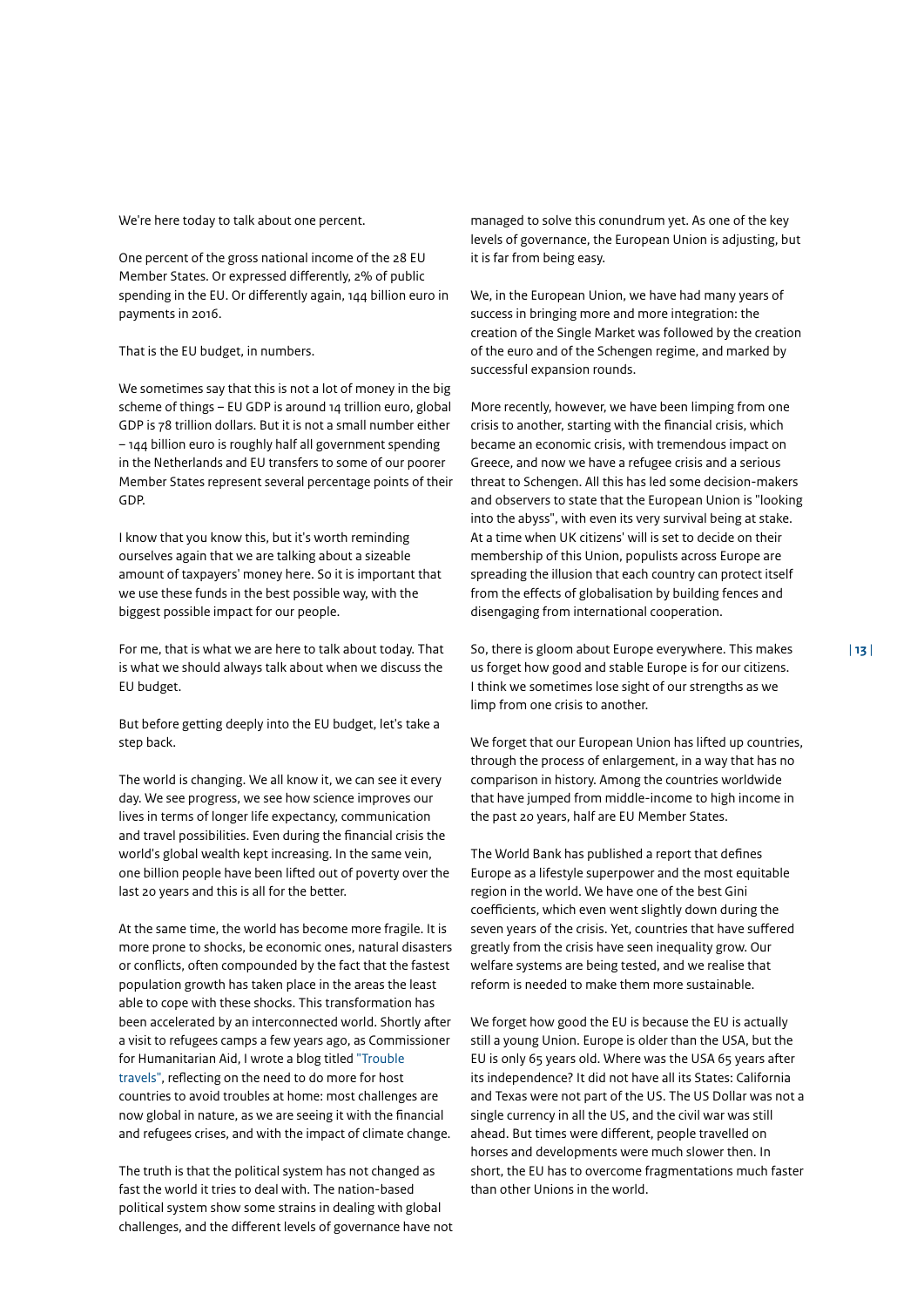We forget that our fundamentals remain strong. Our economy is still the largest and one of the most open in the world, and we have been doing better. Investment is up, unemployment is down. All economies in the EU are growing, perhaps not as much as we would like to, but the aggregate figures are encouraging: the latest GDP growth forecast shows 2% increase for 2016 and 2.1% for 2017.

People often talk about 'more Europe' being necessary to deal with the challenges we face. Whether or not we need **more** Europe at the moment can be discussed. However, what we absolutely need right now is **better** Europe. And that applies to the EU budget as well.

So, what can the EU budget do within that complex set of interlinked internal and external challenges, and taking into account the diversity of needs and political preferences across the Union?

The EU budget is one tool within a much wider and larger set of policy, regulatory, fiscal and financial instruments we need to mobilise to tackle challenges at both European and international level.

This much wider toolbox has to be used in a way that the EU budget can get maximum value for money.

Because EU budget money is tight- in the current financial framework we need to do more, and better, with less. The challenges have increased, but the EU budget has not.

This has led me to launch a wide-ranging process throughout the Commission, with other EU institutions and with Member States with the aim of increasing the EU budget's focus on results. This strategy addresses 4 questions:

- 1. Where we spend our money do we achieve EU added value?
- 2. How we spend our money how can we get more out of each euro spent? And how can we ensure that the money is deployed rapidly to changing priorities?
- 3. How we are assessed is the current methodology of error rate a fair representation?
- 4. And how do we communicate about the EU budget how can we explain better to our citizens what the EU budget achieves?

This process will link up with the mid-term review of the MFF, which the Commission will present during the year; but it will also, I am convinced, inspire our work on the next (post-2020) MFF.

In the current MFF, considerable progress has been made already, on which we should build further. To give a few examples:

The 2014-2020 reform of the European Structural and Investment funds introduced a range of measures aimed at ensuring that the right framework conditions for effective investments are in place.

On that basis, a wide range of conditionalities have been introduced in all programming documents, including linking investment priorities with the relevant Country Specific Recommendations under the European Semester. Implementation is still at an early stage. The Commission will assess the functioning of these macro-economic conditionalities and, where necessary, make appropriate proposals.

We will also look at the functioning of financial instruments and their interplay with grants. The newly established European Fund for Strategic Investments is considerably increasing the EU budget's capacity to leverage public and private investments. In the first three months we have already mobilised EUR 50 billion across 22 Member States. 81,000 SMEs are already benefitting from the plan.

We are assessing in detail how our efforts to simplify the delivery of EU funds across the board are working out in practice, and whether further proposals can be tabled in the context of the mid-term review.

And we have made full use of the increased flexibility arrangements under the new MFF, not least to provide financing for refugees within and outside the Union. We have more than doubled the overall resources mobilised to address the refugee crisis to close to 10 billion euro in the years 2015-2016. EU trust funds for external action have been set up in order to provide a further tool for crisis management by aligning EU and national funding.

The budget also helped addressing the difficult circumstances encountered by farmers hit by the extension of the Russian embargo on certain imports. Additional measures for almost EUR 1 billion were included in the 2015 and 2016 budgets.

As to the Greek crisis, amendments made to the rules applying to cohesion spending should provide additional liquidity amounting to EUR 2 billion in 2015 and 2016 to Greece.

These flexibilities are crucial in the changing world that I described in the beginning of my speech. But they are also limited and may not suffice to cope with the new challenges we have been facing since the MFF was agreed.

After 1 year in the job of the budget Commissioner I still feel relatively new to this MFF world compared to many of you who are attending this conference today. Through my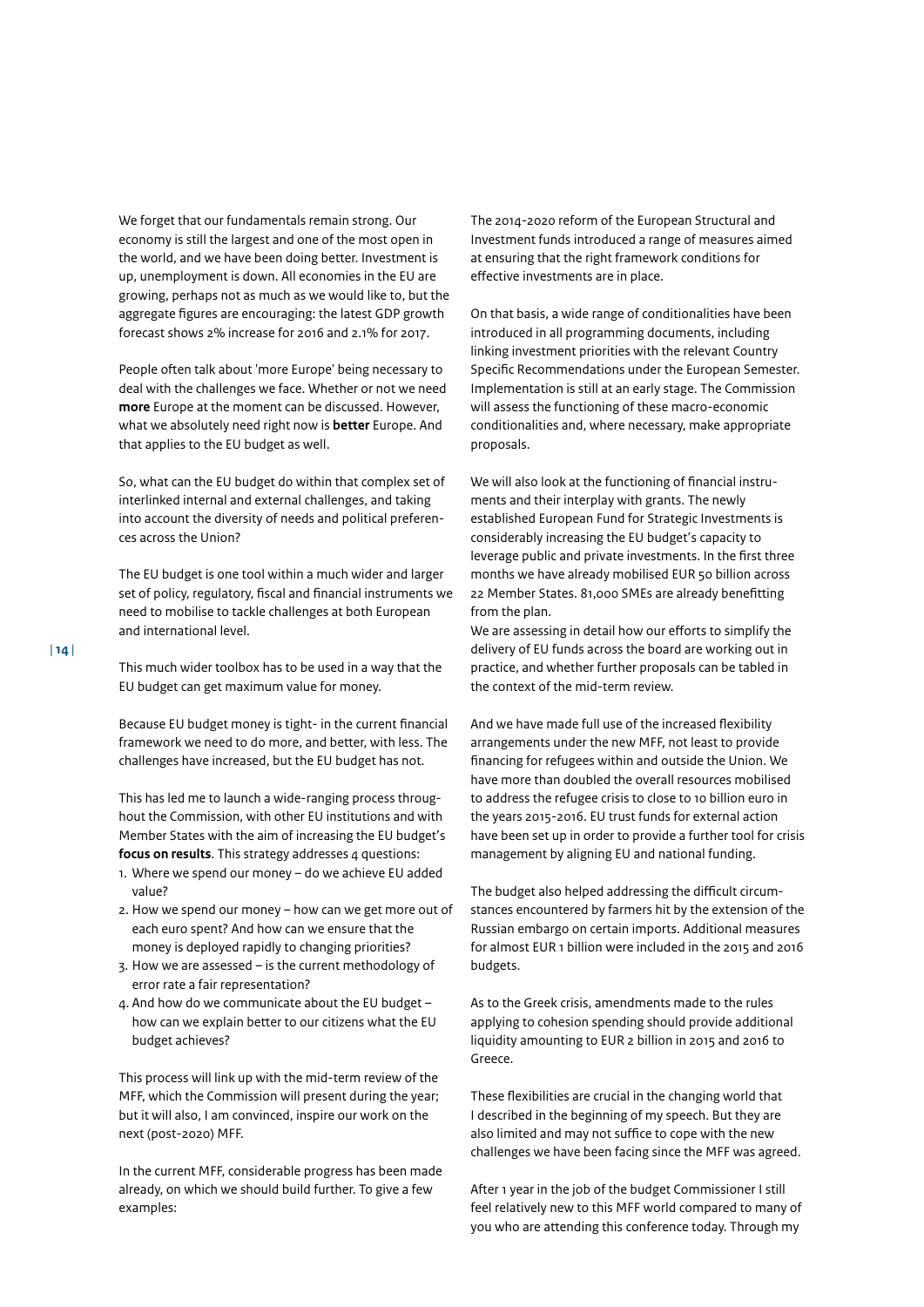conversations and reading I have learned that the MFF and EU budget could be described as a sort of stable equilibrium between those who like agriculture, those who like cohesion and those who get a rebate. This equilibrium has served many of us well and has achieved financial peace in Europe which is a high value. However, the question is – and this is also pointed out in the input paper of this conference - if we have reached the moment where the financial and political costs of the status quo are larger than the costs of reform. From this I deduct that here are two schools of thought about the future MFF:

The first schools says that we need a radical change of the structure of the EU budget to respond to the priorities in this fast changing world – this would mean departing from the current equilibrium towards a new one. This will be a risky and uncertain enterprise but perhaps a necessary one.

The second schools says that the next MFF should keep the current equilibrium and follow the path of the current MFF to continue the process of gradual improvements as I have highlighted above: increasing the share of projects with a high EU added value, increasing performance, flexibility and the use of financial instruments, etc.

So I hope to get many insights into this fundamental choice from the discussion in today's conference!

Besides these, admittedly, very fundamental question I can see three sets of questions that the new MFF needs to address:

The **first set of questions** addresses how we can in practice focus the EU budget more on new priorities.

For example, how can we accommodate the needs to address the refugee crisis – internally and particularly externally? This question is likely to occupy us in the medium and long-term. Wouldn't it be great European added value to invest in our neighbourhood to stabilise their economic and political situation, so that fewer people take upon them the dangerous journey to Europe? But the reflection on priorities has a wider remit: do we need to think about a radical reform of the current structure of the EU budget, or can we work with synergies and interoperability across current headings to make the budget more responsive?

For example, research and innovation are already financed both from the Horizon 2020 programme and cohesion policy. Trans-European Networks are financed both from the Connecting Europe Facility and the Cohesion Fund. Cohesion policy can in various ways provide financial assistance to refugees complementing financing from the Asylum, Migration and Integration Fund. This trend could be strengthened further and made easier and more flexible.

Linked to this, do we need to make the budget more agile and flexible, in particular in relation to pre-allocated envelopes? Another – related – question is if we should increasingly resort to instruments outside the EU budget framework to finance unexpected needs, such as the Trust Fund for Syria or the Refugee Facility for Turkey?

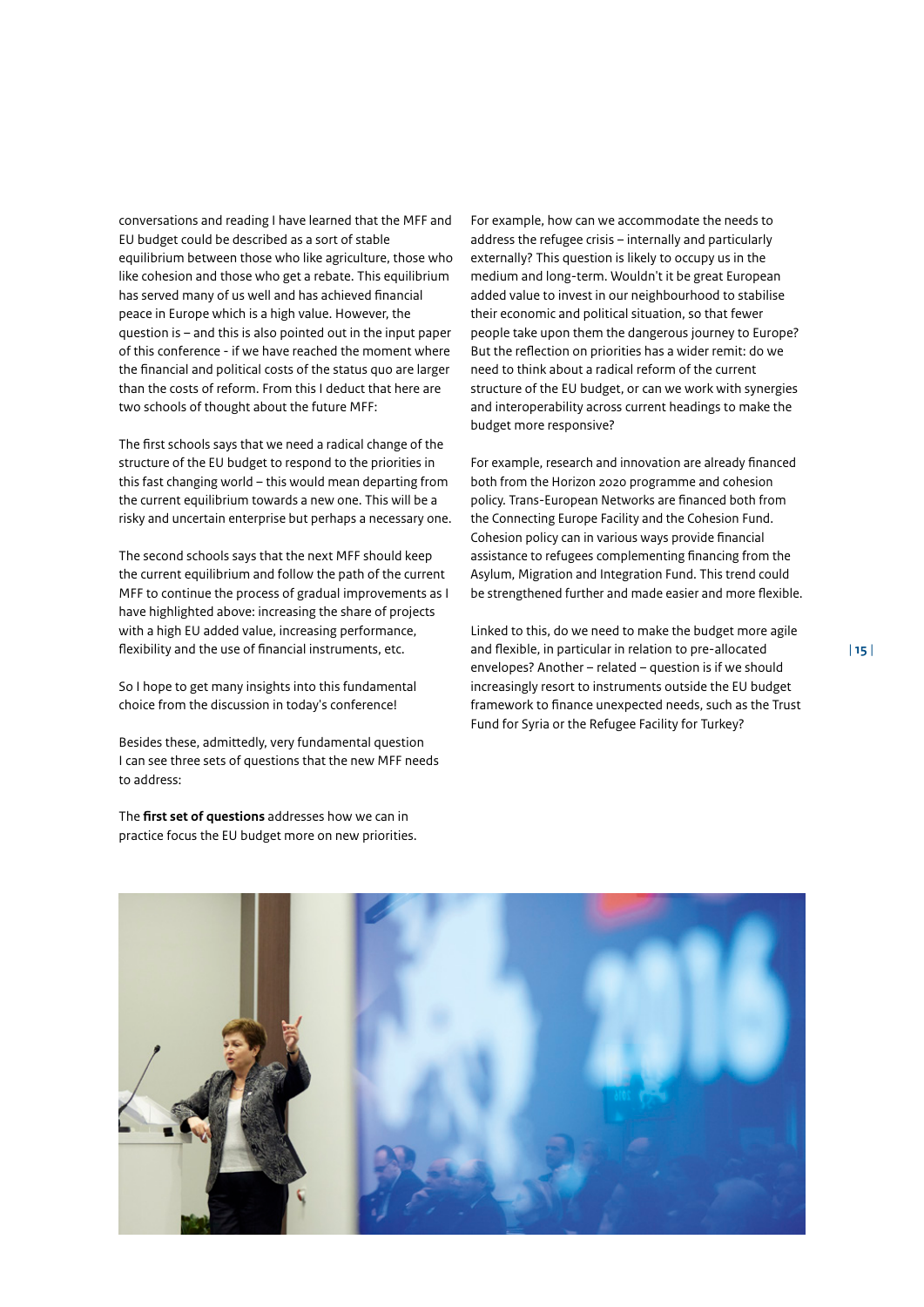But there are of course more fundamental question with regard to the **two main spending areas** – agriculture and cohesion.

- Is the reformed CAP achieving a sufficiently high degree of European added value? Is the greening of the CAP working?
- Is the new cohesion policy delivering EU added value? Should we in this context reassess which countries and regions qualify for cohesion funding? The current MFF is split 56% for new MS (including Croatia) and 44% for the so-called old Member State. Is this balance still appropriate?

The **second set of questions** is linked to the ongoing reflections about the economic **governance of the Union**: What is the link between the future structural spending and the economic policy of the Union? Is macroconditionality working to design better spending programmes reflecting the real economic needs of a Member State? Should perhaps a larger part of the funding be centralised on EU level to ensure that money is spent according to (EU) priorities? What is the interplay between cohesion policy and the EFSI ("Juncker plan") if the latter was to be continued beyond 2020?

There are also specific questions regarding the development of the Eurozone. Does the Eurozone need its own budget and if yes, for which purpose? How would such a budget be complementary to what we do in cohesion policy?

The **third set of questions** is linked to **financing the budget**: would a change to the financing side of the budget make some of these reforms easier? Would new genuine own resources, not transiting through national budgets, but collected by MS on behalf of the Union or by the Union itself facilitate it? Is this a chance to reform and simplify the own resources system, including the complicated system of rebates? And how would a potential Eurozone budget be financed?

There is the ongoing work carried out by the High-level Group on Own Resources under the chairmanship of Mario Monti, of which I am a member. It will submit its report by the end of this year and the Commission will take it into account when preparing its proposals.

Like any other budget, the EU budget needs to prove that it delivers added value (at European level) for the sacrifice that taxpayers do. This has to be the guiding question for our future reflections, not if it is 1% or more, or less. This is a budget that has the goal of making the biggest possible impact for as many people as possible across Europe. Businesses, researchers, farmers, students and communities.

So it is important that we use these funds in the best possible way.

The current seven-year budget has made progress in terms of making EU funds more effective and efficient. We will build on that and where possible make proposals under the mid-term review to improve further and to further align spending with priorities.

And we need to think ahead, in ambitious terms, for the post-2020 MFF. I just have outlined many questions – we will have to find answers to all of them in the next 2 years and I hope this conference will provide a good starting point in this process.

The EU is at a critical juncture. The EU budget alone cannot solve all the current problems but it can and must contribute in a significant way. Let's all work together to achieve this.

Thank you very much. **Kristalina Georgieva**

Vice-President for Budget and Human Resources European Commission

*Amsterdam, 28 January 2016, Presidency Conference on the Multiannual Financial Framework*

https://ec.europa.eu/commission/2014-2019/georgieva/ announcements/speech-vice-president-kristalinageorgieva-eu-presidency-conference-multiannualfinancial-framework\_en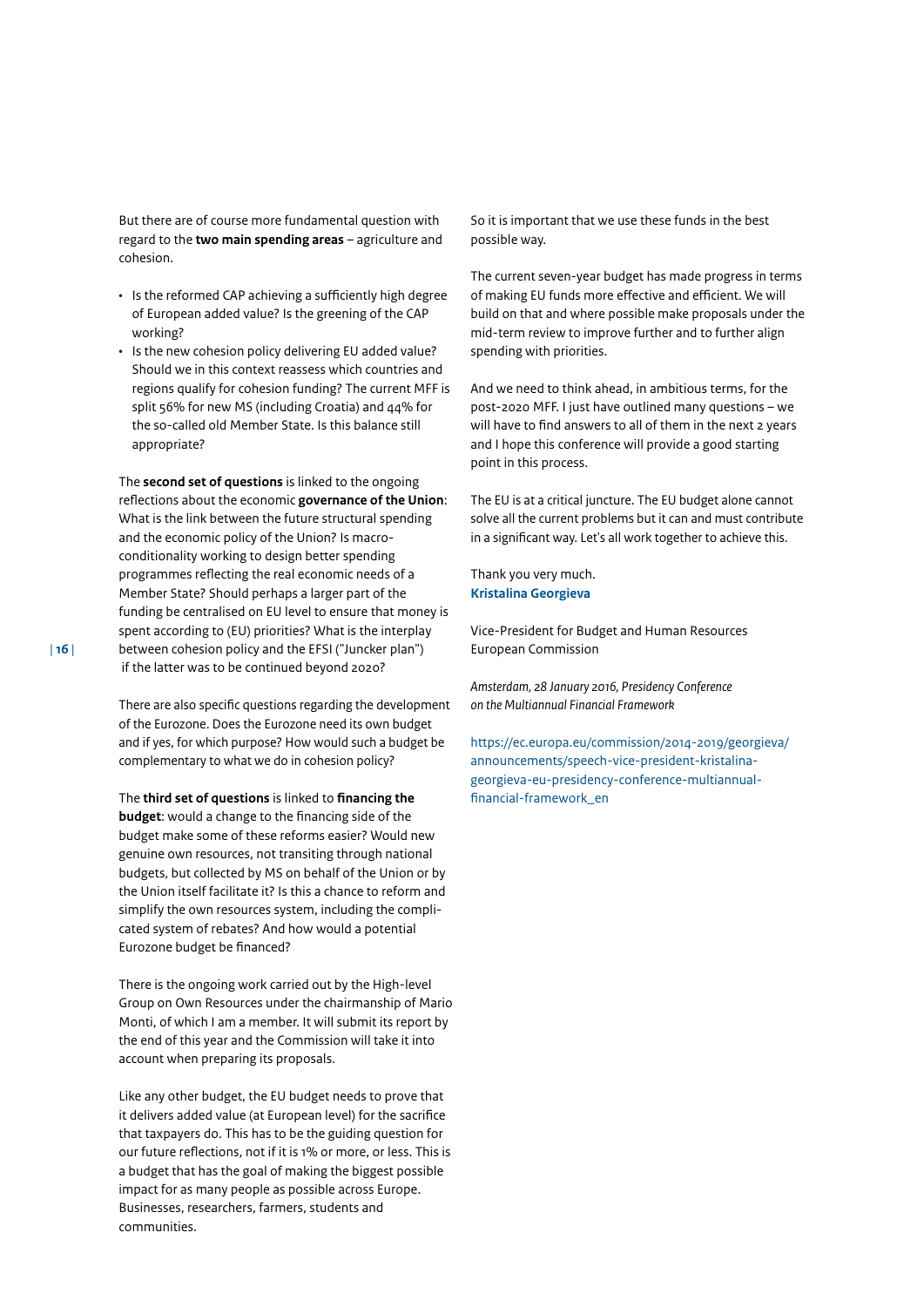| **17** |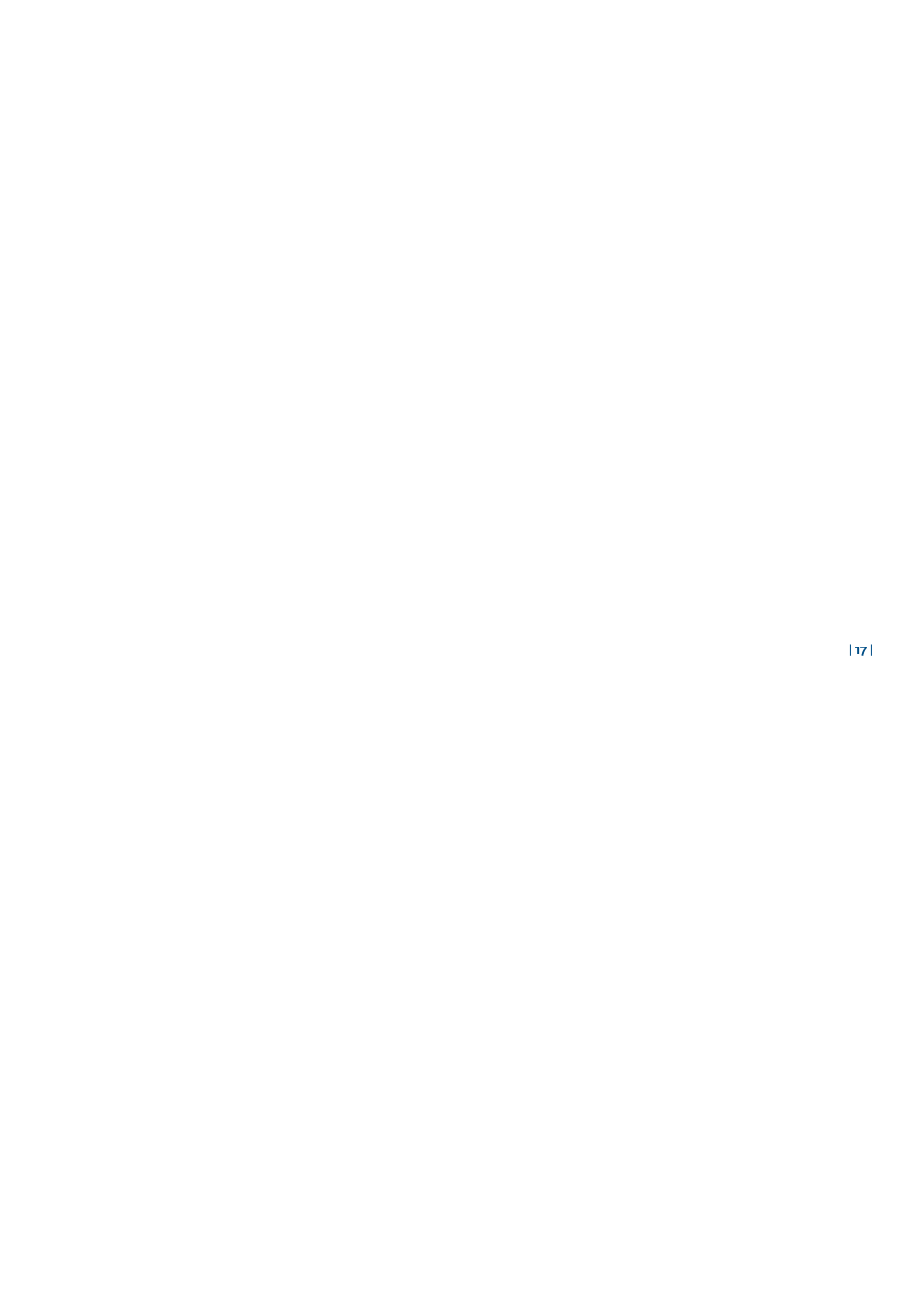## **Morning sessions**

Following the plenary opening the participants split up into four groups to take part in an individual session. Each session had the same set-up: after an introduction by the chair, the speakers kicked off with a short pitch. The participants were then invited to briefly discuss their ideas for relevant principles in small teams of three or four. Afterwards, the moderator asked each team to share their principles with the entire group. Principles were defined as a general rule that can guide future thinking on the MFF. The goal of the sessions was not to reach consensus but to have an open exchange of ideas as a basis for future decision-making.

To keep track of the ideas, all the principles presented by speakers and participants were noted and made visible on the screens in the rooms. Towards the end of the session, the chair summarised the main findings and asked the speakers to select a principle that would provide the basis for a plenary panel discussion in the afternoon. The output of the four sessions is summarised below. The final overview of principles, the 'Amsterdam Map', can be found on page 23. All the principles mentioned during the four sessions are listed in Annex C.

#### *DISCLAIMER*

*The summaries provided are meant to give participants in the other sessions and those not present at the conference an overview of the ideas presented. The summaries are not exhaustive, nor can they be traced back to exact individual interventions made during the sessions.*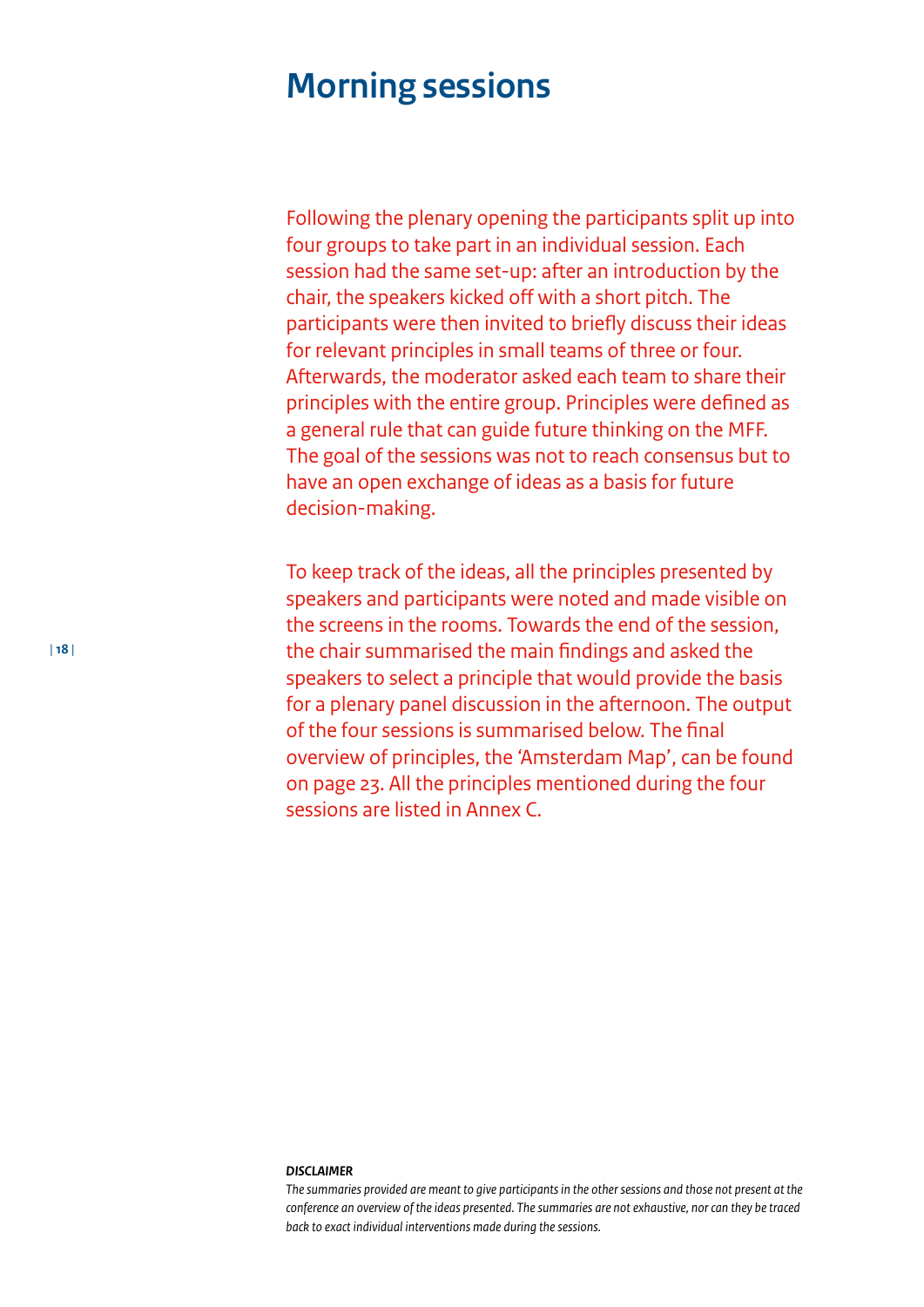#### **Session 1 – The 'Ideal' Budget**

*Central question: 'What principles should guide the EU budget and its content?'*

#### **Speakers**

Several speakers said that the EU is facing new challenges. These make it necessary to consider new ideas and new policies that focus on the challenges of today and the future, rather than on the challenges of yesterday. One example mentioned of a challenge of the past was the Common Agricultural Policy (CAP). However, while it is necessary to discuss today's objectives and priorities, it was difficult to establish common priorities underpinning the EU budget. Only when these were established would it become clear what it would take to implement these objectives. Speakers also said that flexibility and European Added Value (EAV) were key elements of a future budget and that greater citizen involvement should also be sought. Finally, it was mentioned that negotiations should avoid focusing too much on net balances.

### *"The overarching principle for an ideal budget should be that it unites"*

#### **Discussion**

In the ensuing discussion participants talked about various principles. The discussion started off with the principle of subsidiarity: even the largest Member States are unable to solve certain issues by themselves and these should therefore be addressed at EU level. Budget coherence was put forward as another important principle. There are currently disparities between the structure of the budget and new challenges.

### *"We achieve more as a Union than alone at home"*

The principle of performance was a second principle to be discussed. According to the group this should be of equal importance to the principles of subsidiarity and EAV. In reference to EAV, it was stated that there is no agreement on what EAV actually entails and that this should be clarified first. It was also mentioned that EAV and cohesion funds are not mutually exclusive; cohesion funds can generate EAV as well.

Various groups mentioned flexibility. The combination of core EU policies and new policies puts a burden on the budget, making more flexibility necessary, but also making it necessary to strike the right balance. To determine how such flexibility can be created, it was suggested that a framework be established with percentages for allocation across various policy goals and for flexibility. This would make the budget more responsive to new developments and foreign policy needs. It was proposed that since we do

not yet know what our priorities will be after 2020, we should set aside 30% to be used flexibly. There was also a discussion about whether flexibility should be inside or outside the budget. Finally, a suggestion was made to link short-term and longer-term priorities so that longer-term priorities are not forgotten when crises occur in the short term.

Another topic discussed in this session was that of linking the budget to the EU citizens. One of the groups said the discussion on rebates does not add to a positive image of the MFF. Citizens should be taken into account when designing the MFF. A first step would to make more visible what the money is spend on. The EU also needs to ensure that goals are met in order to uphold its credibility.

## *"Make the MFF such that it helps sell the idea of Europe"*

In this way, the MFF could be used to regain the confidence of our citizens. The MFF should be seen as a budget, not as a bank account. In this vein, transparency to ensure greater budget accountability towards citizens was mentioned as an important principle.

Participants discussed several other ideas and principles during the session, including the link between the budget, job creation, competitiveness and the internal market. Budget unity was cited as an important principle, but it should not become a pretext for forcing outcomes on Member States. Solidarity between Member States, regions and citizens was cited as another central principle. Participants also discussed the necessity of coherence between the budget and longer-term European strategies and common objectives, but were unable to agree on whether this would necessitate enlarging the budget or changing the spending pattern. A suggestion made from a different perspective was to build more conditionalities into the budget to ensure that targets are met, or to use the budget to support country specific recommendations. This would have to be coupled with clear instrumentation to determine what works and what does not work. Finally, to put an end to the discussion on winners and losers in the budget negotiations, own resources would have to be reviewed.

#### **Concluding remarks**

In the concluding remarks, transparency towards citizens was cited as one of the most important outcomes of the session: if citizens know where the money comes from and where it is being spent, this could establish the degree of accountability needed to make the other principles work. Other important principles that emerged from this session were flexibility, accountability and EAV, which begs the question of how it should be defined. There appeared to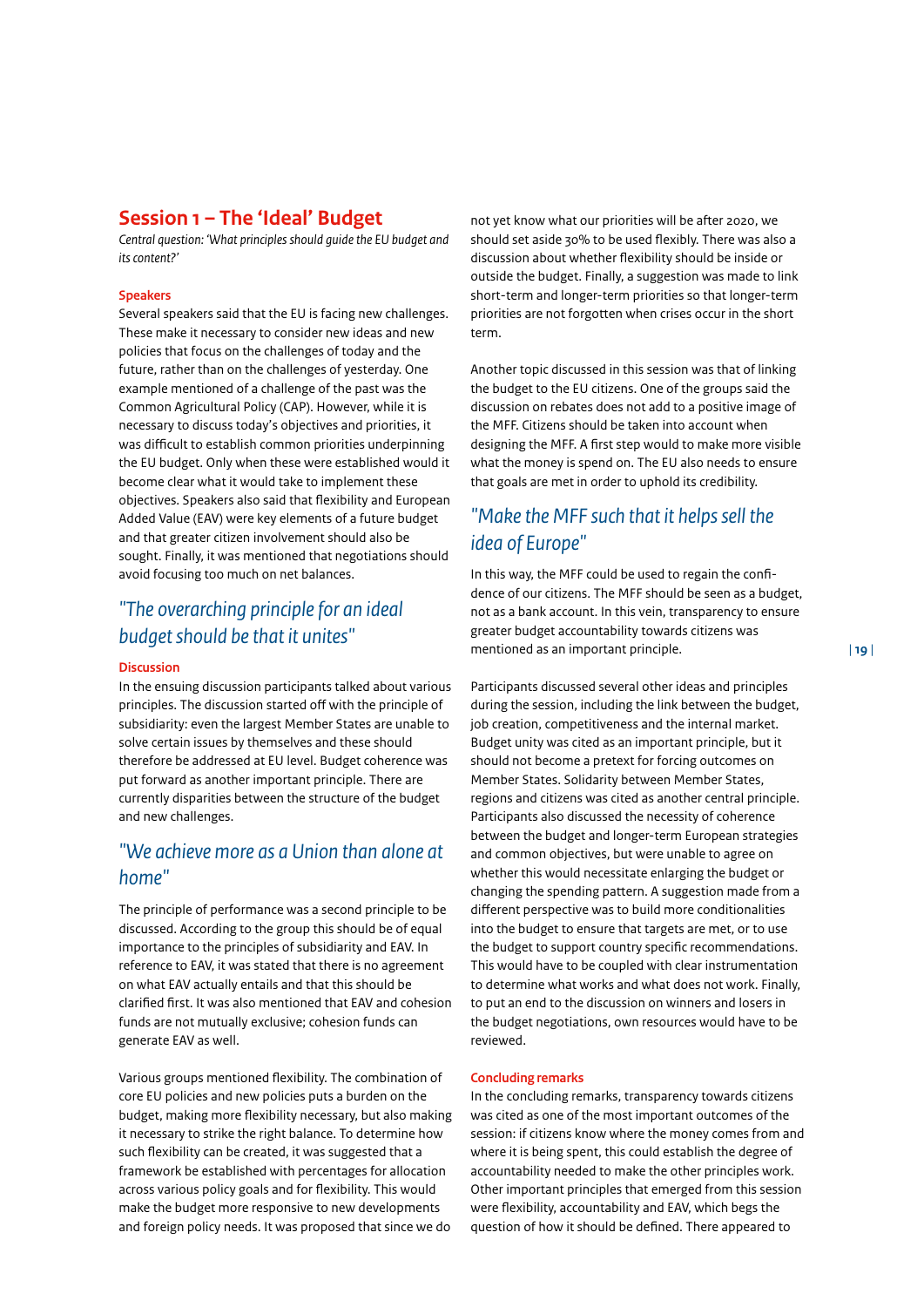be a general consensus that the current budget has the potential to produce more EAV than it does at present. The final discussion led to a list of priorities, such as predictability and transparency. The matter of MFF unanimity was discussed briefly, coupled with the idea that a focus on unity in policy and budget implementation could help foster more unity on the budget.

### **Session 2 - Financing the EU Budget**

*Central question: 'What principles can guide the financing of the budget?'*

#### **Speakers**

The session started with observations on the current system of Own Resources: while there is widespread dissatisfaction with the current system, this is the system that was adopted unanimously. Another speaker added that it is a stable system nevertheless. The presumed dissatisfaction means that everyone involved would have to reconsider policies and challenges at both national and EU level. It was further noted that if the EU wants to adapt its budget to new challenges, while at the same time upholding the principles of good financing, it should think of creative ways to find money, such as setting up trust funds, using extra-budgetary arrangements and devising other practical solutions to problems.

Those involved should, however, be aware of what this means for the EU budget. If the current system were to be maintained, *juste retour* thinking would continue to be justified. On the other hand, it was stated that the impact of financial instruments and new flows of resources from, for example, EFSI, would change the current balance between net paying and net receiving Member States. A switch between different Own Resources was suggested as another means of changing this way of thinking. One example would be to lower GNI contributions in times of economic crisis. Even though it would be difficult to reform the system of Own Resources, it would have to be tried. In general, a more dynamic approach could be the key to reform.

#### **Discussion**

The first principles mentioned in the discussion underlined the importance of transparency and simplification. A fair, simple and transparent system of own resources could enhance public trust.

## *"A fair, simple and transparent system of own resources could enhance public trust"*

The GNI base best meets these requirements.

Another of the principles brought up was the need to secure a stable base for the budget. Sufficient resources would be required in order to achieve the envisaged objectives. It was suggested, however, that acceptance of a stable base of revenue would perhaps not always be necessary and that the Own Resource system could gain greater political acceptance if it were more fluid. For example, funds for categories of expenditure that are divided on the basis of relative GNI could also be collected exclusively on the basis of GNI. Another problem that came to light is the tension that exists between predictability and developments affecting the economies of Member States. In times of national austerity it is difficult to accept that the EU will not cut costs as well.

### *"A change in resources would be impossible without a change on the expenditure side"*

A large part of the discussion centered on taxation, based on the underlying principle of cost effectiveness and efficiency. Some groups opposed additional taxes: generating extra revenue would also be possible by investing in better tax compliance. The EU could provide support for better tax collection and compliance, although this could also create a catch-22 situation as the extra taxes would need to be collected before they could be spent. If a direct EU tax were introduced, there would be a direct link to taxpayers. Making EU contributions directly linked to citizens was therefore highlighted as a way of eliminating the national element and the discussion between net contributors and net beneficiaries in the negotiation process. It was, however, concluded that it would be difficult to monitor how an EU tax is collected and that using tax as a new resource would require careful consideration.

EAV was also discussed. Some groups said that rebates and corrections could be seen as a having an adverse impact on EAV. Looking at the subject from a different perspective, the idea of having two budgets was introduced: one budget focusing on EAV and another on solidarity. Expenditure centered on real added value would not be subject to corrections, it was thought.

Finally, participants looked into the options for amending the system and questioned whether the revenue side or the expenditure side would need to change first. Most agreed that a change in resources would be impossible without a change on the expenditure side.

It was also suggested that with a stronger link both could change under a dual-track approach: a package to ensure significant changes on both the revenue and expenditure sides.

#### **Concluding remarks**

In the concluding part of the discussion, the idea of a 'package approach' was chosen as input for the plenary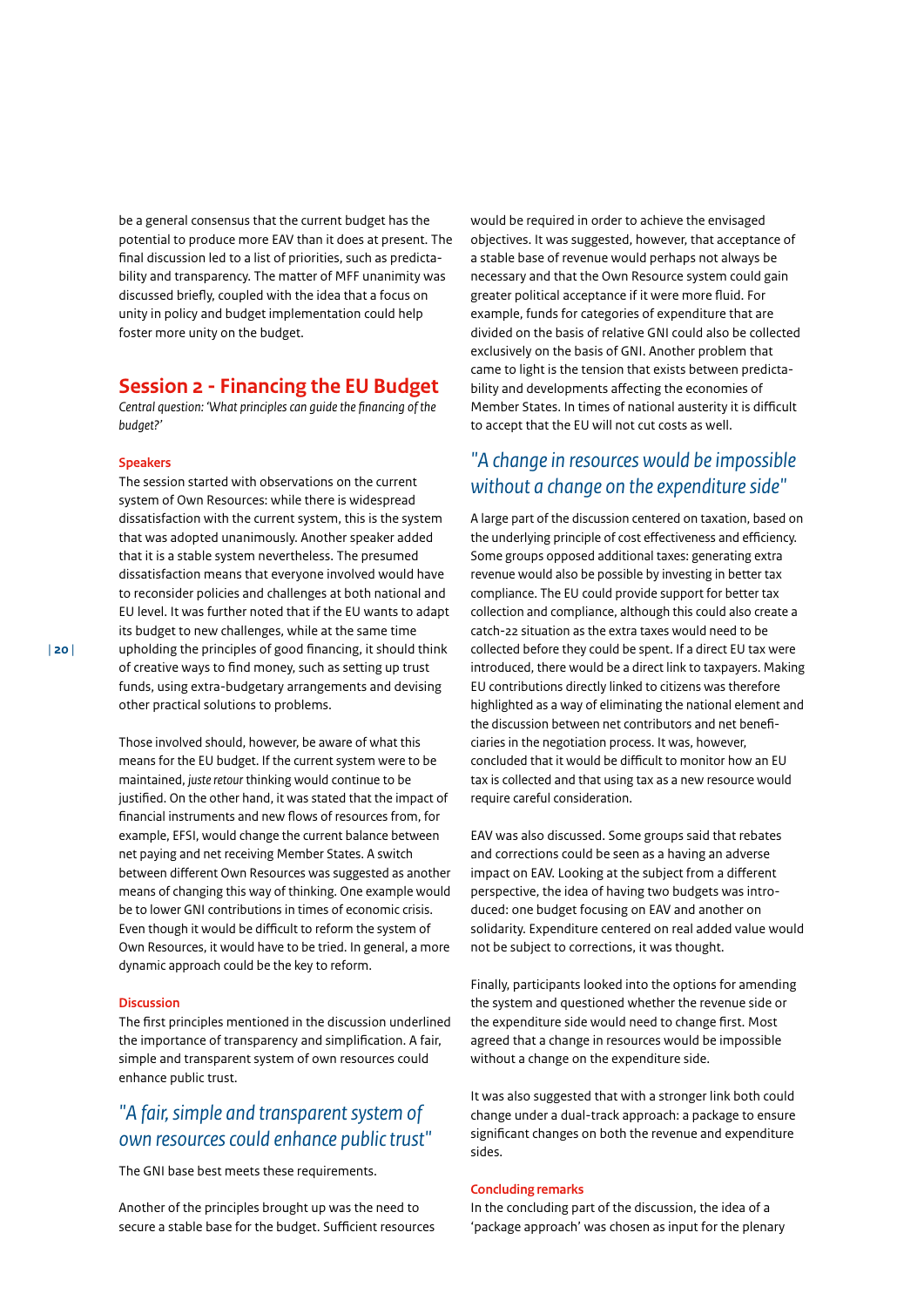session in the afternoon. The principle that no new taxes should be created, was also selected, as were the principles of sufficiency and more flexibility in terms of own resources.

### **Session 3 – Responding to New Priorities**

*Central question: 'What principles should guide the flexibility of the budget? '*

#### **Speakers**

At the beginning of the session it was mentioned that while flexibility is needed in the budget, it does not get a 'fair chance' due to distrust between institutions. It was said that the EU should work on mutual trust. Several ideas to generate more flexibility were mentioned. One way to generate funds for new priorities is to crowd-in the financing capacity of the public sector via special instruments, as has been done with the European Fund for Strategic Investment (EFSI).

Another idea to guarantee flexibility in the budget was to reduce the proportion of the budget that is pre-allocated, for example by shortening the duration for which funds are allocated to a specific region or goal. One suggestion put forward was creating a bigger contingency element or reserve for urgent needs. Lastly, it was suggested that flexibility could also be enhanced if the Member States agreed in advance how the EU should respond to new priorities and how it could reduce planned spending if necessary.

Other principles highlighted were EAV, solidarity and loyal cooperation (trust and credibility). It was suggested that a feedback mechanism be put in place to allow citizens to give their opinion on the priorities chosen in the budget.

#### **Discussion**

Many participants agreed on the need for flexibility in the budget. One group thought that flexibility should be part of the negotiations right from the start.

### *"Flexibility should be part of the negotiations right from the start"*

The participants discussed a wide range of financial instruments for different goals. Some supported the idea of a substantial reserve capacity within the MFF as an important way to secure flexibility. One suggestion was to add unused funds and the surplus to the reserve. There would have to be strict criteria for using this capacity, based on clear and easy triggers agreed in advance.

Another idea put forward to create flexibility during the year was to introduce bigger margins under annual ceilings, for example by defining a minimum yearly margin in the MFF. It was also suggested to make sure funds can be shifted more easily between headings rather than within headings alone. To free up space in the current budget, a rigorous expense assessment could be carried out to ensure that the budget delivers the intended results. In this context, some participants proposed eliminating any spending that fails to produce the intended results. Some reflected that the MFF is fine as it is and that EAV is already incorporated in the Treaties.

### *"We should strengthen the capacity to respond to new priorities"*

Several other aspects of flexibility were also discussed, including the idea of linking flexibility on the expenditure side to flexibility on the revenue side. One group suggested that flexibility could also be found outside the MFF, while another group stressed that the unity of the budget would still need to be respected and that no spending outside of the MFF would be possible. Several participants pleaded that the 'entitlement thinking' is blocking the EU's ability to shift funds when new priorities or challenges arise. There needs to be more willingness to relocate funds when it is necessary.

#### **Concluding remarks**

The session showed that there was general support for strengthening the capacity to respond to new priorities (flexibility) while taking into account commitments already made.

Since calls for greater flexibility are nothing new, the big challenge will be to find out what causes these good intentions to fade into the background during the negotiation process. More openness during the negotiations in the interest of stronger European convergence could be an important step forwards towards greater trust. It could also be useful in illustrating the need to reduce the proportion of the budget that is allocated in advance.

Finally, several concrete ideas to create greater flexibility where mentioned, such as creating more flexibility between headings, reducing the amount of funds that are pre-allocated to specific regions or goals at the start of the MFF and creating a larger reserve for unforeseen expenditures. Financial instruments were mentioned as an important way to generate funds for specific new priorities.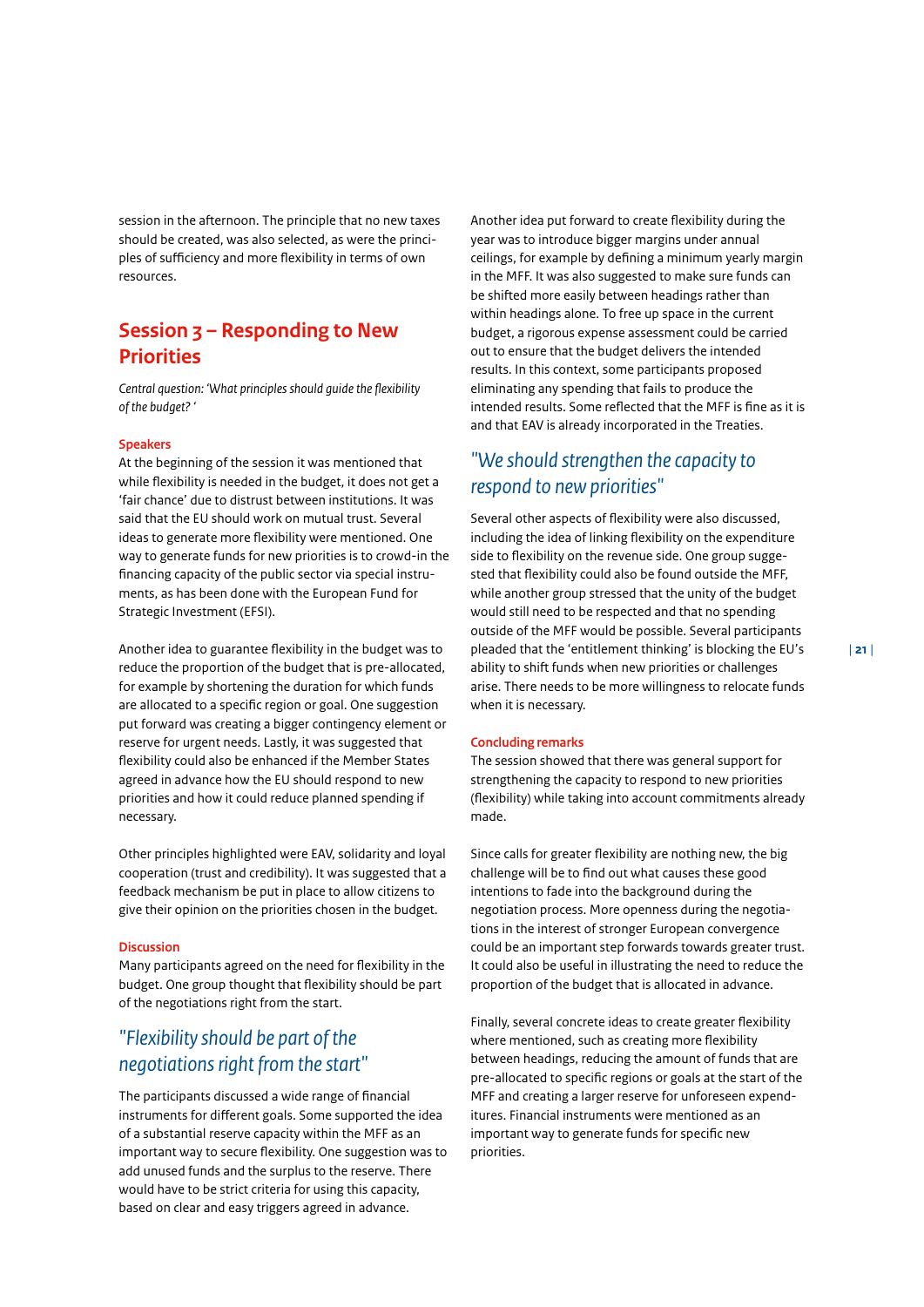#### **Session 4 - The Negotiation Process**

*Central question: 'Which principles should guide the negotiation process of the MFF?'*

#### **Speakers**

A first point made about the negotiation process is that it takes too long: Member States basically repeat themselves at meeting after meeting over the course of two years.

#### *"The negotiation process takes too long"*

The Council Secretariat then adds up all the figures and all the Member States present the outcome as their own victory. The deadlock between the Commission, European Parliament and net recipients on the one hand and net contributors on the other makes the process rather predictable.

Several ideas were put forward on how to improve the negotiation process. A first idea was that would be useful to divide the EU budget into smaller parts and negotiate these separately, thus trying to stimulate that on each part negotiations could focus more on substance, and less on the overall net position of each Member State. Another idea was that Member States should stop pushing for lower payments in the MFF, and that there should be greater logical coherence between consecutive annual budgets.

It was further mentioned that all parties involved should be transparent about their position right from the start, and negotiations should be held on the basis of mutual trust. A permanent Council chair for the MFF negotiations, similar to the Eurogroup arrangement, could help make for a smoother process.

## *"A permanent Council chair for the MFF negotiations could help make for a smoother process"*

#### **Discussion**

The discussion among participants mainly focused on European Added Value, which helps citizens understand EU budget. However, because EAV is highly political, views differed on how the principle should be applied. Attention was also paid to the principles of subsidiarity and flexibility. Applying both to the MFF could make it easier to address new challenges. So far, lack of flexibility has resulted in the creation of a number of extra-budgetary funds (such as the trust funds for Turkey, Africa and the Madad Fund).

For some, subsidiarity would entail doing as much as possible at national level and limiting the budget strictly to areas with true EAV. Improving competitiveness and external policy were given as examples. Switching grants to loans and other financial instruments would also be a way of enhancing budget effectiveness.

Many participants agreed that there should be less emphasis on *juste retour* and more on transparency of positions from the beginning.

### *"There should be less emphasis on juste retour and more on transparency of positions from the beginning"*

There was also support for the idea of aligning the timing and duration of the MFF with the term of the new Commission and the newly elected European Parliament. It would, however, be quite a challenge to achieve this before the next MFF. The group ended by discussing the involvement of national parliaments in the negotiation process. There was some objection to raising their involvement, as it would risk increasing the focus on *juste retour*.

#### **Concluding remarks**

At the end of the session the main speakers reflected on the discussion and expressed their support for the idea of carefully looking at which policies have true EAV, to inform about and to enhance support for the EU budget in society. EU external policy was cited as an area with clear added value. Changing the way the budget is financed was suggested as a means of changing the negotiation dynamics: since most of the EU's budget comes from Member States, *juste retour* remains a central theme in the negotiations. By focussing expenditure more on EAV, the discussion could become less focused on *juste retour*.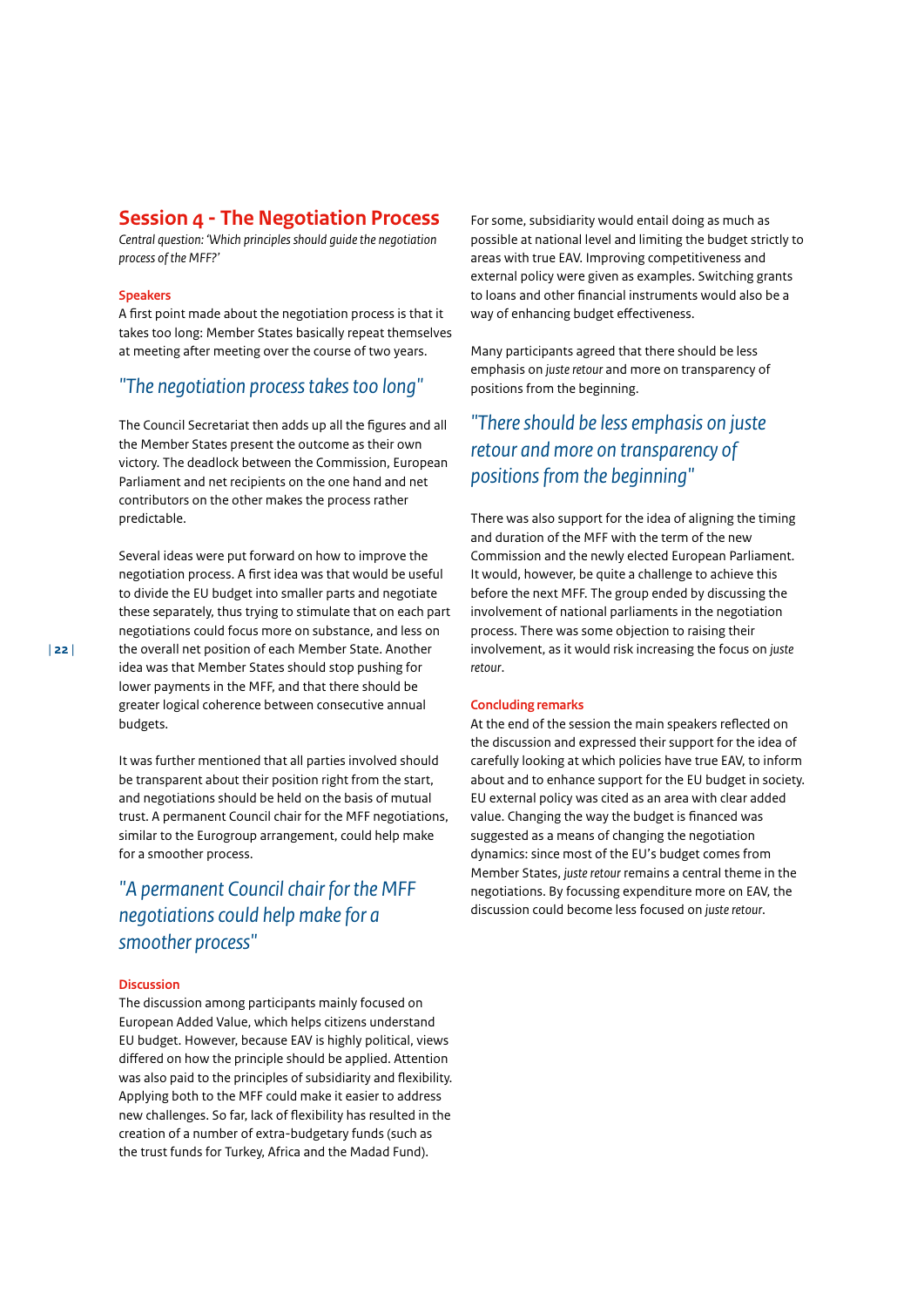# **AMSTERDAM MAP Amsterdam Map**

## **Results of the Netherlands Presidency conference on the Multiannual Financial Framework (MFF)**



This map provides an overview of the results of four workshops held during the Netherlands Presidency conference on the MFF in Amsterdam on the 28th of January 2016. Over 150 participants from across the European Union, divided over these four workshops, participated in an open conversation on the principles that could guide the future MFF.

The goal of these workshops was to have a free and open exchange of ideas, without necessarily reaching consensus. The principles do not reflect agreement on behalf of the participants, or the view of the Netherlands Presidency. The principles presented here may also be opposed to each other. This map gives an overview of the combined results from the four workshops in four categories. The complete list of principles from each workshop, as

they were shared during the workshops, can be found in the Annex to the conference report.

Considered a first step, serving as a point of departure for future discussion on improving the next MF.<br>Considered a first step, serving as a point of departure for future discussion on improving the next MF.<br>Created by: The Presidency conference was organized in order to start the discussion on the next MFF at an early stage. The principles in this map should be considered a first step, serving as a point of departure for future discussion on improving the next MFF.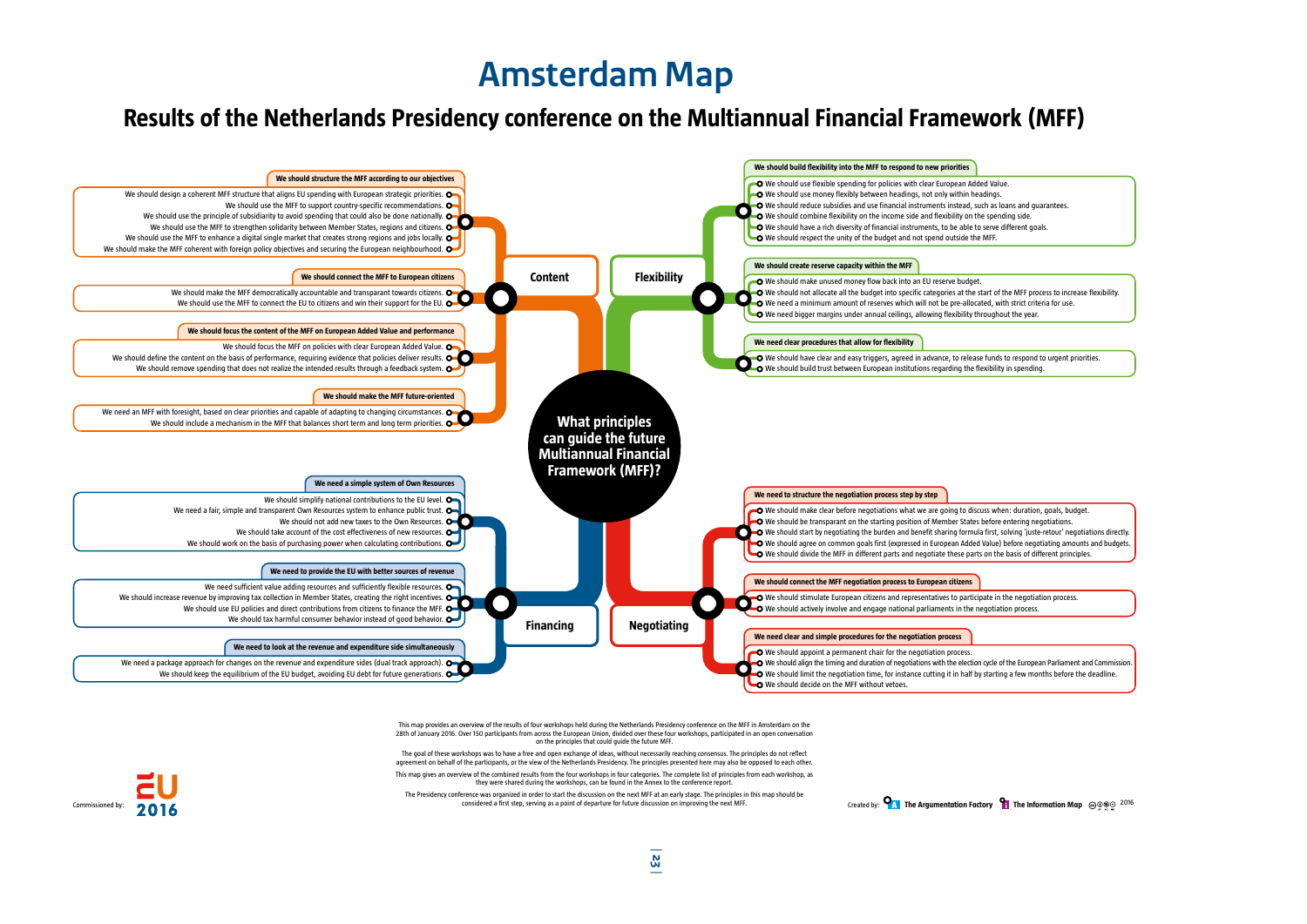## **Plenary panel discussion**

After lunch, all the participants took part in a plenary session to discuss the results of the morning sessions.

### **Summary of the morning sessions**

The discussion started with a short summary of the morning sessions. The idea of added value from the first session turned out to have broad support. But the question remains how to define it and whether it in fact means something different to each party in the MFF. Many participants underlined the need for greater transparency towards the EU's citizens, as well as the need for more flexibility to cope with new challenges.

In the second session a large part of the debate focused on where changes need to be made first: on the expenditure side or in the system of own resources. During the plenary session it was suggested that both could be altered at the same time. This session also discussed the effect of financial instruments on the current concept of net balances.

In the third session, on new priorities, the discussion focused on different aspects of flexibility. One idea was to create a substantial general (crisis) margin with clear rules on how it can be accessed. The suggestion that the principle of entitlement be abandoned prompted a lively debate. Other ways of creating more flexibility included enlarging the budget, making greater use of financial instruments, and crowding in resources from the private sector.

Finally, in the fourth session the negotiation process itself was discussed. Ideas included a permanent Council chair for the MFF negotiations and aligning the duration of the MFF with the terms of the European Commission and European Parliament. Participants also discussed the adverse effect that the *juste retour* focus has on the negotiations.

| **24** |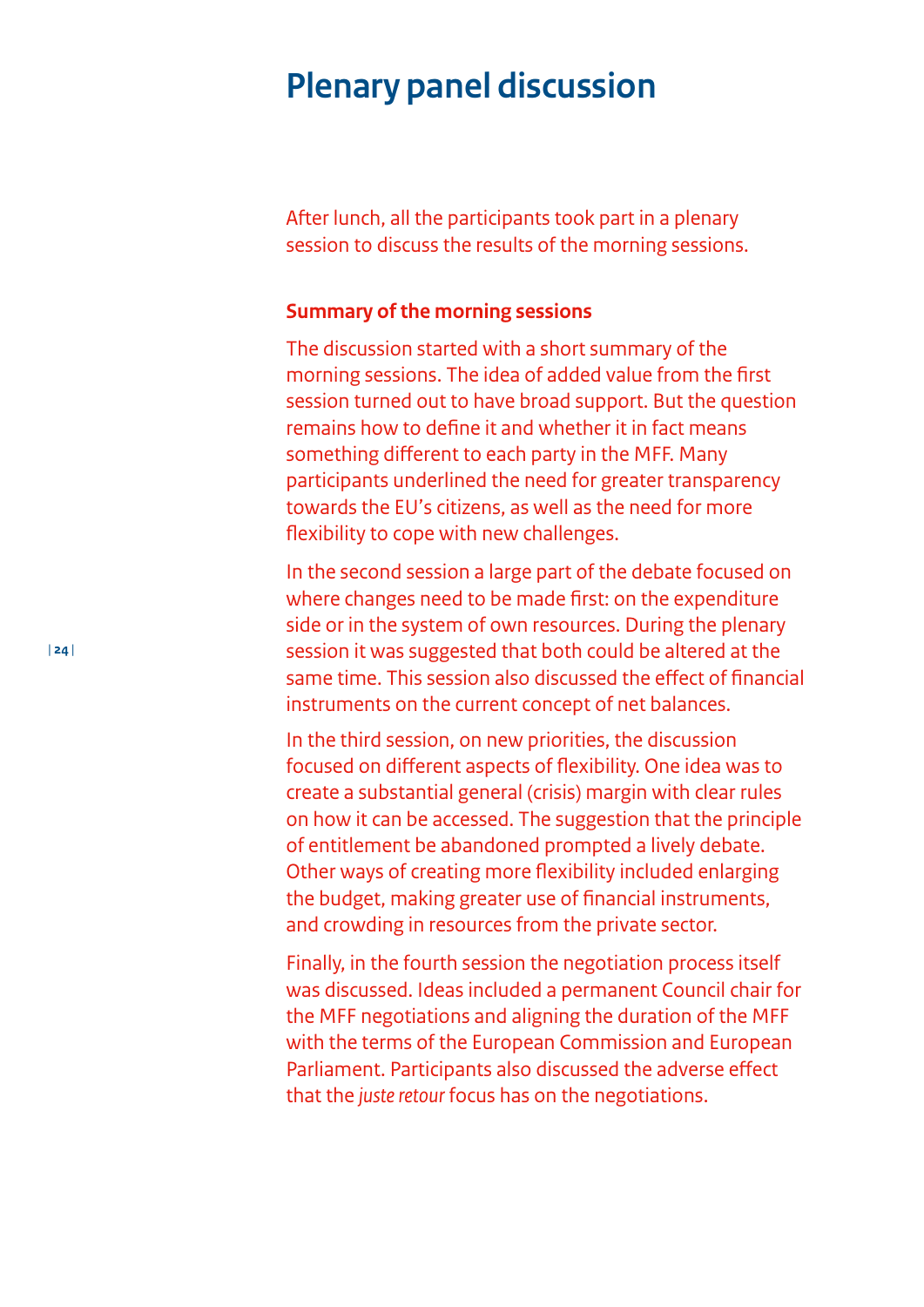#### **Panel discussion**

The results of the open and interactive discussions in the morning sessions proved a good starting point for the panellists. The ten principles selected at the end of the morning sessions were displayed on the screens for everyone to see. The panellists spent the rest of the session discussing various subjects relating to the four main topics of the conference.

#### **10 principles**

We should focus the MFF on policies with clear European Added Value.

We should make the MFF democratically accountable and transparent towards citizens.

We should not add new taxes to the own resources (fiscal neutrality).

We need sufficient value-adding and flexible own resources.

We need a package approach for changes on the revenue and expenditure sides (dual-track approach).

We need to create more flexibility at the start of the MFF process, by not allocating all the budget to specific categories.

We should make more use of flexible financial instruments based on European Added Value.

We should have a feedback system that eliminates spending that fails to achieve the intended results.

We need to establish a clear definition of European Added Value.

We should start by negotiating the goals of the MFF, expressed in terms of European Added Value.

There was a call to make the budget more than the sum of 28 individual perspectives on the budget. What is needed instead is an integrated approach in which the technical perspective, political perspective and also the concerns of citizens (values) are addressed. This resonated with earlier calls to create a stronger link between citizens and the EU budget. The political perspective was also part of the idea to streamline the budget based on the EU's Country Specific Recommendations (CSRs), by providing financing for the recommendations made.

Many panellists talked about EAV and mentioned examples of European public goods, such as Erasmus research and the EU's external borders. To tackle the question of how to measure EAV, it was suggested that EAV could be defined in other than numerical terms, by focusing on common values and political goals, for example. Another idea put forward was to define EAV by taking a rigorous look at spending and determining where most value for money is generated: a cycle path in an already affluent region would not be a good example of EAV. Finally, it was said during the plenary discussion that focusing on results would require a continuous feedback mechanism to ensure maximum added value.

Alongside EAV, the plenary discussion also looked at taxation and, more broadly, the revenue side of the budget. Some speakers supported the idea of direct EU taxation, whereas other speakers were more reticent. While there is criticism on the revenue side, the system of own resources was also mentioned as a stable flow of income for the EU and as a means of taxing member states for the benefit of European cooperation. The idea of making changes to expenditure and revenue at the same time was mentioned again in the afternoon session. This would require a more political approach and therefore a different strategy than in the past.

The panel also discussed various aspects of flexibility. The migration crisis was one example that showed the difficulty the EU currently has in providing a quick and flexible response. One idea specifically mentioned in this respect was to allocate substantially less of the budget to ensure a greater margin for contingencies, as opposed to the current practice of allocating the budget in advance for seven years to come. In response to this, it was noted that this would pose the challenge of creating a bigger margin without undermining the budget's predictability. Such a proposal would also need to be accompanied by clear rules on the point at which unused resources would need be returned or cut back. During the panel discussion, flexibility for national budgets – as part of and the Stability and Growth Pact – was also mentioned briefly as a means of leveraging public opinion in support of European cooperation.

## *Are we a driver behind the wheel of the car looking in the rearview mirror, or are we focusing on the road ahead?*

Finally, the session on the negotiation process centred on duration, repetition and transparency. Shortening the duration of the MFF was flagged as a means of allowing more room for adapting the budget. The negotiations themselves, which often include countries repeating their position several times over, could also be shortened so that they start just three months before the deadline rather than two years. Furthermore, it was suggested that greater transparency during the negotiations could lead to greater trust among citizens. The idea of creating a permanent Council chair for the MFF negotiations was reiterated.

The panel concluded that all the participants had shown a high level of engagement during the conference and that the EU budget had proven to be not merely a technical matter, but also one shaped by politics and common values.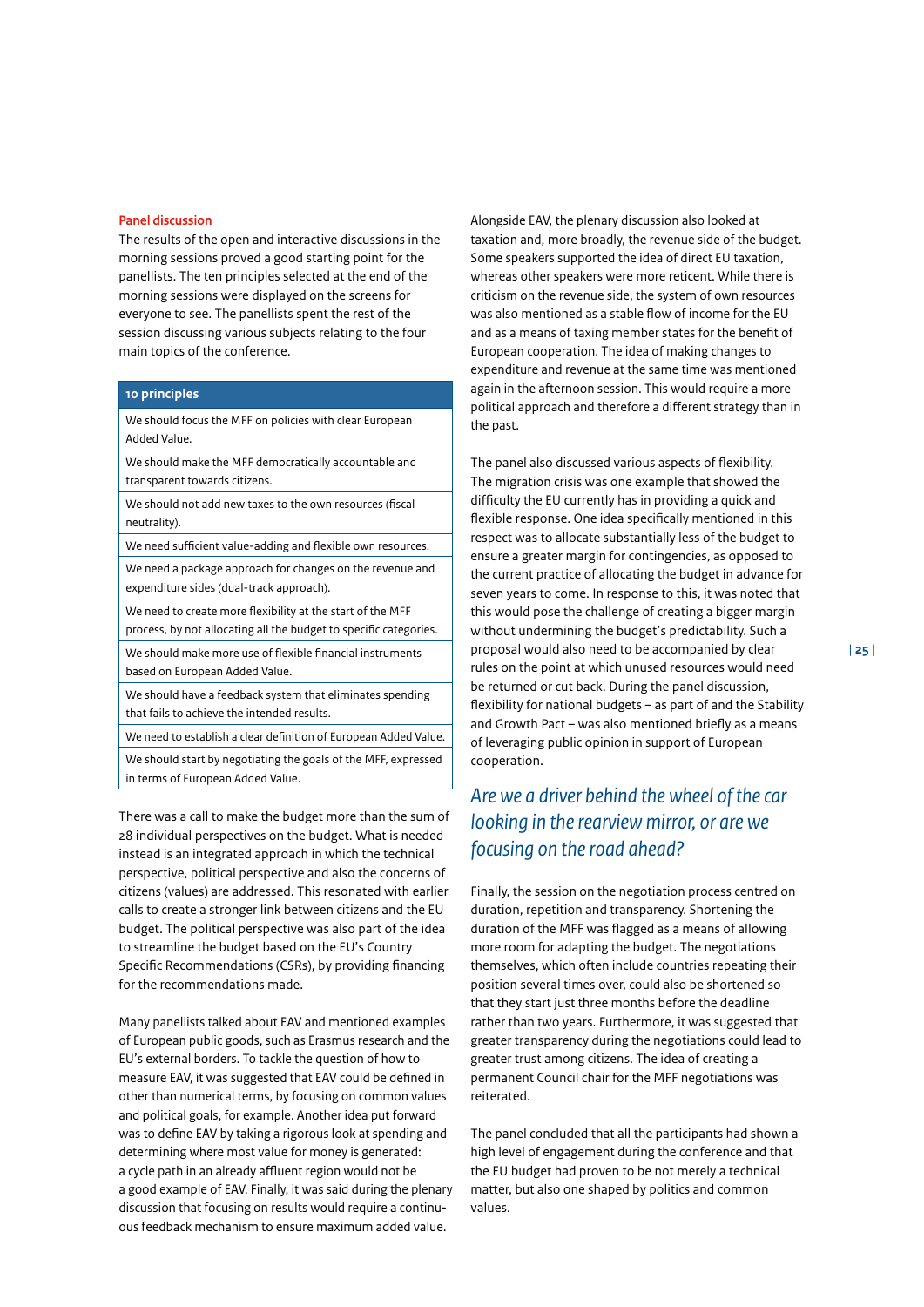## **Closing statement by Minister Jeroen Dijsselbloem**

Ladies and gentlemen,

Today has been a milestone. Representatives of all the 28 national parliaments of the Member States are here today. Our colleagues from the European Commission, the European Parliament, the European Court of Auditors and a number of interest groups have also attended. It was the first step towards the next Multiannual Financial Framework. We all know how difficult it is, so it's best to start early.

I know the next round of negotiations on the multiannual budget still seems far away, as the next period will only start in 2021. But this first step is important. So in what follows, I would like to talk about:

- The importance of the Multiannual Financial Framework.
- How today has contributed to the future of the European budget.
- And the steps we are going to take in the future.

| **26** |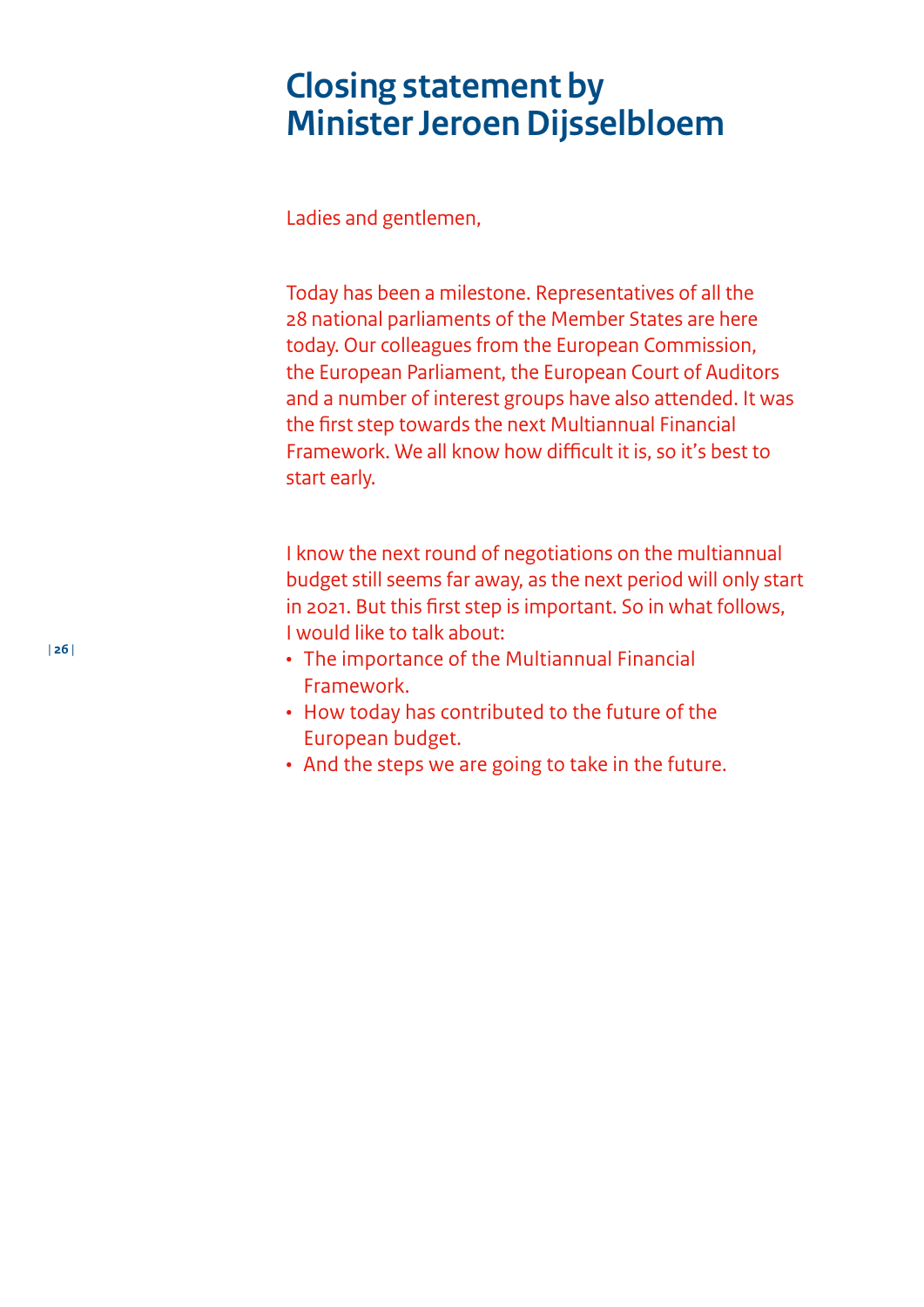The European budget benefits all EU-members – and 500 million Europeans - in different ways. For many of us, it provides funds for structural investments and supports economic growth, employment and social cohesion. For instance through the European Regional Development Fund, or the European Social Fund. But the MFF is also necessary for innovation and education and contributes to the long-term development of the European economy. For example Horizon2020 and the Erasmus programme. In my mind two excellent examples of European added value. The point is that we all benefit in some way.

We should always keep in mind: 'For whom are we doing this?' Not for us. Not for parliaments even. But for the EU-citizens. All of them.

However, there is no such thing as free money. So I want to make some preliminary points, before getting to the results of today's conference.

First of all, the financial, economic and debt crises have hit Europe hard over the past years. This has increased the pressure on national governments and the way they spend their budget. In the same way we all do in our domestic budget decisions, we should ask ourselves time and time again how we can maximize the added value of the EU-budget. I am pleased vice president Georgieva has taken the lead today, as she is pushing for better results from the EU-budget. It is our responsibility to make every euro count. And given that the EU-budget is limited, it is our responsibility to make the right choices where and on what to spend it.

Secondly, we have already made some important and necessary choices in this context.

- With the Juncker-plan the European Fund for Strategic Investments has been introduced and funded within the existing budget ceilings: An important accomplishment.
- We are maximizing implementation of programmes from the former budget.
- And, most importantly, we have reacted to the migration crisis by reserving higher than expected funding within the existing framework.

These choices were all necessary, but they have also put a great strain on our funds and have limited our future flexibility. It has become crystal clear, in my mind, that we are able to react to changing circumstances, but at the moment, we are stretching the flexibility to the very limit, and we are not even halfway the current MFF period which runs until 2020.

Thirdly and lastly, we need to be flexible to be as effective as possible – and I'm saying this as a net-contributor. But

we can all see that changing circumstances demand changed policies. And different policies demand different funding. We should therefore shift our focus to the future. I hope today has made you all realize a forward looking focus is what Europe needs and demands from us as policy makers. That brings me to today's results.

Your presence here today and your contributions to the conference are a first and important step in designing the next MFF. I am proud of this. I'm glad that we could host this meeting under the Dutch Presidency. And I'm happy that we were able to give all of you the opportunity to speak today and share your ideas and thoughts.

We consider the collected principles on all four individual subjects today as points of guidance for the future MFF. Let me shortly react to a few:

First of all the balance between flexibility and long term investments. The current budget ensures Member States, different regions and even individual institutions of sufficient funds for long term investments. I believe these investments are needed to prepare Europe for the future. However, the changing circumstances demand flexibility of the EU-budget to respond to unforeseen events. As I have already stated, we have been able to react to these circumstances, but we are reaching the very limits of what we can accommodate.

Today, you discussed principles for a flexible budget, without losing the certainty of long-term investments for Europe. Thank you for valuable new ideas, like reserving a larger part of the budget for unforeseen circumstances, next to funds and new financial instruments for long-term investments and/or Cohesion policy.

In addition, I would like to point to the opportunity to cooperate as close as possible with private institutions. Let us combine our sources in funding and investing in the future of Europe, thereby increasing our financial strength and efficiency. In addition, let us increase investments over subsidies. Both "principles" would help to relieve the currently so apparent tension between investments and reacting to unforeseen circumstances.

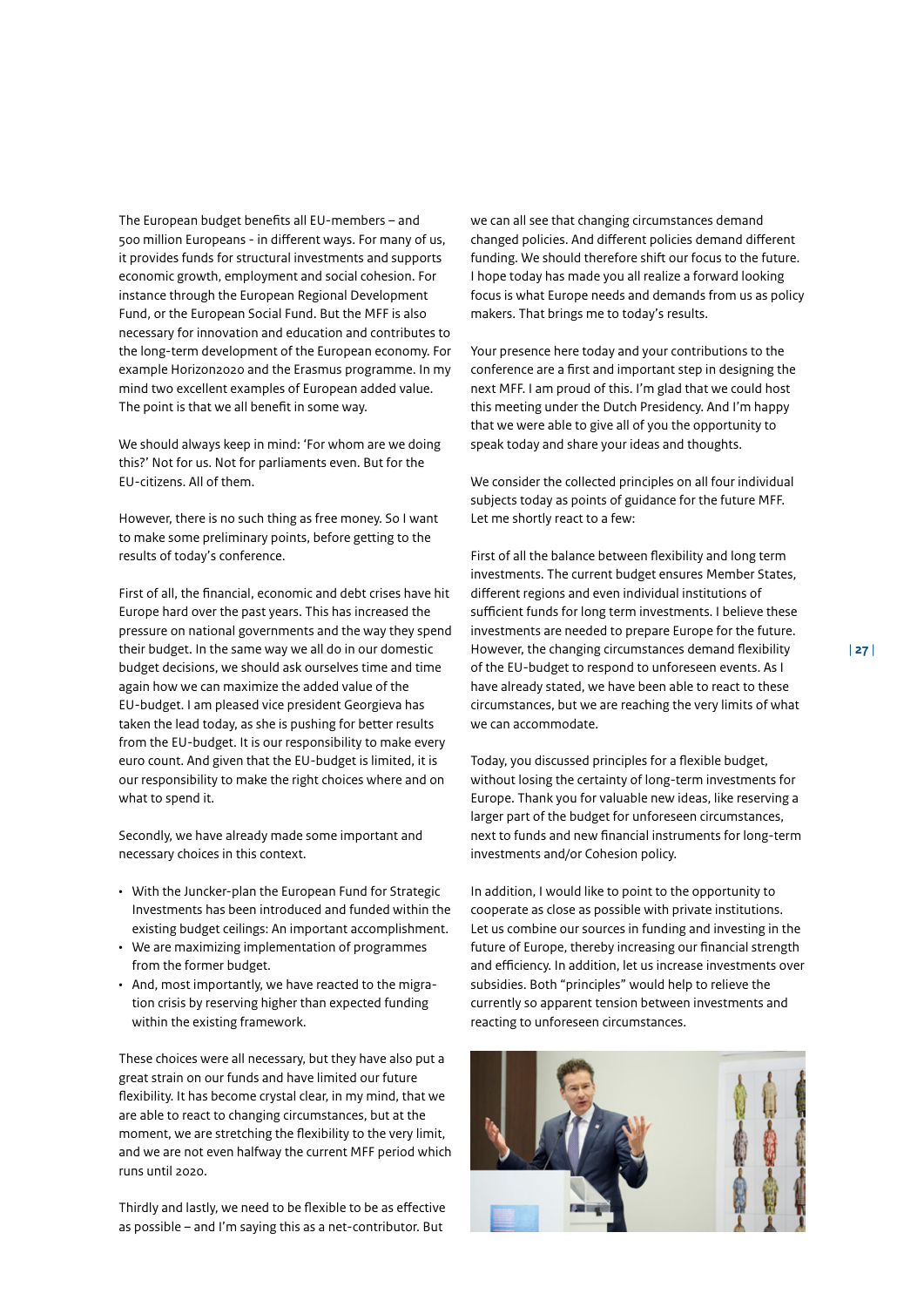The upsides of a more flexible budget are clear. If we look at the current migration crisis, this could provide for the necessary ability to unite and react collectively through the EU-budget, as the value added of such a joint response is, in my mind, undisputed. I sincerely hope your discussion today has contributed to future solutions to find that flexibility can deal with the issue.

Secondly, there is trade-off in balancing the various goals of the EU-budget, from solidarity to subsidiarity. Via the EU-budget, we fund, finance and contribute to a great number of projects, goals and beneficiaries. And given the budgetary constraints, this leads to an intense debate. I have been in such debates as well, overhearing principles such as subsidiarity, solidarity, added value, focus on results, and various combinations hereof. Many of these inherent goals of the EU-budget have been discussed today as well and we need to continue this debate.

Lastly, we cannot discuss the expenditure side of the budget without discussing its financing. This financing needs to be fair and transparent. The current financing of the EU-budget is, however, too complicated, and not transparent enough. We all know why. We finance the budget via different sources, we use different methods to calculate our contributions, and we revise our contributions afterwards up until four years looking back after closing the budget. In short: these practices lack transparency and do not contribute to – or even limit – a thorough discussion on shaping the expenditure side of the budget, because there is a trade-off between financing and expenditure. Only if we are more transparent about this we can learn from each other, for example via best practices.

Today has been helpful for this issue. I am grateful Mr. Mario Monti is present here today and was able to join this discussion. I hope the outcomes will assist him in completing his work for the High Level Group Own Resources. We will welcome you, mr. Monti, in February's Ecofin meeting

Although I'm closing the conference today, our work doesn't end here. On the contrary, it has only just begun. So how do we continue?

I can promise you that we, the presidency, will continue the work. We will host an open discussion on the MFF and the EU-budget during the informal General Affairs Council in April. Moreover, we will take that same discussion to the informal ECOFIN at the end of April as well. We hope to lay some groundwork for the next presidencies to build on.

In parallel, we want to get the basics of the budgetary process right – which can be done on the short term – by improving the transparency, simplicity and predictability. During the Dutch Presidency we are therefore working on simplifying these basic elements.

- To increase simplicity we hope to move towards a more straightforward budget calendar, with a limited and fixed number of amending budgets.
- To increase transparency we are cooperating with the Commission to provide more and detailed information on the implementation of the budget and the forecasting of future budget years.
- Lastly, to increase predictability, we hope we can conclude on revised regulation on the yearly rebalancing of GNI and VAT resources.

Getting the basics right is also crucial to maintain popular support for our contributions to the EU, as several of my colleagues and myself have experienced with the rebalancing of contributions in the fall of 2014.

We are determined to contribute to a better functioning of the MFF and the EU-budget during our presidency. You can rest assured that we will discuss these basic elements in the light of today's bigger picture during the informal ECOFIN in April.

Looking ahead, I also urge you to do your part. Go to your national parliaments, go to your constituencies, go to your stakeholders. Debate the suggested principles that we debated here. Most importantly, tell them how crucial it is that we negotiate a completely new MFF together and with an open, future-oriented attitude. Thank you in advance for all your efforts.

#### **Jeroen Dijsselbloem**

Minister of Finance Ministry of Finance, the Netherlands

*Amsterdam, 28 January 2016, Presidency Conference on the Multiannual Financial Framework*

https://www.rijksoverheid.nl/regering/inhoud/ bewindspersonen/jeroen-dijsselbloem/documenten/ toespraken/2016/01/28/multiannual-financial-framework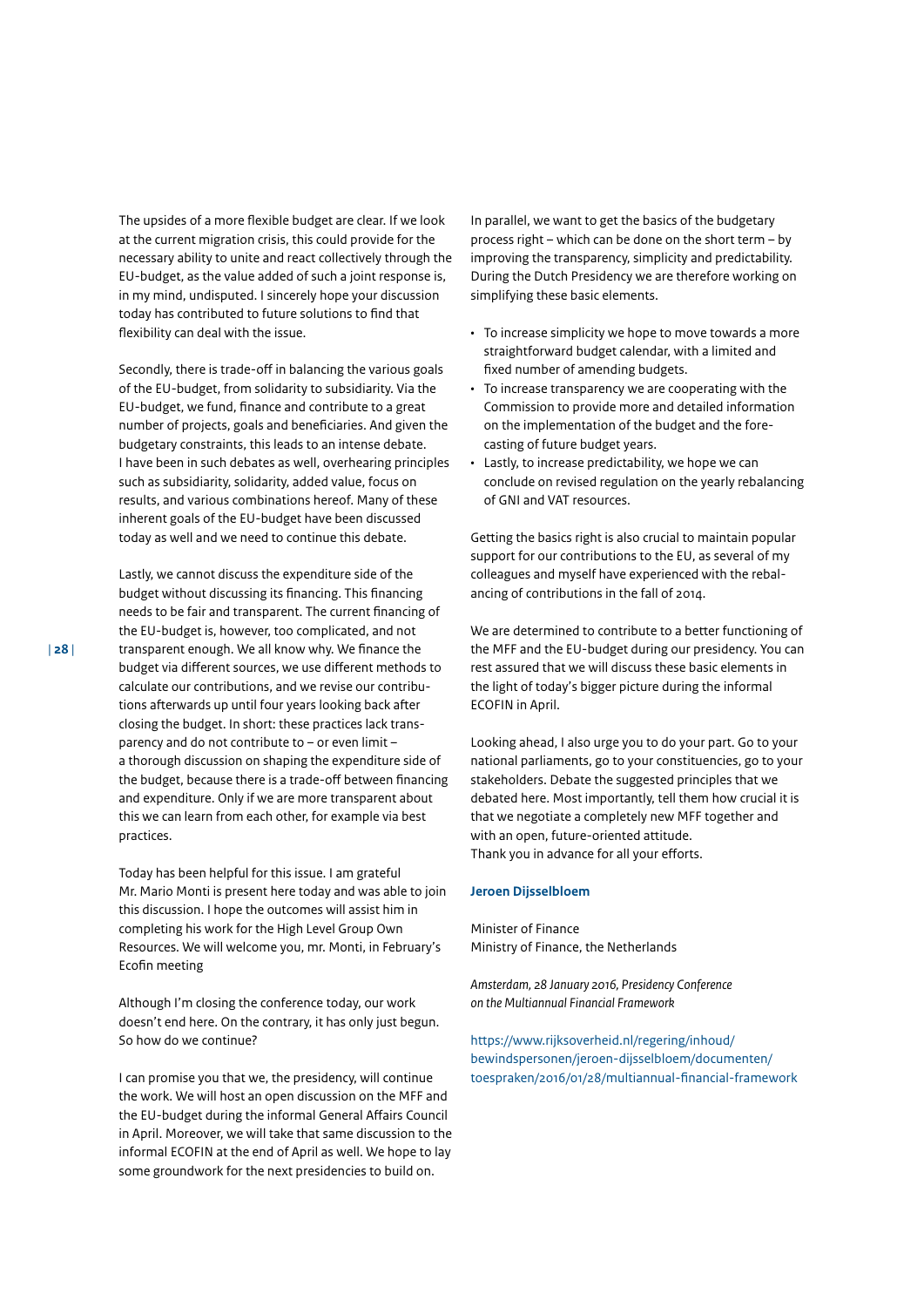# **Annex A - Visual impression**



For more images please visit: https://www.flickr.com/photos/eu2016nl/albums/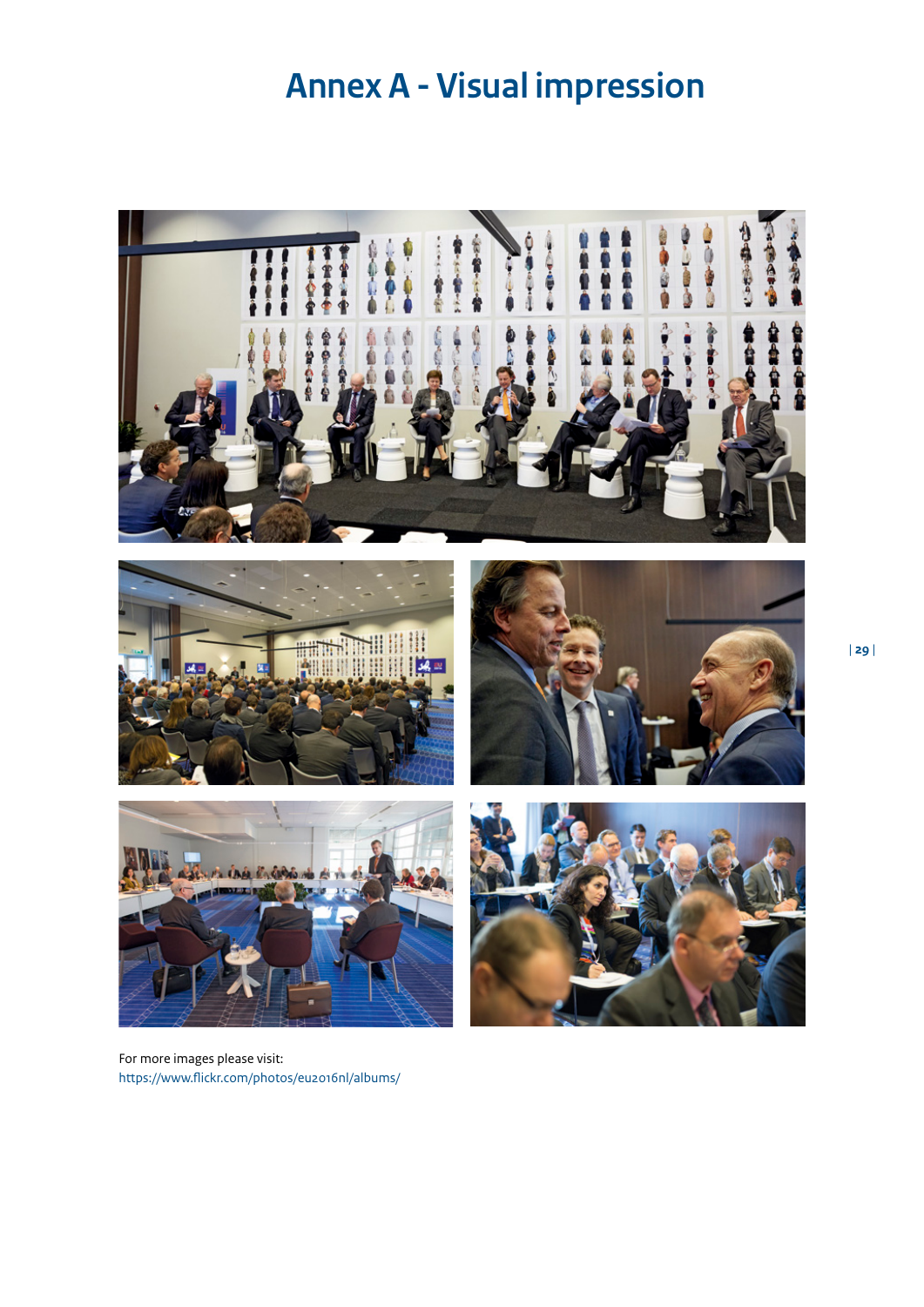## **Annex B - Briefing paper for the Presidency Conference on the Multiannual Financial Framework**

Author: **Jorge Núñez Ferrer,**

CEPS Associate Research Fellow 1

The objective of this paper is to promote a reflection on the future of the European Union's budget, based on the challenges presently faced by the EU. The positions presented are solely those of the author and in no way reflect the position of the Dutch Presidency.

| **30** |

<sup>1</sup> The author would like to thank Jacques Le Cacheux, Giacomo Benedetto, Mathieu Saunier and Monica Alessi for their comments and assistance. The opinions, omissions or errors in this paper remain exclusively the responsibility of the author.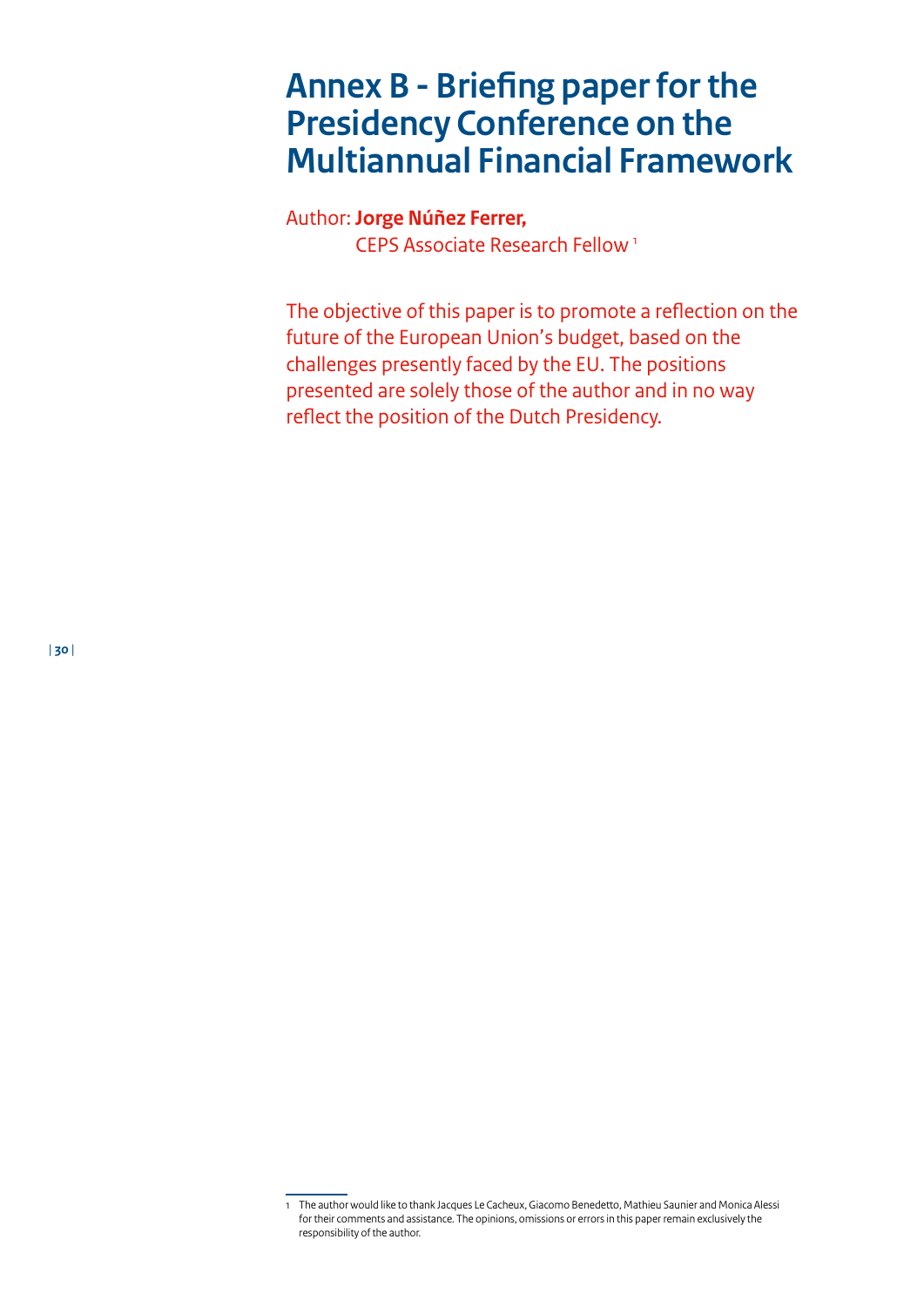The 2003 Sapir report claimed that *"as it stands today, the EU budget is a historical relic. Expenditures, revenues and procedures are all inconsistent with the present and future state of EU integration."*<sup>2</sup> The report considered the budget out of line with the key objectives of the Lisbon strategy, which at the time was the main concern of the EU. Three enlargements and several unprecedented crises later, this statement still appears to hold true. Nevertheless, many reforms of the budget have been undertaken, but these seem still unsatisfactory or at least several steps behind the needs that arise.

Maybe the key to the EU budget ability to rise to the occasion is rooted in the way the decision-making process works. The budget structure has remained over decades surprisingly similar despite the increasing number of objectives.

When summarising the pattern of negotiations of the European Union's Multiannual Financial Framework (MFF), we can discern the following: The European Commission prepares a package of reforms for the next MFF, which attempts to integrate as much as possible new EU objectives into existing headings. It has generally avoided, where possible, to change too much the pre-allocated funding to Member States. It has, however, also attempted to add funding and/or shift funding to non preallocated centrally managed headings, such as the heading for research and development, the Connecting Europe Facility or other internal policies of the EU, and some to external action. Net contributors subsequently demand a strict payment ceiling, while beneficiaries of the various pre-allocated budget headings defend the transfers they benefit from.

Proper negotiations then start focusing on the distribution of the pie, i.e. a net balance negotiation, based on the public money transiting to and from the EU budget. At the last stages, the European Parliament intervenes to increase the agreed budget level, demands more flexibility or asks for additional review clauses in the mid-term period. A budget is agreed for seven years, much to the relief of all negotiators. This outcome is heralded as a success, because the EU still manages to agree on a budget despite the need for unanimity. The actual effectiveness of the budget has often been secondary in the negotiations.

The problem of this model of negotiations, is that it is dominated by the Council's and the European Commission's desire to minimise the changes to the budget to fit the priorities of the moment into an existing budget structure with an existing pre-allocation. Direct support budget lines in the Common Agricultural Policy

are renamed, from compensation payments, to direct payments, to green payments. The Cohesion Policy introduces new permitted measures, more controls, more strategic guidance, adaptations to the maximum levels of support to avoid disturbing the distribution of funds. The European Parliament also has a controversial position, because it has no role in the revenue side of the budget, but only in the expenditure side, and thus will focus on demanding increases in the EU budget size. Nevertheless, the Parliament's power is still limited in this respect. In the last negotiations its influence has however been very important in other respects, namely in introducing a much needed (and now fully used) flexibility in the budget and imposing a deeper mid-term review, including on Own Resources.

The consequences can be summarised as the following:

- The main two priorities (and pre-allocated headings) of the budget have remained the biggest headings for decades: Agriculture and Cohesion, which represented 78% of the EU budget in 2014.
- While headings on research and development, cross border infrastructure, internal policies and external action have increased in size, they have difficulties to grow due to the resistance to reduce the main two headings and to the imposition of a tight budget ceiling.
- The main two headings are adapted to integrate the EU objectives through permitted measures, cross compliance, earmarking, strategic requirements, etc.
- The EU budget is rather rigid, with seven year frameworks limiting the possible changes in priorities and funding redistribution.
- Historical path dependency and rigidities have over time led to a budget that while reformed seems increasingly unfit to support the multiple objectives of the EU, as well as unable to respond to a world of rapid change in the areas of trade, finance and security.

On a more positive note, rigidities in the budget have led to important innovations. New financial instruments to expand the reach of the budget have been created, more flexibility has been introduced, and the quality of policies has increased.

Nevertheless, the budget has largely failed to accommodate the growing and rapidly evolving needs of the EU. The EU budget cannot be an effective financial arm of the EU if it needs to preserve the priorities and distribution of funding amongst member states, while keeping the same level of expenditures as % of GNI. The EU budget negotiations are very inward looking - a sort of internal power balancing structure - rather than a mechanism to ensure that the EU has the means and the policies required to address its key priorities. The EU's strong reliance on a regulatory approach, without a financial arm capable to

<sup>2</sup> Sapir Report (2003), p.172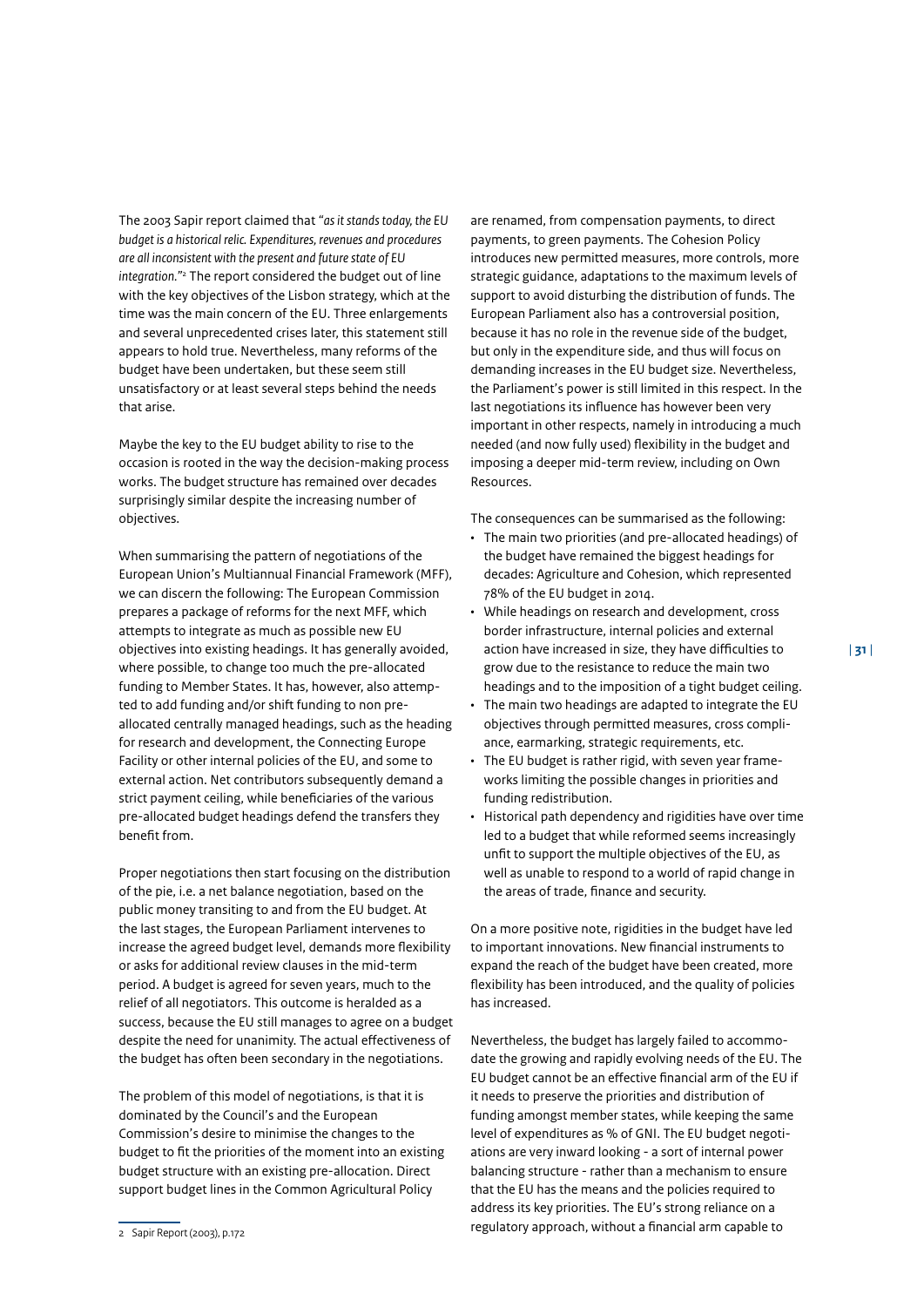respond to multiple and changing challenges, gives citizens the impression that the EU is a "regulatory monster" which, however, fails to respond and protect them when needed. The benefits of the EU, such as free trade in the single market, are diluted by the existence of a freer global trade. Many see the EU as exposing citizens to shocks rather than protecting them, thereby fostering nationalism.

The budget has no financial clout in key areas where the EU is weak. This is not a surprise, but it brings up the question of whether the EU and its financial arm are fit for the challenges of today. This does not mean that the EU budget necessarily needs to intervene in every crisis; however, if it does not, what is the alternative instrument, and most importantly, what should the EU budget be for?

Have we reached the "inflection point", the moment where the financial and political costs of the status quo are larger than the financial and political cost of reform? This is the point which made the 1988 reforms possible according to Lindner (2006).

Here are some reflections on the four topics that will be addressed in the conference:

#### **I. What budget does the European Union need?**

The budget is still approached by many as a brinkmanship instrument, based on rights for financial transfers and rather questionable concepts of fairness and contributory net balances in the distribution of the EU budget, rather than the financial backing of the EU core needs and objectives. The introduction has described to what extent the EU budget is now unfit to address the needs of the EU. With a constrained budget it is imperative that it focuses where common action is imperative, i.e. those actions with a high European Value Added (EVA). Other expenditures should be in line with the solidarity principles of the EU.

Thus the EU budget should be focusing on actions generating an EVA and assisting cohesion. This is simpler said than done. Tarschys (2005 and 2011) and Núñez Ferrer and Tarschys (2012) and Heinemann (2015) address the difficulty of conceptualising what EVA means in practice. Without clear criteria most expenditures can be given a "European Value Added". Maybe the present combined pressures in the areas of energy, climate, security, competitiveness and economic growth are already giving a hint that a limited budget needs a flexible approach to how value added changes with circumstances, especially under a strict budget limit.

An agreement on those parts of the budget that address an EVA would need to be based on a number of criteria:

• Is the value generated higher than separate national actions?

- Who are the beneficiaries of those actions and is the distribution of funding and risk between the public and private sector appropriate ?
- Related to the above, what is the public good nature of the investment?
- What is the cross-border element of the investment?
- Are the costs in line with the proportionality principle?

In the case of support for cohesion, the funding is provided to support the financial burden of poorer countries to develop their economies and to achieve EU standards and objectives. In this case, for more local Value Added it is important to ask the following questions:

- Are the investments undertaken having a real impact on the economy or are they contributing to achieving EU standards and objectives?
- $\cdot$  Is the project in line with the additionality principle?<sup>3</sup>
- Is the project in line with the proportionality principle?
- Is the financing in line with a "financial" subsidiarity/ solidarity principle, i.e. the local financial means do not allow to perform the investment?

These are just some of the questions that need to be taken into account when performing a review of the EU budget.

There is also a further reflection that needs to be mentioned for the future, namely where the EU budget stands with respect to the emerging calls for a 'Eurozone Budget' (Le Cacheux and Laurent, 2015). Does the EU budget have any role in the Eurozone or not? It has used its limited European Financial Stabilisation Mechanism (EFSM) instrument to help Greece, but has no role in the European Stability Mechanism (ESM). There is a need to clarify the role of instruments and review the role of the different institutions and the decision-making process. The EU is changing, but the structures required and the place of the EU budget within these structures is still not fully clarified. It is difficult to define the future reforms if the budget objectives are not clear within the European construct.

#### **II. How best to organize the Own Resources of the European Union?**

The Own Resources of the European Union have, over time, developed into a very complicated set of resources and rebates. There is a wide consensus that the EU Own Resources mechanism is unsatisfactory, but there is no agreement on what a good system should be. The assessment of the High Level Group on Own Resources led by Mario Monti presents a very detailed and precise review of the present mechanism and past proposals for reforms. The High Level Group will present proposals in 2016, based

<sup>3</sup> The word appropriate is used, because it is in practice very difficult to find the "correct" distribution. Financial instruments are the one of the approaches today in search for balanced risk approaches.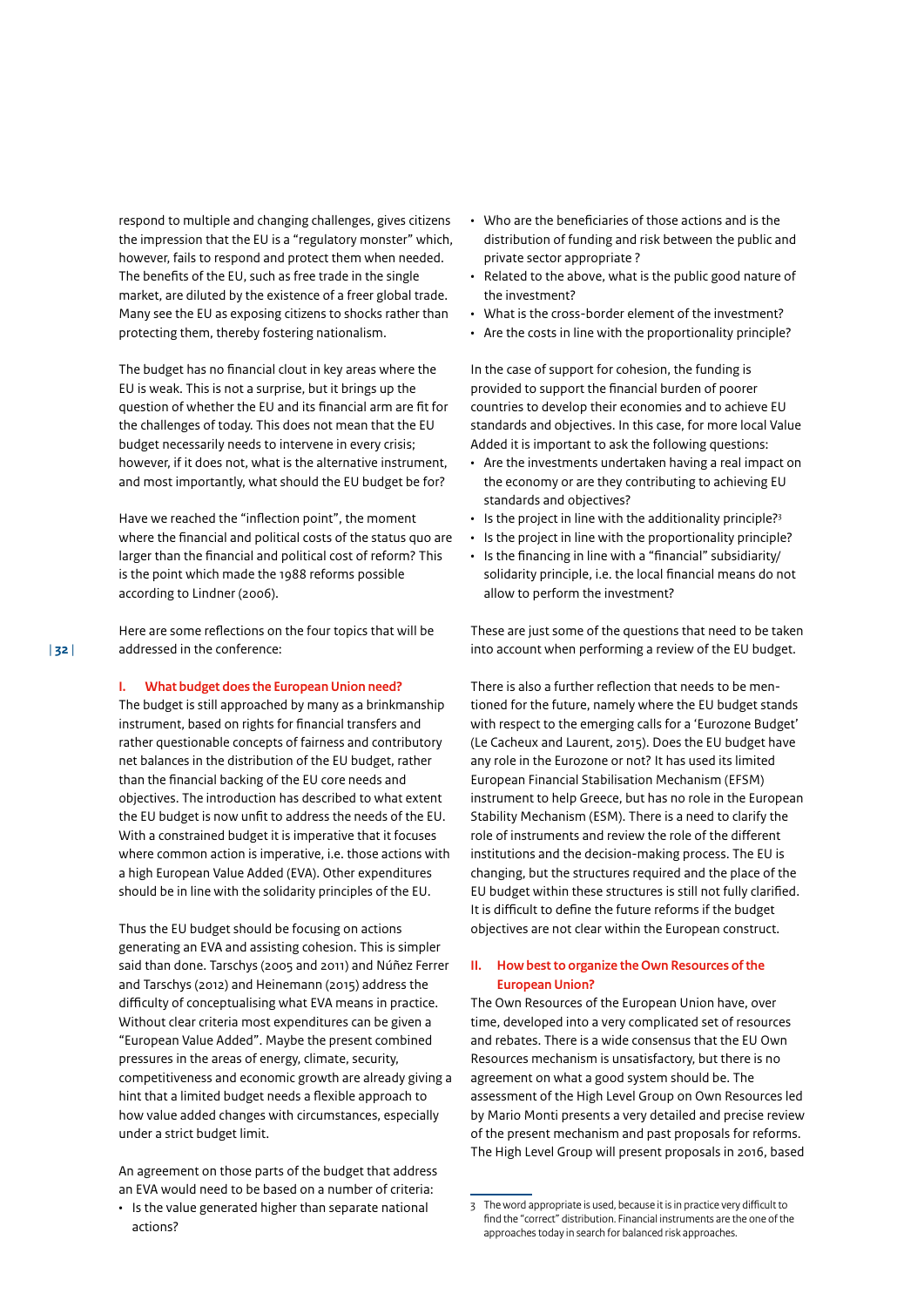on a reflection of the group and the result of an interinstitutional conference that will include national parliaments in June 2016. This is a difficult task, since previous reform attempts have failed so far.

On what principles should a new Own Resources system be based? We already have a system that ensures a high level of sufficiency and stability, but it has led to drawbacks. It fosters a net balance approach and thus promotes a rigid pre-allocation of funding, making EU funding distribution as a core negotiation issue, rather than being based on a policy rationale 4.

Principles that could be used to assess possible EU Own Resources:

| <b>EU Budget assessment criteria</b> |                             |  |  |
|--------------------------------------|-----------------------------|--|--|
| <b>Global criterion</b>              | <b>Specific criterion</b>   |  |  |
| <b>Budgetary</b>                     | Sufficiency                 |  |  |
|                                      | Stability                   |  |  |
|                                      | <b>Budgetary discipline</b> |  |  |
| Integration                          | Financial autonomy          |  |  |
|                                      | Transparency                |  |  |
|                                      | Link to EU policies         |  |  |
| <b>Efficiency</b>                    | Economic efficiency         |  |  |
|                                      | Operating cost efficiency   |  |  |
| Equity                               | Fairness                    |  |  |
|                                      | Horizontal equity           |  |  |
|                                      | Vertical equity             |  |  |

Another aspect to take into account is a 'real' universality of the budget resources, i.e. not linked to expenditures (and thus also to net balances).

A difficult question to address is the kind of Own Resources to introduce. Every resource has its positive and negative features and there seems to be a strong resistance to allow the EU to have such resources. Taxes can have very different implications depending on the items taxed and their characteristics (Begg et al., 2008). The following questions arise:

- Should the taxes reflect equity between Member States or citizens?
- On which metric should they be based?
- Who will set the rates?
- Should or can all new resources be considered fully owned by the EU?
- Can, if so needed, new resources be counted as part of the share of the GNI resource contribution?

The following table presents the different options for genuine Own Resources made by the European Commission reports leading to or accompanying proposals.

| 1998                                                       | 2004                       | 2011                                                                                          |
|------------------------------------------------------------|----------------------------|-----------------------------------------------------------------------------------------------|
| CO <sub>2</sub> energy tax                                 | EU energy tax              | Taxes on the financial<br>sector (financial<br>transaction tax and<br>financial activity tax) |
| <b>Modified EU VAT</b>                                     | <b>FUVAT</b>               | Auctioning revenues<br>under the ETS                                                          |
| Excises on tobacco,<br>alcohol and mineral<br>oil          | EU corporate<br>income tax | Charges related to air<br>transport                                                           |
| <b>EU</b> corporate<br>income tax                          |                            | EU VAT                                                                                        |
| Tax on transport<br>and tele-<br>communication<br>services |                            | EU energy tax                                                                                 |
| Income tax; interest<br>income tax                         |                            | EU corporate income<br>tax                                                                    |
| Tax on ECB gains<br>from seniorage                         |                            |                                                                                               |

An interesting fact to reflect upon is that apart from the Common Customs Tariff, the Emissions Trading System is a clear EU tax, but revenues of which are not attributed to the EU budget. Making those a revenue is discussed in the annex to the European Commissions proposals in 2011, but not in the proposal itself.

Other issues to reflect upon are the possibility of taxes under reinforced cooperation (the case of Financial Transaction Tax, but maybe others as well), and what consequences would this bring, notably towards possible limitations to the harmonisation of the internal market for example?

Should there be a system of lump sum corrections or a generalised correction mechanism? The systems of corrections used until today or those proposed by the Commission have a number of drawbacks. They are first of all rather *ad hoc* and based on an increasingly flawed rationale, as explained in topic point IV below. If any system is introduced, it should be related to specific disagreements on specific expenditures (in line with the comment by the Court of Auditors<sup>5</sup> on the Commission's Own Resources reform proposals of 2011). This would allow clearer negotiations on reforms in the future.

<sup>|</sup> **33** |

<sup>4</sup> For a highly critical analysis see Haug, Lamassoure and Verhofstadt (2011)

<sup>5</sup> Court of Auditors, Opinion No 2/2012 of 20 March 2012, point 43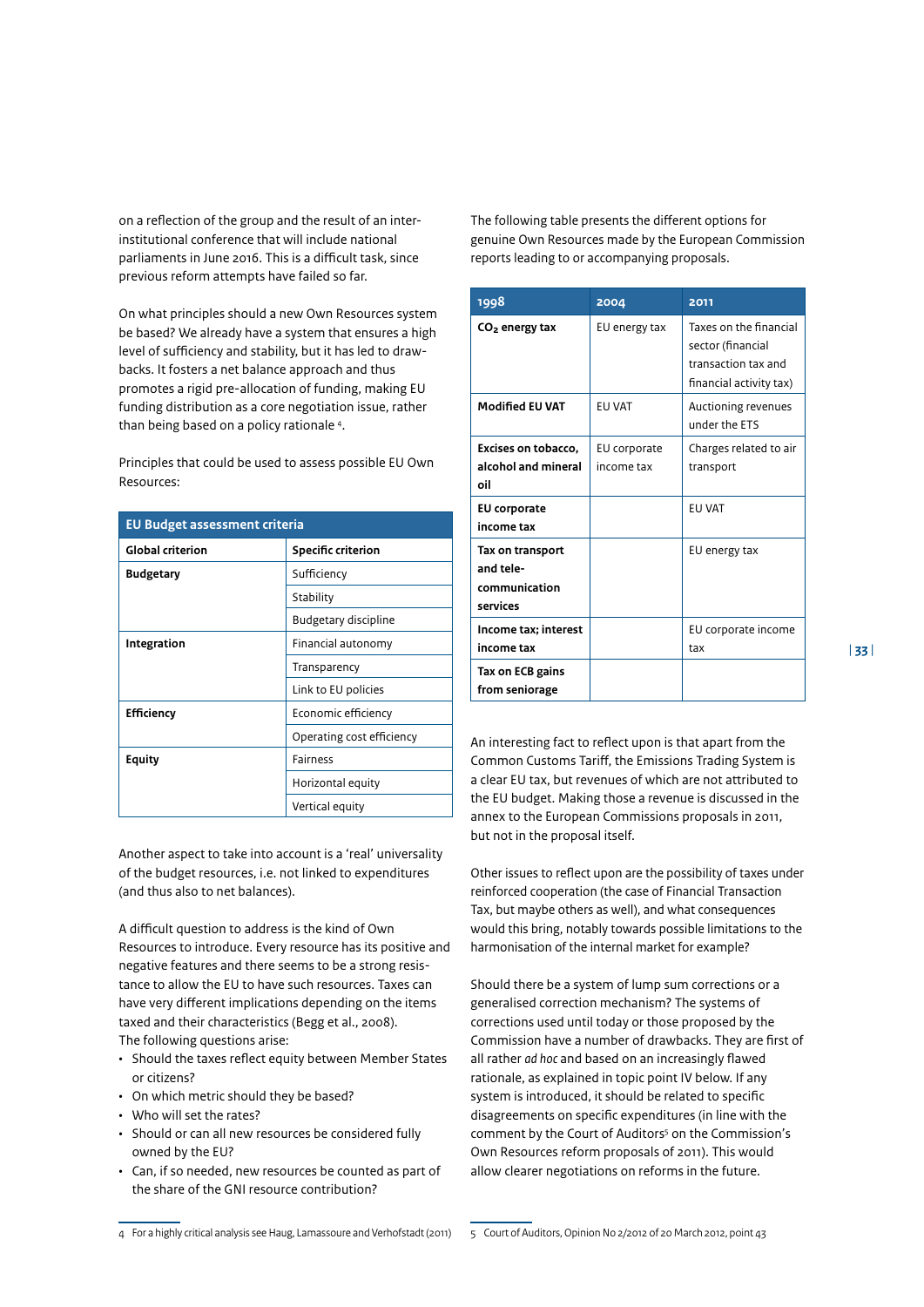#### **III. Is there a need for more flexibility in the European budget?**

The MFF is negotiated for a period of seven years and while budget stability and predictability has its benefits, it may be a barrier to respond to uncertain times. The EU has been confronted in recent years with multiple events and growing instability, and the EU budget has encountered considerable difficulties in responding to those challenges. Thankfully, much could be achieved with the new flexibility instruments that were agreed at the end of the negotiations for the MFF 2014-2020, which the European Parliament insisted on.

The increased flexibility proved invaluable in 2015, as the European Commission managed to finance the European Fund for Strategic Investments (EFSI), compensate farmers affected by the Russian ban and help those affected by the milk price crisis, support Greece, fund actions to support Ukraine, frontload funding for the Youth Employment Initiative (YEI), and raise funding for the refugee crisis. This has been an unprecedented mobilisation under the flexibility instrument. As needs exceeded the EU budget's capacity some external action activities are being financed by trust funds outside the budget, i.e. the regional Trust Fund for Syria, and the Trust Fund for the Central African Republic.

For 2016, limited margins of approximately four billion Euro may be used for unexpected expenses, but this is less than what was needed in 2015. Furthermore, frontloading exercises, such as the one for the YEI, allow for future funding to be deployed earlier. If the funds are successfully used, but the situation does not improve, there might be a shortage of funds in the second half of this MFF. YEI is mainly a training programme and cannot generate employment demand for those participating if the economy does not improve.

A number of questions arise:

- What kind of flexibility is needed in the budget? Between headings, or also options to increase the ceiling? For the moment, the latter is ignored, while trust funds are *de facto* created to spend above the ceilings.
- Is flexibility acceptable if it first and foremost affects non pre-allocated headings which have high European value added? The headings used to finance the flexibility needs are mainly the Horizon 2020 and Connecting Europe Facility.
- Should budget lines which have low EU Value Added be cut (or obligations transferred to national budgets) to create a much larger contingency margin or even a substantial emergency fund to be called upon quickly when needs arise?

#### **IV. Can we avoid a negotiating process dominated by**  *'juste-retour'* **interests?**

The debate on the resources and size of the EU budget is generally presented as a debate between 'egoistic' Member State treasuries and those defending 'EU common goods', but this is highly simplistic. There is a need to revisit the arguments, because they are out of date. Member States are also not fully "egoistic", as net contributors are not seeking the full reimbursement of the funds. It is worth noting that in 2014 the United Kingdom and Denmark, which are rather critical of the EU budget, met the 0,7% of GNP development aid targets (closely followed by the Netherlands) and well above the OECD 0,29% average (and higher than their 'net contributions' to the EU budget). It is thus questionable that "getting the money back" is the objective of critical Member States. There seems instead to be a clear animosity about the present objectives and use of the EU budget.

Studies frequently underline the notion and consequences of the "net balances", which focus on the monetary aspects of the financing of the EU budget and fully leave out of consideration the indirect benefits that all countries reap as a result of the economic and financial integration, such as notably the "four freedoms": free movement of goods, services, labour and capital. However, these studies often do not address the question whether the EU budget expenditures actually promote and benefit the EU, and whether the expenditures are financing the necessary actions to iron out the problems arising from this integration. Are these expenditures a precondition for the four freedoms to operate? Are the EU budget expenditures related to essential tasks of the EU? Member States may disagree because the EU budget does not seem to be fit for its purpose. The EU budget's lack of prioritisation of the Justice and Home Affairs budget, for example, has de facto led to considerable negative consequences in the refugee crisis.

The net balance disputes and the rebates may well be a reflection on how Member States value the importance of the EU budget expenditures, but a net balance approach is not a solution and actually exacerbates the weaknesses on the expenditure side.

Reforms are needed and the net balance approach needs to be changed radically. The present operational budgetary balances are not reflecting the nature of the budget today, nor do they lead to any improvement in the budget.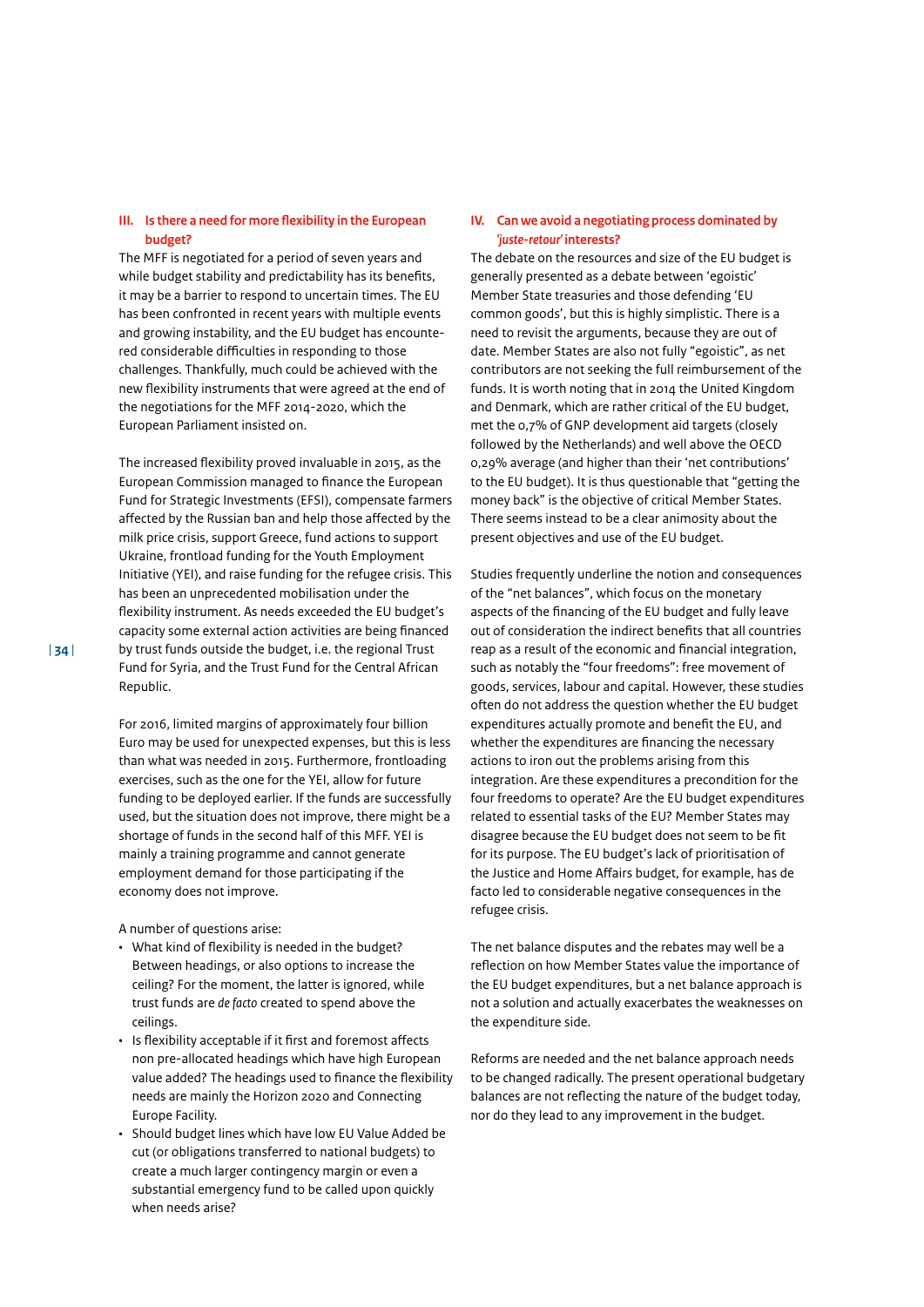The factors calling for a profound change in the way the budget is discussed and negotiated are the following:

- 1. **With the increase in the pursuit of projects of common interest in structural headings, the European Value Added of many expenditure items has increased.** Net contributors have repeatedly asked for higher EU Value Added, and these changes are moving are in line with their demands. Improvements in the European Value Added of policies should weaken the net balance rationale. High European Value Added projects are not only to be found in the Horizon 2020 and Connecting Europe Facility headings. Also the EU regional and rural funding headings are increasingly being used to achieve common EU objectives, such as the reduction in greenhouse gas emissions, or to achieve levels of environmental protection often *de facto* based on the preferences of richer Member States.
- 2. **The increase in the use of Financial Instruments (FIs):**  This relatively new and growing element further distances the EU budget source of finance from the location, size and impact of operations and expenditures. In addition, with the appearance of the EFSI, all FIs combined can potentially *mobilise investment funding*  to a size matching and exceeding the Cohesion Policy. The benefits of those non pre-allocated instrument can be considerable. A net contributor may potentially benefit to a level exceeding its "net cost" of the EU budget to an extent that can no longer be ignored.
- 3. **The benefits of Financial Instruments and funding for research and innovation considerably affects the distribution of the financial impact of the EU budget:**  The investment generated by those instruments is sizeable and cannot be ignored in calculations on the 'net returns'. Analysis of figures and evaluations show that finance mobilized by those instruments tends to be stronger in wealthier regions. Net balances are therefore becoming increasingly obsolete as a measure of the EU budget benefits to the Member States.

The combination of these three points should make Member States reconsider the way 'net balances' are used and corrections calculated. A possible reflection could be the following:

- Could the Member States agree which expenditure items are High Value Added and remove them from any correction? Those could then be financed by 'real' Own Resources.
- Can controversial headings be then financed by the GNI key and 'corrections' be negotiated that are in line with a measure of the 'disadvantage' or 'excess contribution' some Member States are subjected to?
- Can those corrections be subject to reviews based on reform progress in the controversial headings?

| **35** |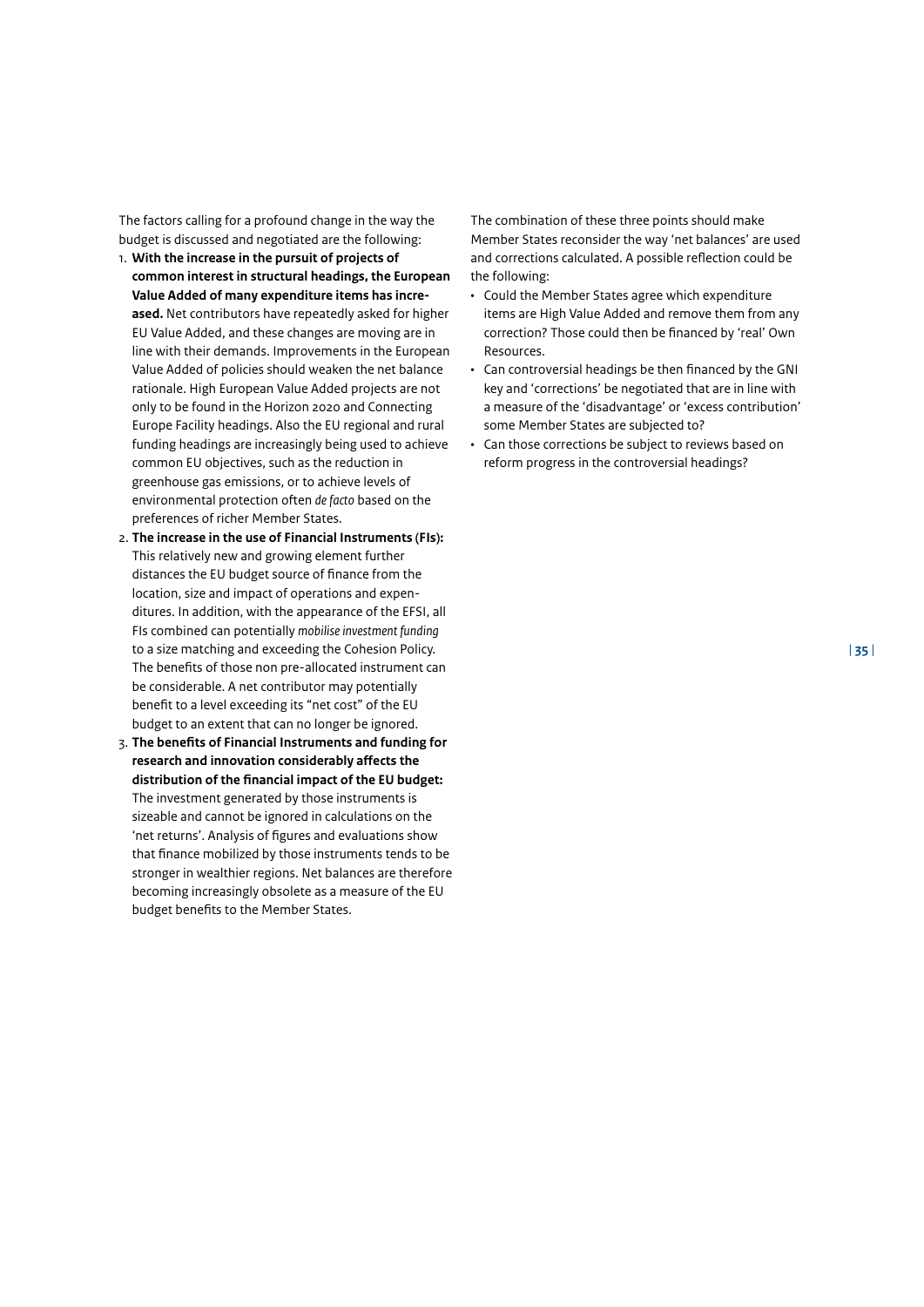#### **References**

Begg I., H. Enderlein, J. Le Cacheux and M. Mrak (2008), 'The Funding of the European Budget', Report for the European Commission.

European Commission (2014), 'First Assessment Report', High Level Group Own Resources, Brussels, 17 December 2014.

Heinemann F. (2015), 'Strategies for a European EU Budget', ZEW Mannheim and University of Heidelberg Working Paper, November 2015

Le Cacheux, J. and E. Laurent (2015), Report on the state of the European Union, vol.4, *Is Europe Sustainable?,* Palgrave MacMillan.

Lindner, J. (2006) *Conflict and Change in EU Budgetary Politics,* Abingdon: Routledge.

Núñez Ferrer J. and D. Tarschys (2012), 'Investing where it Matters – An EU budget for long term growth', CEPS Task Force Report, Brussels.

Sapir, A., P. Aghion, G. Bertola, M. Hellwig, J. Pisani-Ferry, D. Rosati, J. Viñals and H. Wallace (2003), *An agenda for a growing Europe: Making the EU economic system deliver,* Report of an independent High-Level Study Group established on the initiative of the President of the European Commission, Brussels, July.

Tarschys D. (2005),'The Enigma of European Value Added, Setting Priorities for the European Union', SIEPS Report 2005;4.

Tarschys D. (2005), The EU Budget, What should go in? What should go out?', SIEPS Report 2011;3

Haug, J., A. Lamassoure and. Verhofstadt (2011), 'Europe for Growth : For a radical change in financing the EU', CEPS and Notre Europe http://www.ceps.eu/book/europe-growthradical-change-financing-eu

Cipriani, G. (2014), 'Financing the EU budget, Moving forward or backwards?', CEPS Paperback.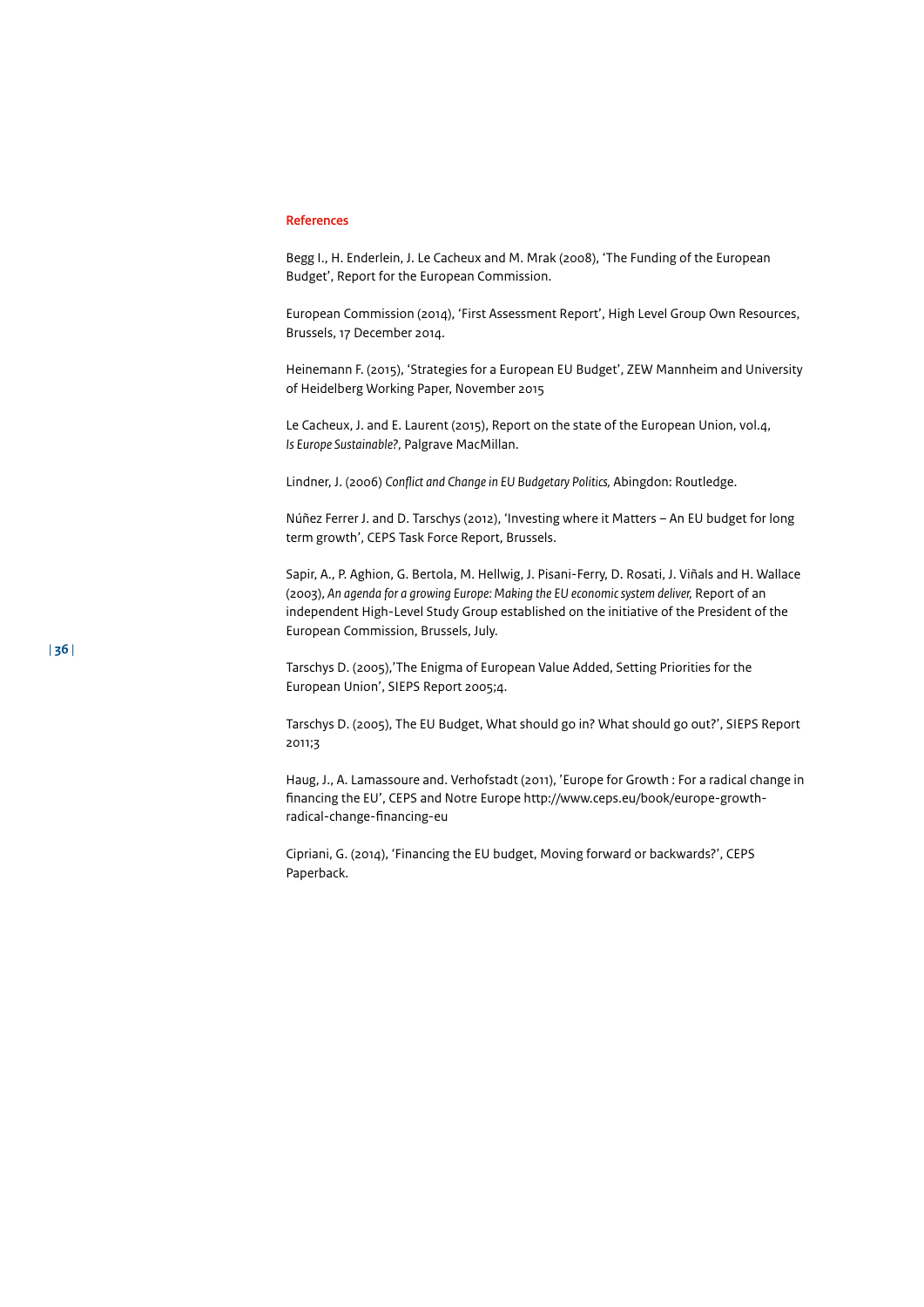## **Annex C - Principles per session**

Please find below the full list of principles as noted down during the morning sessions.

| Session 1: The Ideal Budget - What principles can guide the content of the MFF?                                                                                                                |
|------------------------------------------------------------------------------------------------------------------------------------------------------------------------------------------------|
| We should use the budget to attain multiple objectives at the same time                                                                                                                        |
| We need an MFF with <b>foresight</b> , capable of adapting to circumstances and based on clear priorities                                                                                      |
| We should define EU objectives first and then structure the MFF accordingly                                                                                                                    |
| We should focus the MFF on European Added Value                                                                                                                                                |
| We should make spending coherent with priorities defined in the European semester                                                                                                              |
| We should focus the MFF on a sustainable future, project that can be done better on the European level than by Member States alone                                                             |
| We should create <b>income for the EU</b> from EU policies and citizens contributions                                                                                                          |
| We should lift up the performance principle to the level of the European Value Added/subsidiarity principle. There should be<br>evidence that the European level can deliver                   |
| We should define what European Added Value is and then structure the MFF accordingly, for example in order to strengthen<br>European competitiveness                                           |
| We should use the MFF to strengthen solidarity between member states, regions and citizens                                                                                                     |
| We should have an MFF which reflects the objectives from the treaties                                                                                                                          |
| We should use the MFF and allow for flexibility to cope with new challenges, balancing them with traditional policies                                                                          |
| We should leave the Commission free to propose the new MFF from a purely EU perspective                                                                                                        |
| We should better align EU spending with strategic priorities                                                                                                                                   |
| We should make the MFF a real 'framework', only defining percentages for common priorities like security and then leaving 50                                                                   |
| percent free to spend flexibly during the 7 year period (either inside or outside the budget)                                                                                                  |
| We should make the MFF democratically accountable, covering all EU spending                                                                                                                    |
| We should have an MFF, in structure and size, that matches the priorities that we have decided on                                                                                              |
| We should use the MFF to enhance the digital single market with a strong regional character and catalyzing jobs locally by<br>increasing European cooperation                                  |
| We should make the budget more accountable through transparancy towards citizens, what is financed where in Europe and what is<br>the European Value Added and how are the objectives reached? |
| We should respect the unity of the budget, the MFF should cover all expenditures                                                                                                               |
| We should define the MFF also reflecting on the own resources to avoid a zero-sum game, the MFF is not a bank account                                                                          |
| We should use the MFF to connect to citizens and win their support for the EU                                                                                                                  |
| We should use an instrument to define what spending is effective and what not                                                                                                                  |
| We should make spending coherent with foreign policy objectives and securing the European neighbourhood                                                                                        |
| We should decide on the MFF without vetoes                                                                                                                                                     |
| We should make the budget passing the test of whether it supports the unity of the Union and not undermine it.                                                                                 |
| We should have an MFF which has a mechanism that links and balances long term priorities and short term priorities                                                                             |
|                                                                                                                                                                                                |
| Session 2: Financing the Budget - What principles can guide the financing of the MFF?                                                                                                          |
| We need to enhance public trust by having a fair, simple and transparent OR system                                                                                                             |

We need a **stable base of revenue** for the EU budget

We should **not create new taxes,** and adhere to the principle of fiscal neutrality

We should **increase revenue by better tax collection in Member States,** and create the right incentives to do so

We should bear in mind **cost effectiveness** of a new tax

We need **sufficient, value adding and flexible** Own Resources

We should subject reform of financing to reform of the expenditure side, and create a **two-part budget:** one part value added and one part solidarity-driven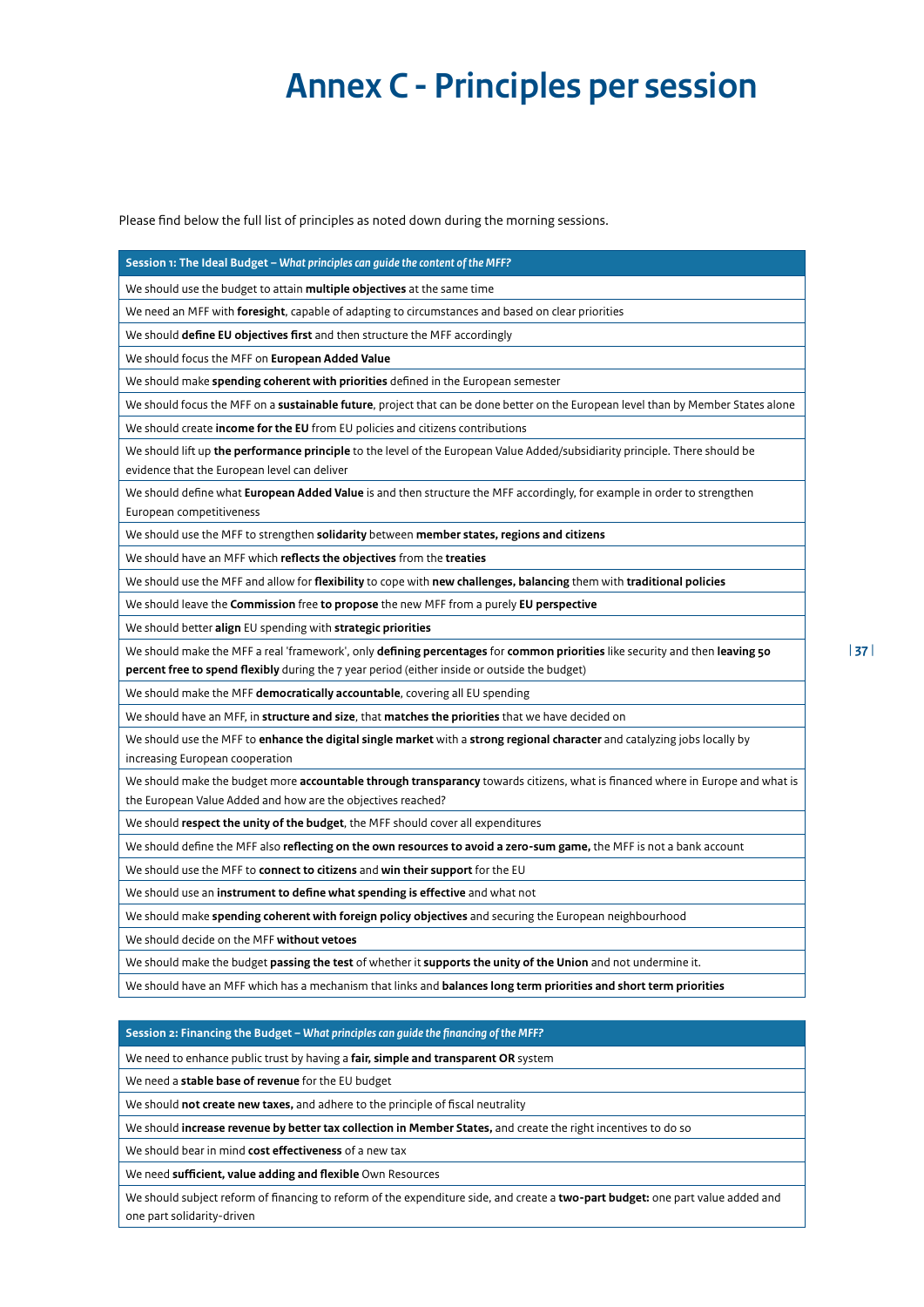We need a **package approach** for significant changes on the revenue and the expenditure side

We should get rid of the national element and **link revenue to citizens** (directly)

We should **tax 'bads' instead of 'goods'** and make it consumer based

We should take **purchasing power** into account

We should **keep the equilibrium** of the EU budget: no EU debt for future generations

We should finetune the **making available process** to the EU level (clear line assigned revenue)

**Session 3: New Priorities –** *What principles can guide the flexibility of the MFF?*

We need **more flexibility at the start** of the MFF process, by **not allocating all the budget** into specific categories

We should let money that is not used flow back into a **EU 'reserve' budget** (and not automatically back to Member States)

We should recognize that **budget size and flexibility are related**

We should look at **flexibility on the income side**, in addition to flexibility on the spending side

We should **get rid of the principle of 'entitlement'**, and replace it with for example a principle of merit

We should have **clear and easy triggers**, agreed in advance, to release funds to **respond to urgent new priorities**

We should use **flexible spending for common European goals**

We should use the **principle of subsidiarity** to clear the budget of spending that could also be done nationally

We should have a **feedback system** that leads to the **removal of spending** that doesn't realize the intended results

We should use the **principle of proportionality** to decide on the most efficient measure: budget, legislation etc.

We should be realistic about increasing flexibility, **reaching any agreement at all is a considerable achievement**

We should **introduce more financial instruments** into the MFF, while also **simplifying and harmonising** these instruments

We should have **different financial instruments** that encourage **merit-based investment,** outside of the political arena

We should take into the account the measure of financial complexity of member states, **allowing members a learning curve** when moving to **new financial instruments**

We should have a **rich diversity of financial instruments,** to be able to serve different goals ('different instruments for different goals)

We should have a **minimum amount of reserves which will not be pre-allocated,** with strict criteria for use

We should have a **balanced approach** between responding te new priorities, and the need for convergence and development throughout the EU

We should use flexible instruments in a way that is **visible to European citizens**

We should agree to **stick to our principles**

We should **encourage trust between European institutions** regarding the flexibility in spending

We should keep in mind the **possibilities for flexibility outside of the MFF**

We should **encourage flexibility between headings,** not only within headings

We should have **more margin under annual ceilings,** allowing flexibility throughout the year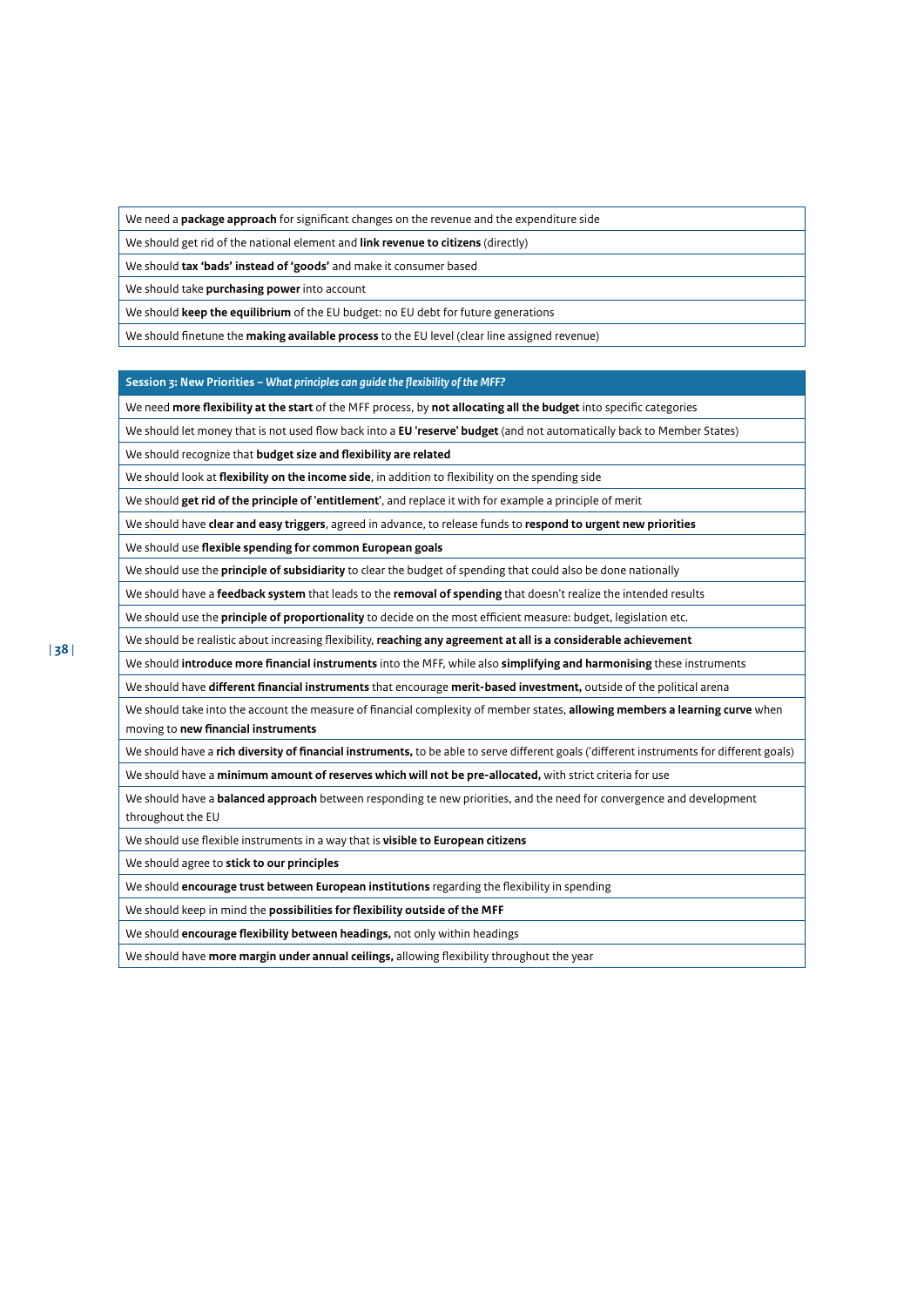| Session 4: The Negotiation Process - What principles can guide the negotiation of the MFF?                                                  |
|---------------------------------------------------------------------------------------------------------------------------------------------|
| We should appoint a <b>permanent chair</b> of the negotiation process                                                                       |
| We should require transparency on the starting position of the Member States                                                                |
| We should strive for more flexibility in the MFF                                                                                            |
| We should apply the principle of unity of the budget                                                                                        |
| We should reduce subsidies and migrate to financial instruments (eg. loans and grants)                                                      |
| We should limit the MFF to common European goals (European Value Added)                                                                     |
| We should agree on the common goals of the budget before negotiating amounts and budgets                                                    |
| We should cut negotiation time in half, e.g. only start a few months before the deadline                                                    |
| We should start negotiations with a transparent proposal by the Commission                                                                  |
| We should not allow repetition of stands                                                                                                    |
| We should stimulate European citizens and representatives to participate in negotiating                                                     |
| We should respect that negotiating remains a political process                                                                              |
| We should start by negotiating the burden / benefit sharing model first and solve the 'juste-retour' principle at the start of negotiations |
| We should first regard subsidiarity as an option before negotiating based on 'juste-retour'                                                 |
| We should define the budget in line with the EU2020 objectives                                                                              |
| We should rebalance the budget between the centrally managed budget and national budgets                                                    |
| We should as a second step assess the costs of the pre-negotiated goals                                                                     |
| We should not talk too long about principles                                                                                                |
| We should depoliticize the EU budget as much as possible                                                                                    |
| We should align the timing and duration of negotiations with the election cycle of the Commission and EP                                    |
| We should give the new EC and EP as a first task to formulate a proposal for the MFF                                                        |
| We should let the <b>budget reflect the objectives agreed</b> on upon                                                                       |
| We should involve national parliaments more in the negotiations and create more engagement                                                  |
| We should apply a higher degree of honesty / realism when discussing the European Value Added                                               |
| We should recognize that European Added Value does not automatically mean subsidiarity does not apply                                       |
| We should keep a balance in the budget, not only for economic but also for social issues (e.g. employment)                                  |
| We should <b>formulate economic goals</b> at the start of the negotiation cycle                                                             |
|                                                                                                                                             |